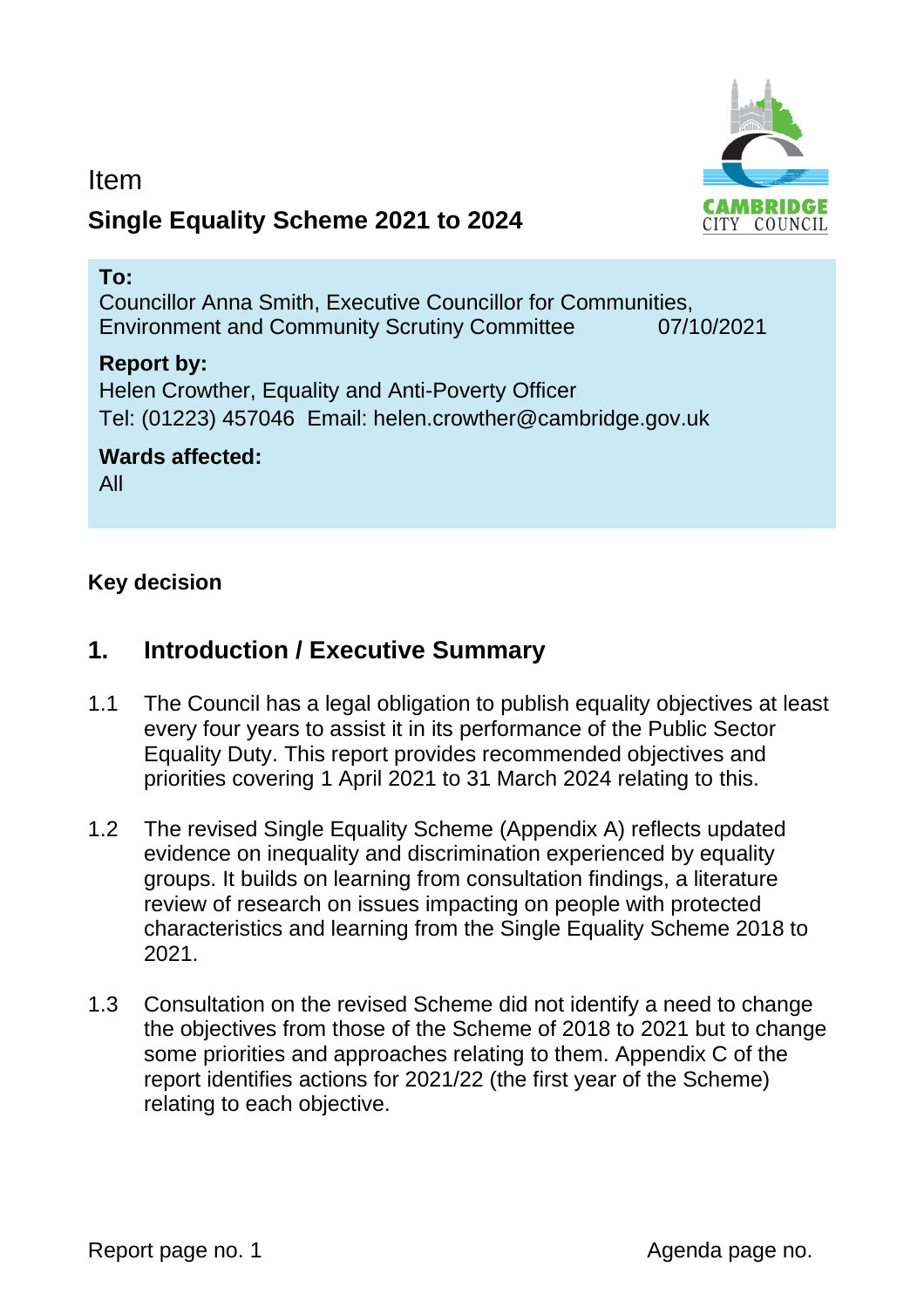1.4 This committee report also provides updates on activity related to three motions passed by full Council relating to equality and diversity: the Black Lives Matter motion (July 2020), the Trans Rights are Human Rights motion (October 2020) and elements of the motion on the Policing Bill relevant to Gypsy and Traveller people (July 2021).

## **2. Recommendations**

- 2.1 The Executive Councillor is recommended to:
	- 1. Approve the Single Equality Scheme 2021 to 2024, including the objectives and priorities for the Scheme (Appendix A) and Actions listed for the first year of the Scheme (at Appendix C)
	- 2. Note actions undertaken relating to the three recent council motions around equality and diversity and approve recommended actions to be carried forward relating to them in the new Scheme.

## **3. Background**

- 3.1 In April 2011 the Public Sector Equality Duty (PSED) was implemented, which requires local authorities to have due regard to the need to:
	- Eliminate unlawful discrimination, harassment and victimisation.
	- Advance equality of opportunity between those who share a protected characteristic and those who do not.
	- Foster good relations between those who share a relevant protected characteristic and those who do not.
- 3.2 The Equality Act 2010 also requires local authorities to:
	- Publish information annually to demonstrate how they meet the equality duty.
	- Prepare and publish one or more objectives to meet any of the aims of the equality duty at least every four years.
- 3.3 To meet the requirements of the PSED and the other specific duties established in the Equality Act 2010, the City Council chose to produce three-year Single Equality Schemes, the first covering the 2009 to 2012 period and the latest 2018 to 2021.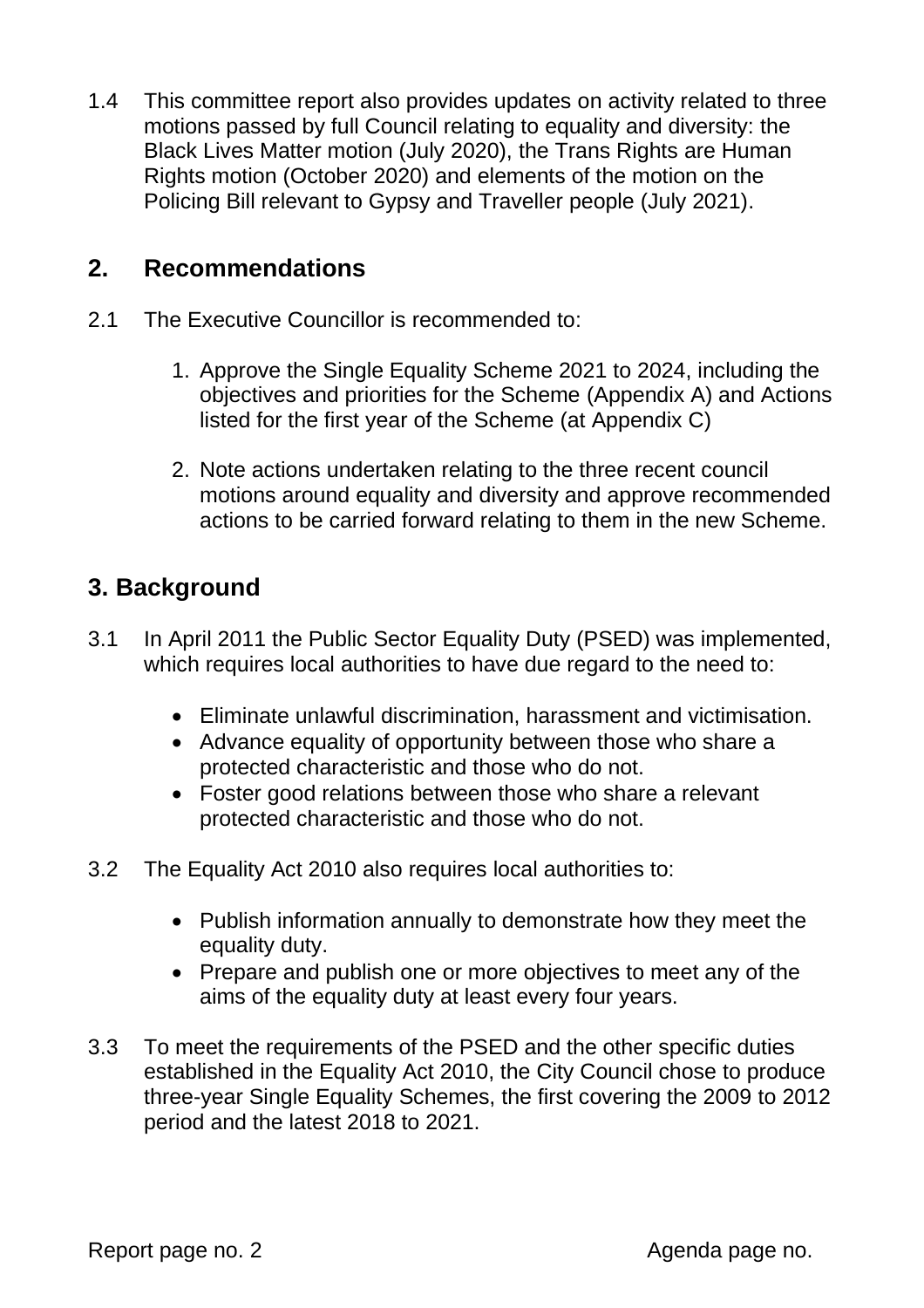- 3.4 It has also published annual reports setting out actions under each objective in the Single Equality Scheme and progress in delivering these. Every year the Equality in Employment Workforce Report is additionally published, which sets out the workforce profile in relation to ethnicity, disability, sex, age, religion or belief, and sexual orientation.
- 3.5 The Single Equality Scheme 2021 to 2024 does not attempt to capture everything the City Council does related to its PSED. It sets out the organization's priority areas for action in the next three years. The scheme was developed through an understanding of the Council's achievements to date and an analysis of data available from relevant research and consultation exercises.
- 3.6 The Single Equality Scheme 2021 to 2024 carries forward the five objectives from the Single Equality Scheme for 2018 to 2021. These are:
	- 1. To further increase our understanding of the needs of Cambridge's growing and increasingly diverse communities so that we can target our services effectively.
	- 2. To continue to work to improve access to and take-up of Council services from all residents and communities.
	- 3. To work towards a situation where all residents have equal access to public activities and spaces in Cambridge and are able to participate fully in the community.
	- 4. To tackle discrimination, harassment and victimisation and ensure that people from different backgrounds living in the city continue to get on well together.
	- 5. To ensure that the City Council's employment and procurement policies and practices are non-discriminatory and to work towards a more representative workforce within the City Council.
- 3.7 The new SES sets out a series of actions to help deliver these 5 objectives. These actions seek to address issues affecting people with all the protected characteristics identified in the Equality Act 2010. The Scheme also includes actions identified in response to, or relating to, motions on equality and diversity topics taken to Full Council in 2020 and 2021, which are set out at 3.10 onwards in this report.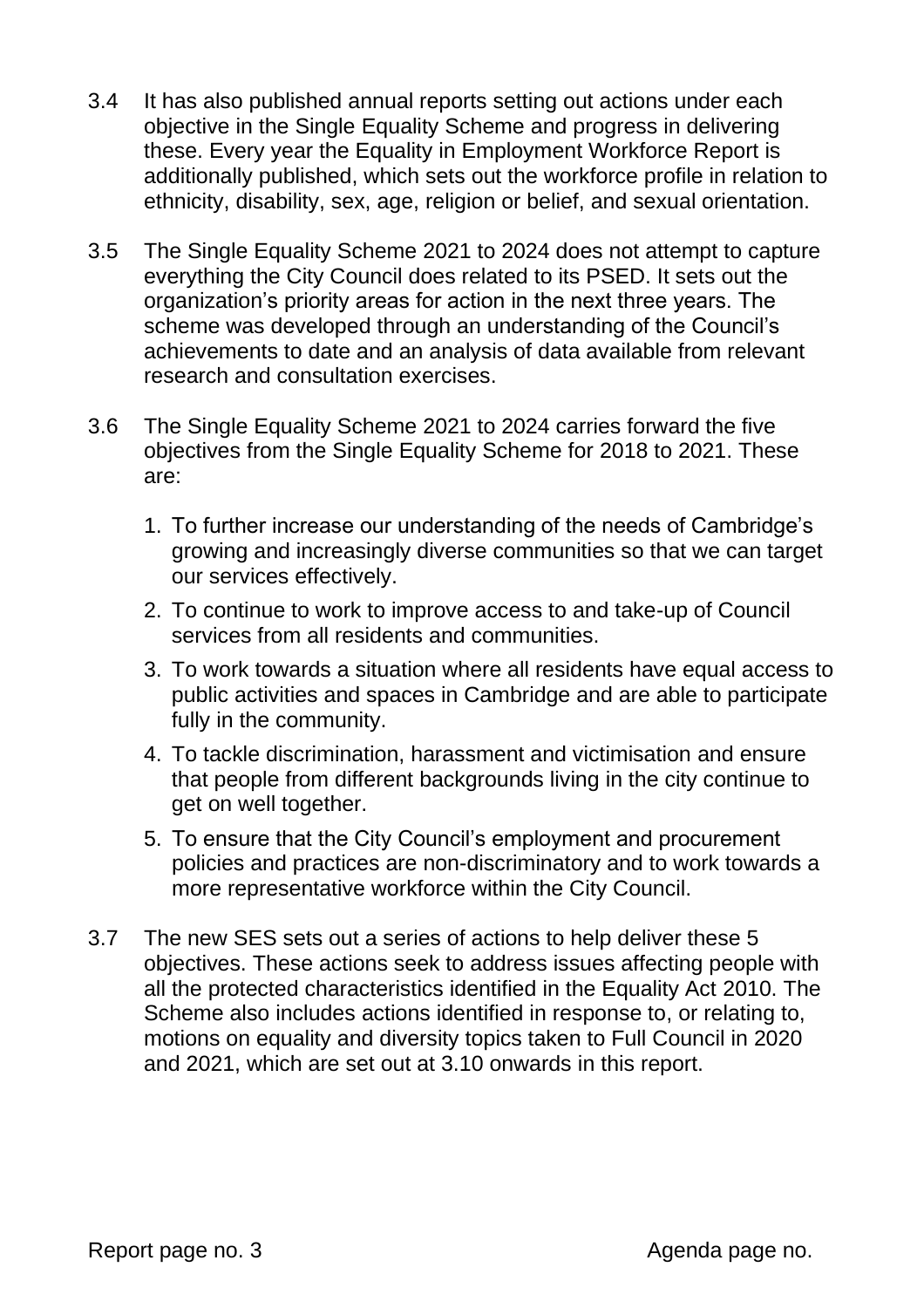### **Key priorities and approaches for the Single Equality Scheme 2021 to 2024**

- 3.7 Whilst the objectives for the Single Equality Scheme remain the same for 2021 to 2024 as they were for the 2018 to 2021 Scheme, a number of changes are proposed to the Council's approach:
	- 1. To improve collaboration with customers and communities to ensure needs of customers from different equality groups are met, and to develop strong and resilient communities.
	- 2. Collaborate with voluntary and community sector, public sector, and private sector partners to identify improvements to Cambridge City Council service provision, and to identify where the Council can influence and facilitate positive change outside of the services it directly delivers.
	- 3. Empowering our staff to respond to changing needs of different customers and communities related to tackling inequality and discrimination.
	- 4. For services to consider intersectionality in responding to residents' and customers' needs (where groups have more than one protected characteristic that taken together create overlapping and interdependent systems of discrimination or disadvantage).
	- 5. Explore how to improve equalities monitoring by Cambridge City Council services to gain a better understanding of which groups are using its services and their experiences, and which groups are not accessing services and why.
	- 6. In implementing the new 'digital first' customer services model, ensure that vulnerable people are provided with opportunities to have face-toface support from the council. This will include older people and disabled people who cannot access the internet.
	- 7. Addressing long-lasting issues either caused by or exacerbated by the Covid-19 pandemic that are experienced differently and to different extents by people with different protected characteristics: such as poverty, isolation and loneliness, and hate crime/ hate incidents.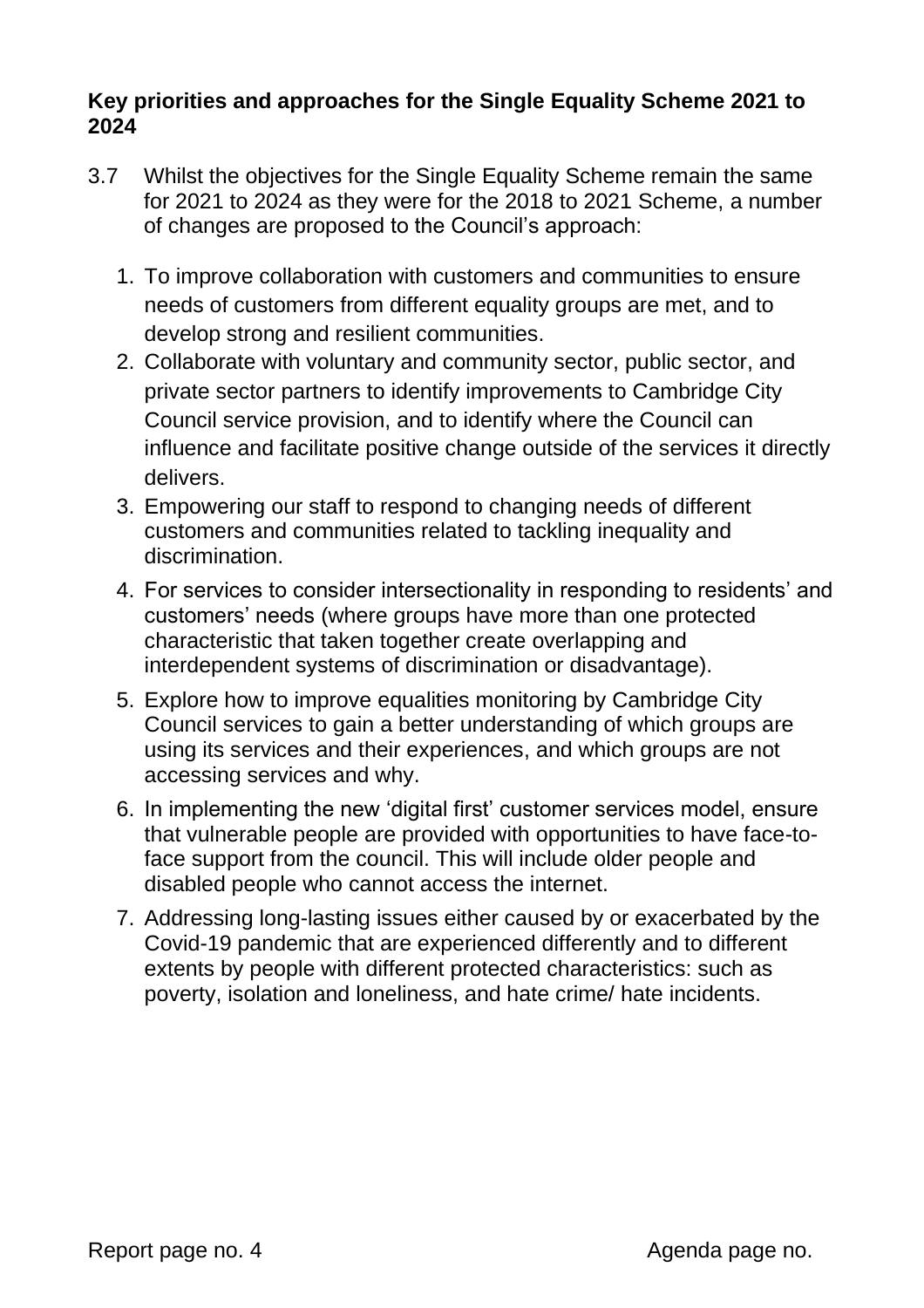### **Updates on actions taken in response to equality and diversity motions passed by Council motions in 2020 and 2021**

### **Black Lives Matter**

- 3.8 On 16 July 2020, Councillors unanimously supported a motion to express solidarity with Black Lives Matter<sup>1</sup>. The Council committed to undertake actions to tackle structural inequality and discrimination experienced by Black, Asian and Minority Ethnic (BAME) people. To help meet commitments of the motion, in 2020/21 the council:
	- Requested and received a report from the Director of Public Health on the impact of the Covid-19 pandemic on BAME communities in Cambridge. Worked with community leaders supporting BAME communities to help share Public Health messages and encourage vaccination uptake.
	- Supported the development of the BAME staff group.
	- Made it mandatory for Councillors to attend an Equality and Diversity briefing in the first year of their term.
	- Commissioned Cambridge Ethnic Community Forum (CECF) to produce a Race Equality Toolkit for employers. We commissioned CECF to produce a locally relevant toolkit because of their expertise in providing the Cambridgeshire Human Rights and Equality Support Service.
	- Asked the Police & Crime Commissioner to report on measures to eliminate the disproportionality of BAME people affected by the use of stop and search powers. This was reported to two Business Coordination Board meetings held by the Police and Crime Commissioner, who informed the Board that a number of local councils had raised this matter formally with him.
	- Worked with Cambridge Sustainable Food to support the Bangladesh Welfare and Cultural Association to set up the Shah Jalal Food Hub in the city.
	- Worked with Cambridge Sustainable Food (and CECF and Karim Foundation) to support South Asian contacts of Community Development Officers to access emergency food support. This also involved taking food to people's houses for people who

<sup>1</sup> Black Lives Matter Full Council Motion:<https://www.cambridge.gov.uk/black-lives-matter-council-motion>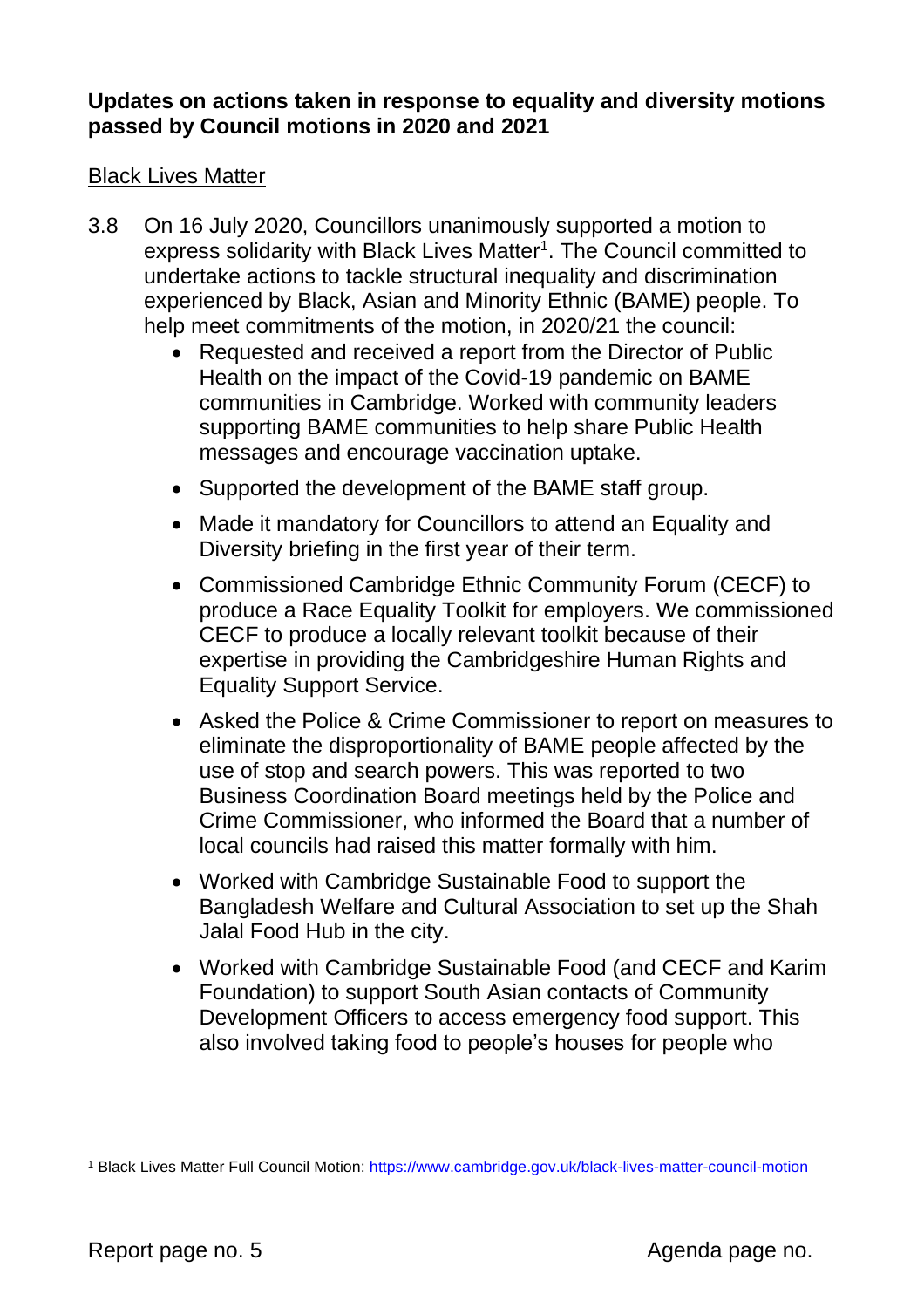cannot leave their house, including disabled people, older people, and domestic abuse survivors.

- Organised a meeting with four voluntary and community sector groups (CECF, Cambridge African Network, CB Mentoring and Cambridge Movement Against Racism) supporting Black communities and six other public sector organizations to discuss how the public sector can help promote race equality locally. Following the meeting, Cambridgeshire Police shared details of the independent panel for the inspection of use of force and stop and search. Cambridge City Council invited the VCS groups to use the City Council's Facebook page for Black History Month to explore opportunities for annual Black cultural activities and promote those they organise.
- 3.9 Actions proposed for 2021/22 that build on commitments made in the motion include to:
	- Collaborate with CECF to undertake research into the needs of diverse ethnic communities in the city, including those experiencing poverty exacerbated by the Covid-19 pandemic. The Council will use the findings of the needs assessment to identify opportunities to improve its own service provision and to influence and facilitate partners to tackle discrimination and disadvantage.
	- Liaise with CECF, Cambridge Women's Resource Centre and other relevant partners about setting up a group for South Asian women in the city.
	- Identify further opportunities for staff to discuss race equality, such as through engagement in the national Race Equality Week campaign each February.
	- Work with Cambridgeshire County Council and the Combined Authority to help circulate the Race Equality Toolkit, once finalised, to as many businesses as possible.
	- Continue to work with partners to support the cultural requirements of ethnically diverse communities experiencing food poverty.
	- Support CB Mentoring to set up a mentoring project for young people from Black communities in Cambridgeshire.
	- Take steps to increase representation of BAME employees as a proportion of the council's workforce: including by making employment opportunities more visible within BAME communities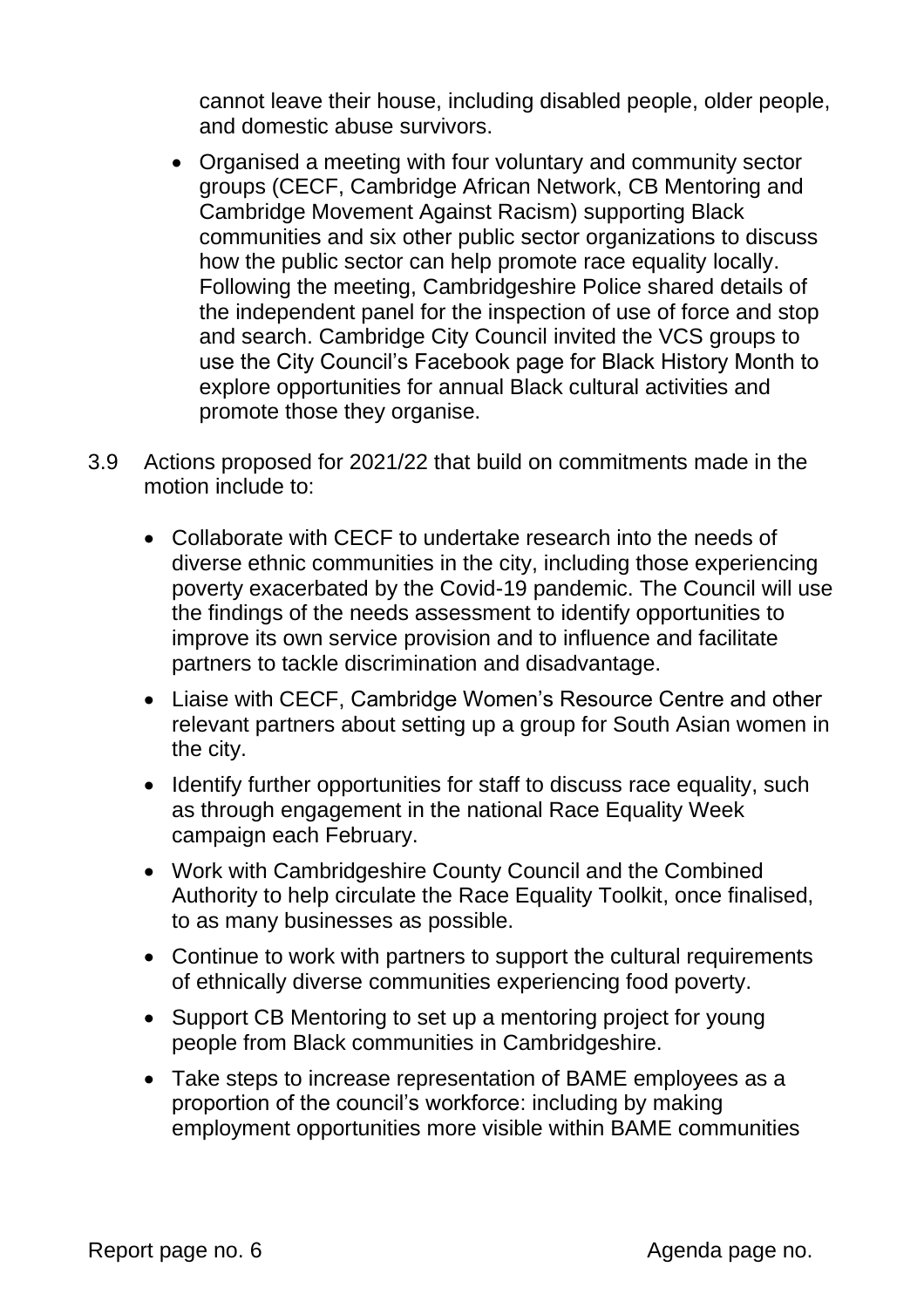and helping to make the recruitment application process more accessible and less prescriptive for all.

• Take steps to increase retention of BAME employees, including by continuing to support the BAME staff group and identifying ways to encourage internal applications and career progression.

### Trans Rights are Human Rights

- 3.10 On 22 October 2020, Councillors passed a motion titled 'Trans rights are human rights'<sup>2</sup> . In support of the rights of transgender people, between 2018 and 2021 the council has:
	- Signed up to Encompass Network's Safer Spaces campaign to help LBTQ+ people feel safe, welcome, and included when using Council services. This involves providing training to staff and Councillors on challenging discrimination and reporting hate crimes experienced by LGBTQ+ people.
	- Provided transgender awareness training to staff and Councillors to create a greater understanding of the experiences of trans and gender variant people and increase staff and Councillors' confidence to support them effectively.
	- Provided financial support to LGBTQ+ voluntary and community sector groups through the Community Grants programme (with grants of £23,500 in the period 2020/21).
	- Supported LGBTQ+ History Month and Cambridge Pride.
	- On 31 March 2020, the trans flag on International Trans Day of Visibility was flown.
- 3.11 From 2021/22, the council will also:
	- Support the Encompass Network to undertake a community needs assessment of LGBTQ+ people in Cambridgeshire, including needs related to wellbeing and community engagement.
	- Encourage other organizations to sign up to the Safer Spaces campaign.

<sup>2</sup> Trans Rights are Human Rights Full Council motion: [https://www.cambridge.gov.uk/trans-rights-are-human](https://www.cambridge.gov.uk/trans-rights-are-human-rights-council-motion)[rights-council-motion](https://www.cambridge.gov.uk/trans-rights-are-human-rights-council-motion)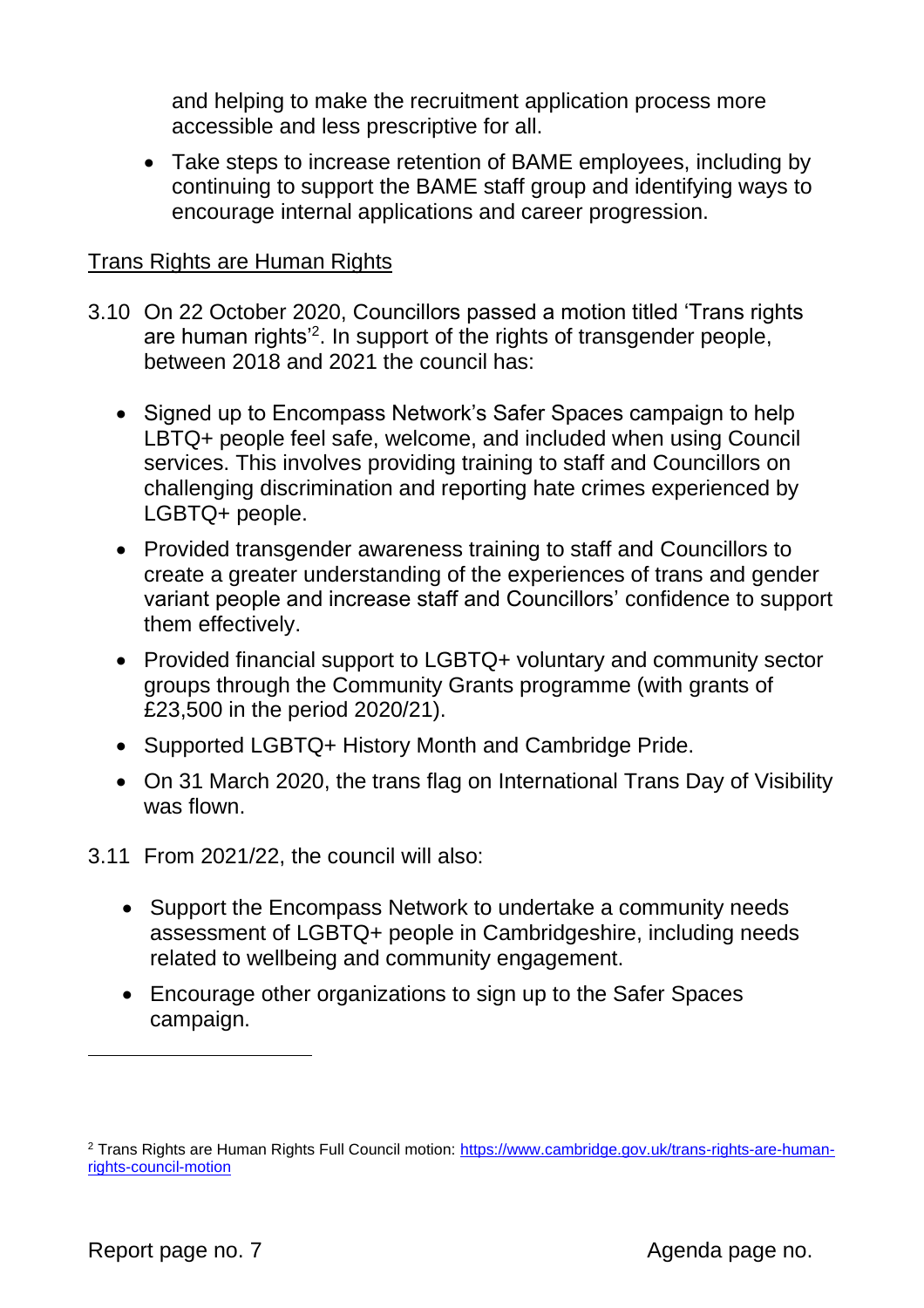### Policing Bill

- 3.12 At the Full Council meeting on 22 July, Councillors expressed strong concerns about the provisions in Part 4 of the Police, Crime, Sentencing and Courts Bill. Councillors said the measures in the Bill could further exacerbate discrimination and inequality experienced by Gypsy and Traveller communities. In its Policing Bill motion<sup>3</sup>, the Council resolved to do the following:
	- Stand in solidarity with Traveller and Gypsy communities in Cambridge and continue to build trust and good relations with them.
	- Continue to work with neighbouring local authorities to find solutions where it is found that there is a lack of legal sites and stopping places for Gypsy, Roma and Traveller communities.
	- Identify further opportunities to work with the police to support Gypsy and Traveller communities when no legal site places are available and to enable them to move to safe stopping places.
- 3.13 A key priority of the Single Equality Scheme 2018 to 2021 was also to support Gypsy, Roma and Traveller people to access public services and to tackle hate crime and discrimination they experience. During this period the Council:
	- Provided three Gypsy, Roma, and Traveller cultural awareness training sessions for staff, and an online training session for councillors.
	- Identified a single point of contact at the Council to support Gypsy, Roma, and Traveller people with Homelink applications.
	- Developed a single point of contact to engage Gypsy, Roma and Traveller people who set up temporary unauthorised sites in the city, including undertaking health and wellbeing checks.
	- Identified a site in Cambridge for Gypsy, Roma and Traveller people across the county to self-isolate on if needed during the pandemic.
- 3.14 From 2021/22, the council will:

<sup>3</sup> Policing Bill Council Motion:

https://democracy.cambridge.gov.uk/ieListDocuments.aspx?CId=116&MId=3963&Ver=4 item 21/32/CNLb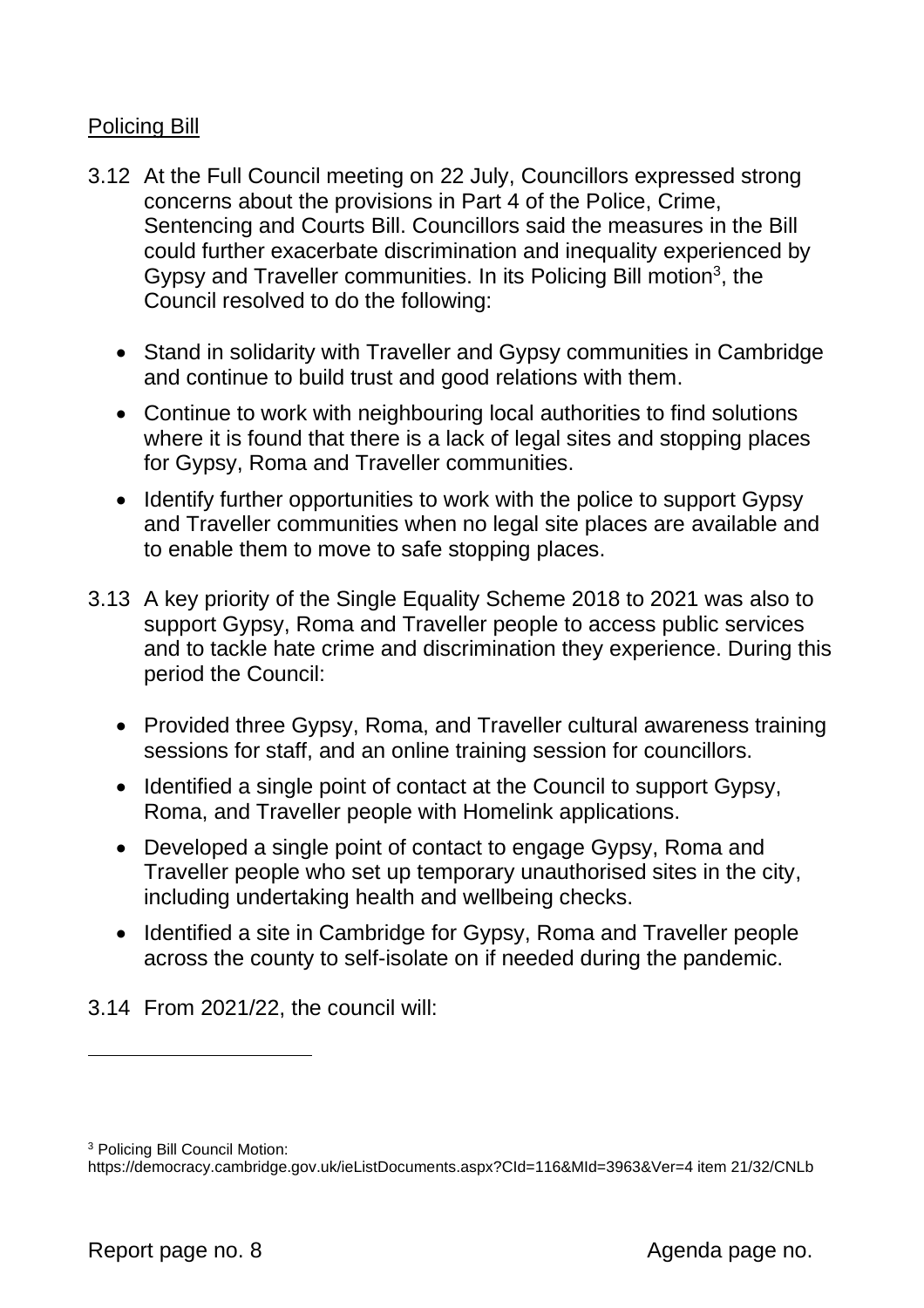- Continue to provide Gypsy, Roma and Traveller cultural awareness training for staff and councillors.
- Work with the Gypsy and Traveller Health Nurse at Cambridgeshire County Council to help encourage the take up of vaccinations in Gypsy, Roma and Traveller communities, and continue to undertake health and wellbeing checks for people on unauthorised encampments.
- Build trust and positive relationships with people from Gypsy, Roma and Traveller communities. This includes working with them to coordinate activities to mark Gypsy, Roma and Traveller History month, which was marked for the first time in Cambridge in 2021.

## **4. Implications**

## **a) Financial Implications**

Equalities has been mainstreamed across all Council services. This means that the action plan will primarily be delivered through existing Council service budgets, but services sometimes fund specific initiatives. The Corporate Strategy service has a small budget to support equalities projects and publications, and it funds interpretation and translation services to enable fair and equal access to Council services. The council works extensively with partner organizations to maximize the impact of our resources.

## **b) Staffing Implications**

As equalities has been mainstreamed across all Council services, the action plan will primarily be delivered as part of the core responsibilities of staff within the relevant services. Corporate Strategy convenes a 'Joint Equalities Group' made up of staff representatives across Cambridge City Council's services who are able to support the mainstreaming of equalities.

## **c) Equality and Poverty Implications**

No Equality Impact Assessment (EqIA) has been carried out for SES 2021 to 2024. This is because SES 2021 to 2024 forms the framework for the council's work to meet the PSED in all aspects of its work.

### **d) Net Zero carbon, Climate and Environmental Implications**

It is expected that the Scheme will have nil impact on climate change.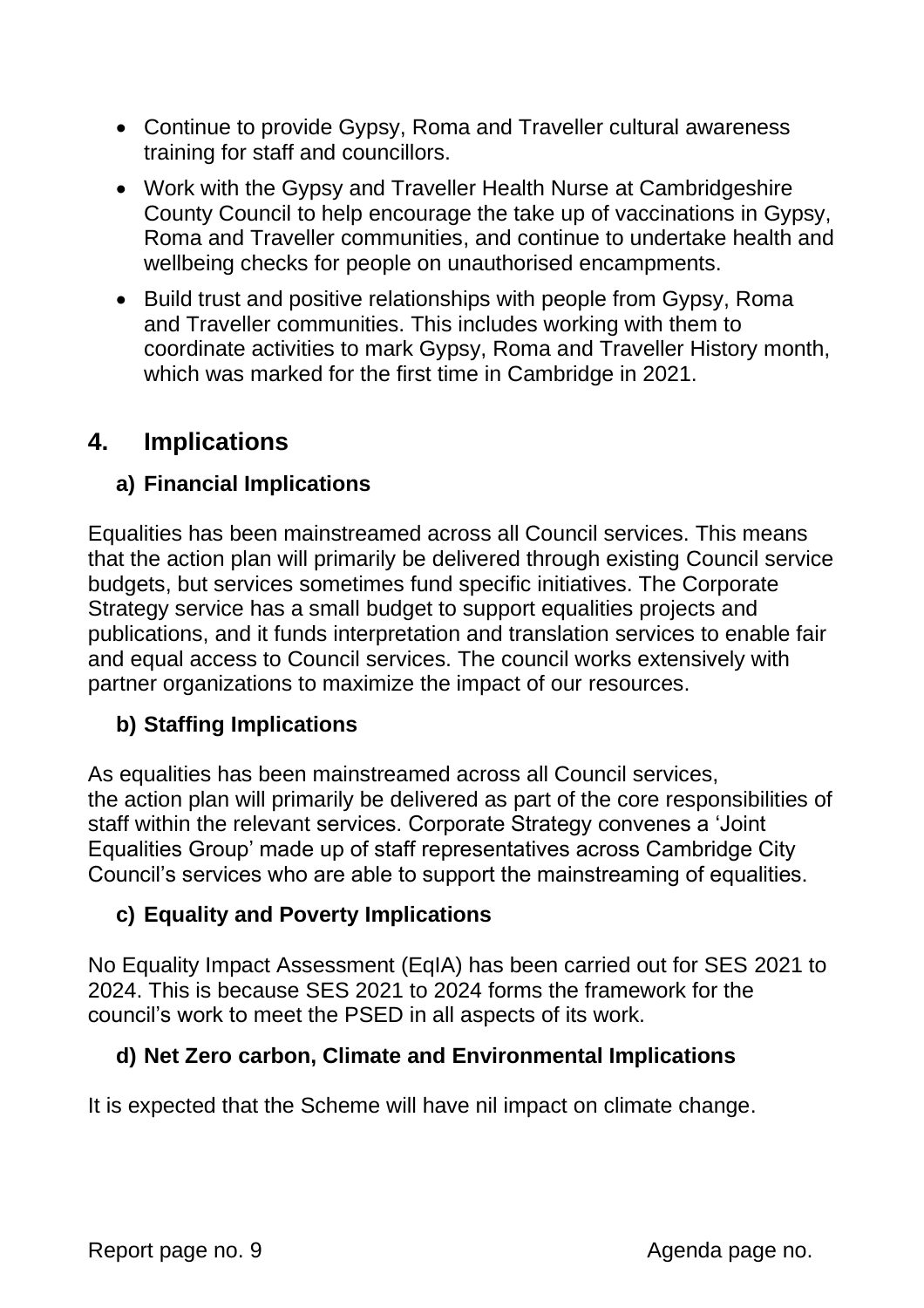## **e) Procurement Implications**

The City Council has taken steps to ensure that equalities considerations are embedded in its procurement processes through implementing The Public Services (Social Value) Act (2012): a key part of the assessment process in procuring contracts is to consider economic and social benefits that suppliers can bring to Cambridge. Additionally, when procuring services, commissioners are required to abide by the Equality Value Statement.

## **f) Community Safety Implications**

Objective four of the Single Equality Scheme 2021 to 2024 relates directly to community safety: "To tackle discrimination, harassment and victimisation and ensure that people from different backgrounds living in the city continue to get on well together." To help meet this objective the council plans to continue to:

- Work with partners in the Community Safety Partnership.
- Monitor standards of work related to the Domestic Abuse Housing Alliance (DAHA).
- Retain White Ribbon status
- Provide the Racial Harassment service.
- Provide Safer Spaces training to frontline services.

Actions relating to community safety for the first year of the Scheme are to:

- Work with Cambridge BID and other partners to reduce crime and antisocial behaviour on streets of Cambridge and increase safety at night.
- Undertake a social media campaign in 2021/22 to help tackle public harassment of people with hidden disabilities during the pandemic.
- Encourage other organizations to sign up to Safer Spaces.
- Upgrading streetlamps and columns on Council-owned housing estates help improve safety at night.

## **5. Consultation and communication considerations**

To consult on the Single Equality Scheme 2021 to 2024 the council:

- Met with 21 voluntary and community sector stakeholders supporting different equality groups – meetings were held in groups.
- Sought advice from the Equalities Panel in 2021 on 26 January and 6 July.
- Undertook an Inclusion and Engagement Questionnaire open to all members of the public about people's experiences of living in, working in, studying in, or visiting the city. There were 202 responses to the questionnaire.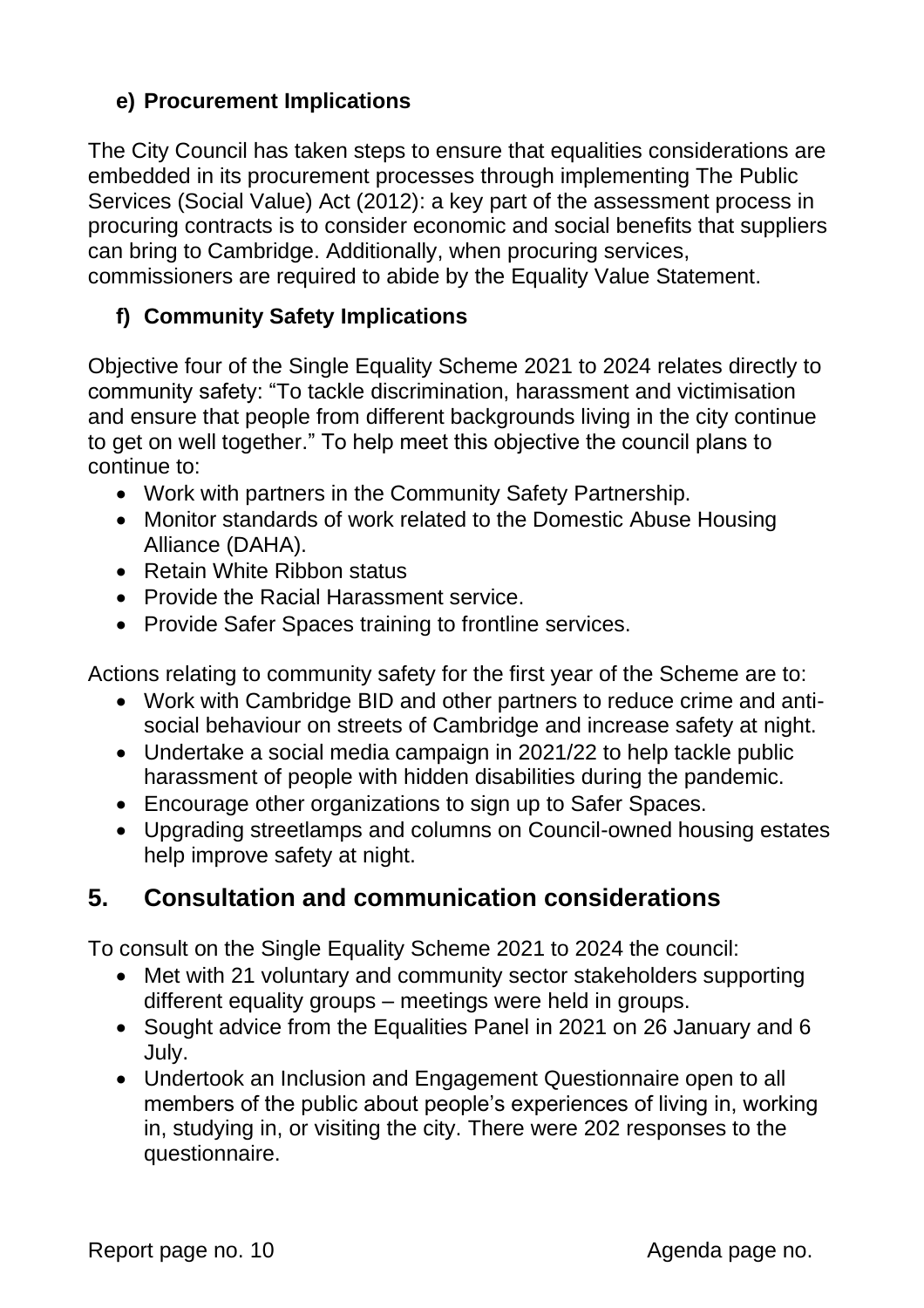• Held meetings with Council staff to consult on the Scheme overall, and additional meetings to specifically discuss the council's approach to promoting race equality.

Appendix B sets out the consultation process in more detail.

The content of this report will be communicated to residents through the media using a news release, and on the Council website and Twitter.

## **6. Background papers**

Background papers used in the preparation of this report:

- Black Lives Matter: Composite joint motion for Full Council [\(https://www.cambridge.gov.uk/black-lives-matter-council-motion\)](https://www.cambridge.gov.uk/black-lives-matter-council-motion)
- Trans rights are human rights: Council motion [\(https://www.cambridge.gov.uk/trans-rights-are-human-rights-council](https://www.cambridge.gov.uk/trans-rights-are-human-rights-council-motion)[motion\)](https://www.cambridge.gov.uk/trans-rights-are-human-rights-council-motion)
- Council Motion on Policing Bill [\(https://democracy.cambridge.gov.uk/ieListDocuments.aspx?CId=116&](https://democracy.cambridge.gov.uk/ieListDocuments.aspx?CId=116&MId=3963&Ver=4) [MId=3963&Ver=4](https://democracy.cambridge.gov.uk/ieListDocuments.aspx?CId=116&MId=3963&Ver=4) item 21/32/CNLb)
- Police and Crime Commissioner December 2020 Business Coordination Board public minutes item 12 [\(https://s3.eu-west-](https://s3.eu-west-2.amazonaws.com/media.cambridgeshire-pcc.gov.uk/uploads/2021/01/20-12-16-BCB-Agenda-Item-3.0-Approved-minutes.pdf)[2.amazonaws.com/media.cambridgeshire](https://s3.eu-west-2.amazonaws.com/media.cambridgeshire-pcc.gov.uk/uploads/2021/01/20-12-16-BCB-Agenda-Item-3.0-Approved-minutes.pdf)[pcc.gov.uk/uploads/2021/01/20-12-16-BCB-Agenda-Item-3.0-](https://s3.eu-west-2.amazonaws.com/media.cambridgeshire-pcc.gov.uk/uploads/2021/01/20-12-16-BCB-Agenda-Item-3.0-Approved-minutes.pdf) [Approved-minutes.pdf\)](https://s3.eu-west-2.amazonaws.com/media.cambridgeshire-pcc.gov.uk/uploads/2021/01/20-12-16-BCB-Agenda-Item-3.0-Approved-minutes.pdf)
- Police and Crime Commissioner April 2021 Business Coordination Board public minutes item 12 [\(https://s3.eu-west-](https://s3.eu-west-2.amazonaws.com/media.cambridgeshire-pcc.gov.uk/uploads/2021/06/21-05-26-BCB-Agenda-Item-3.0-Approved-Minutes-21-04-13.pdf)[2.amazonaws.com/media.cambridgeshire](https://s3.eu-west-2.amazonaws.com/media.cambridgeshire-pcc.gov.uk/uploads/2021/06/21-05-26-BCB-Agenda-Item-3.0-Approved-Minutes-21-04-13.pdf)[pcc.gov.uk/uploads/2021/06/21-05-26-BCB-Agenda-Item-3.0-](https://s3.eu-west-2.amazonaws.com/media.cambridgeshire-pcc.gov.uk/uploads/2021/06/21-05-26-BCB-Agenda-Item-3.0-Approved-Minutes-21-04-13.pdf) [Approved-Minutes-21-04-13.pdf\)](https://s3.eu-west-2.amazonaws.com/media.cambridgeshire-pcc.gov.uk/uploads/2021/06/21-05-26-BCB-Agenda-Item-3.0-Approved-Minutes-21-04-13.pdf)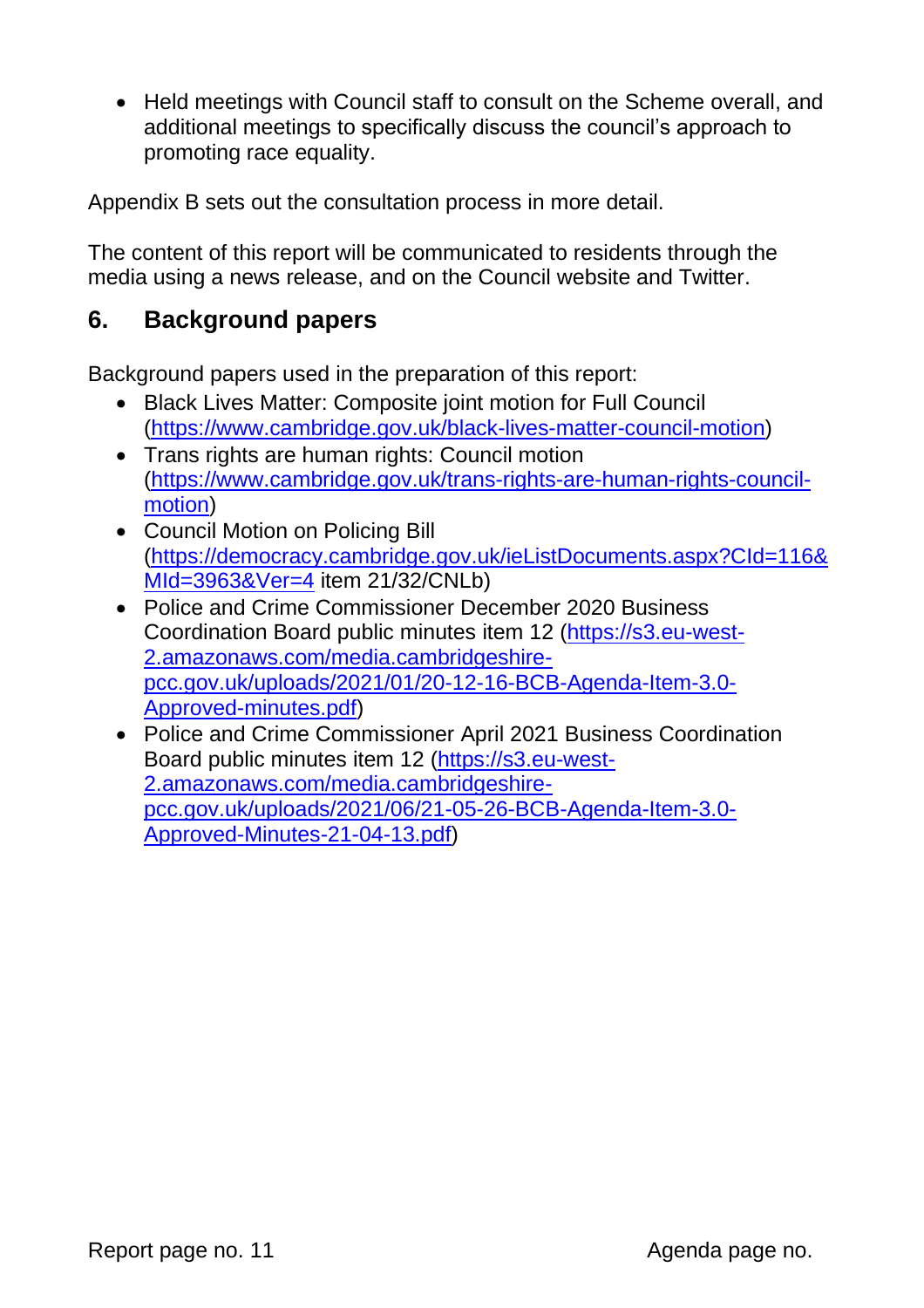## **7. Appendices**

- Appendix A: Single Equality Scheme 2021 to 2024
- Appendix B: Consultation process for Single Equality Scheme 2021 to 2024
- Appendix C: Actions for Year One (2021/22) of Single Equality Scheme 2021 to 2024

## **8. Inspection of papers**

To inspect the background papers or if you have a query on the report please contact Helen Crowther, Equality and Anti-Poverty Officer, tel: (01223) 457046, email: [helen.crowther@cambridge.gov.uk.](mailto:helen.crowther@cambridge.gov.uk)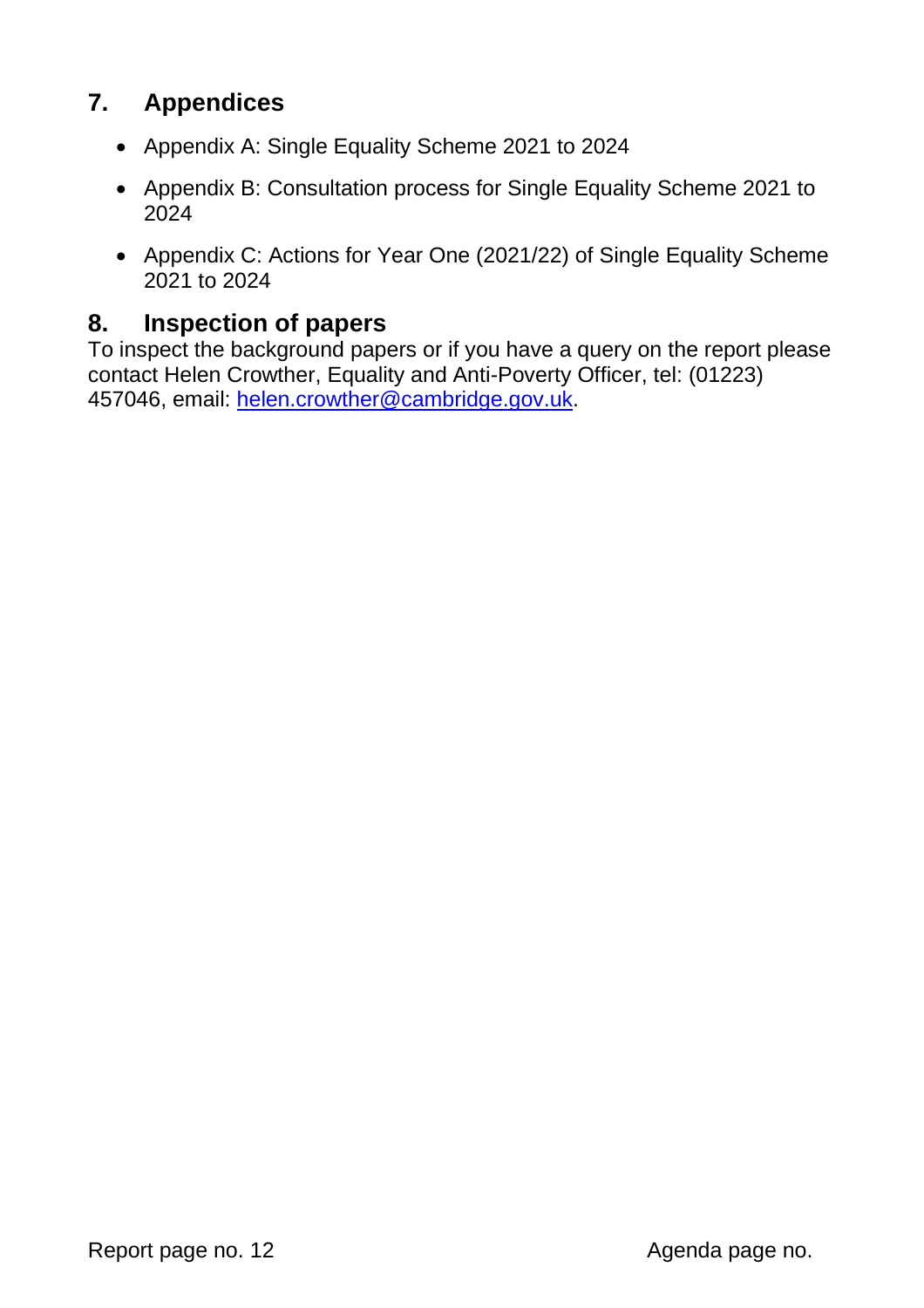# **Single Equality Scheme 2021 to 2024**

## **Contents**

| Item                                                                                                                                                                                                             | Page No. |
|------------------------------------------------------------------------------------------------------------------------------------------------------------------------------------------------------------------|----------|
| Purpose of the report                                                                                                                                                                                            | 14       |
| Introduction                                                                                                                                                                                                     | 14       |
| Evolving the Council's approach to promoting equality and tackling<br>discrimination: The Single Equality Scheme's five objectives                                                                               | 15       |
| Objective One: To further increase our understanding of the<br>needs of Cambridge's growing and increasingly diverse<br>communities so that we can target our services effectively.                              | 17       |
| Objective Two: To continue to work to improve access to<br>and take-up of Council services from all residents and<br>communities.                                                                                | 23       |
| Objective Three: To work towards a situation where all<br>residents have equal access to public activities and spaces<br>in Cambridge and are able to participate fully in the<br>community.                     | 29       |
| Objective Four: To tackle discrimination, harassment and<br>victimisation and ensure that people from different<br>backgrounds living in the city continue to get on well<br>together.                           | 34       |
| Objective Five: To ensure that the City Council's<br>employment and procurement policies and practices are<br>non-discriminatory and to work towards a more<br>representative workforce within the City Council. | 39       |
| Appendix B - Consultation process for Single Equality Scheme<br>2021 to 2024                                                                                                                                     | 42       |
| Appendix C - Actions for Year One (2021/22) of Single Equality<br>Scheme 2021 to 2024                                                                                                                            | 44       |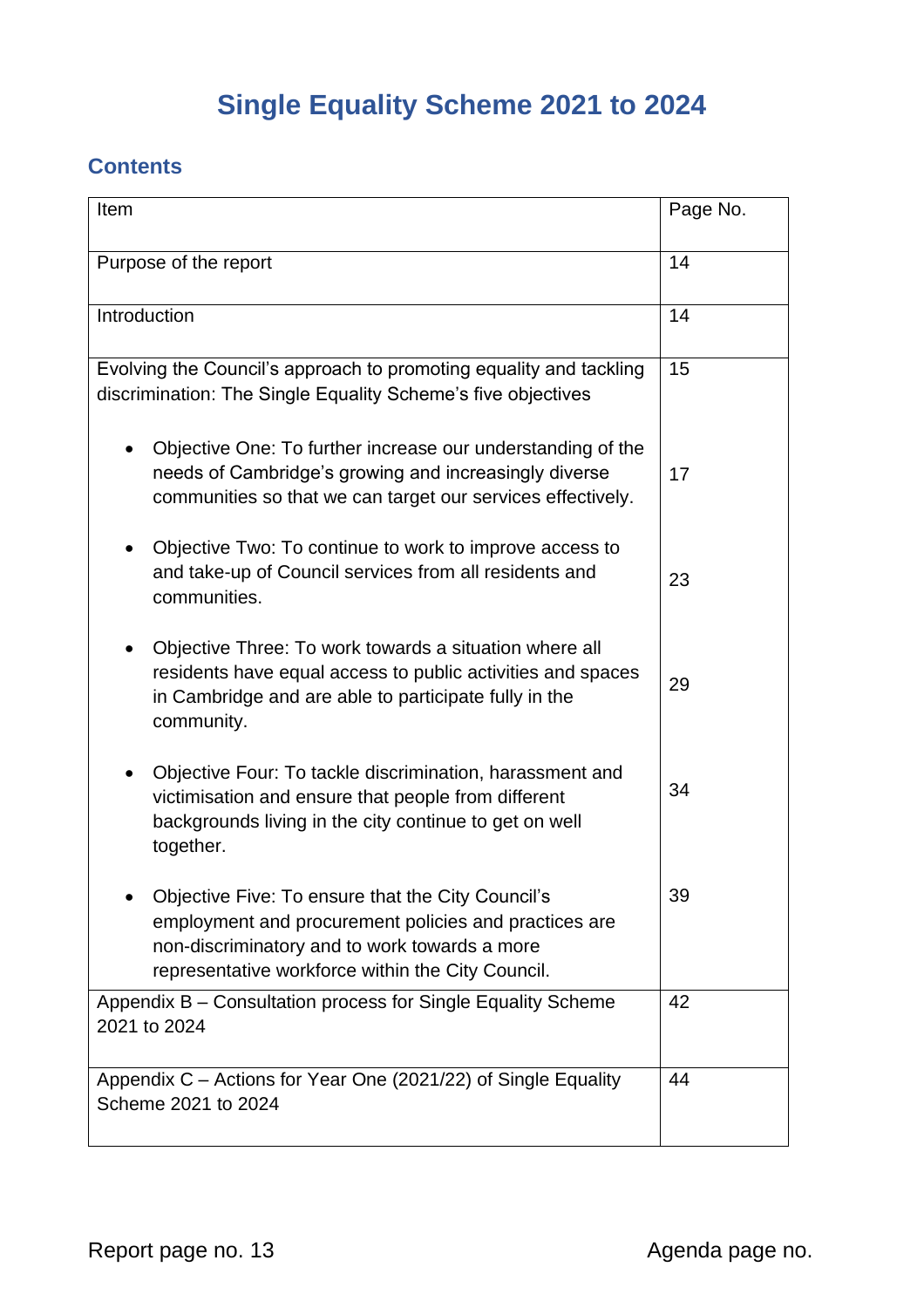## **Purpose of the report**

The purpose of this report is to:

- Review Cambridge City Council's progress over the last three years in promoting equality and celebrating diversity,
- Present findings on current issues experienced by communities with protected characteristics,
- Identify the Council's priorities for 1 April 2021 to 31 March 2024 relating to its Public Sector Equality Duty.

### **Introduction**

#### **Legal context for Single Equality Scheme**

The Council has a legal obligation to publish equality objectives at least every four years to assist it in its performance of the Public Sector Equality Duty (Section 149 of the Equality Act 2010). The Public Sector Equality Duty (PSED) requires the Council to:

- Eliminate discrimination, harassment, victimisation and any other conduct that is prohibited by or under the Equality Act 2010;
- Advance equality of opportunity between persons who share a relevant protected characteristic and persons who do not share it;
- Foster good relations between persons who share a relevant protected characteristic and persons who do not share it.

The objectives of the Council's Single Equality Scheme 2018 to 2021, and the scheme for 2021 to 2024, are drawn from the Council's obligations under the PSED.

#### **Introduction to the Single Equality Scheme 2018 to 2021**

The objectives for the Single Equality Scheme 2018 to 2021 were:

- 1. To further increase our understanding of the needs of Cambridge's growing and increasingly diverse communities so that we can target our services effectively.
- 2. To continue to work to improve access to and take-up of Council services from all residents and communities.
- 3. To work towards a situation where all residents have equal access to public activities and spaces in Cambridge and are able to participate fully in the community.
- 4. To tackle discrimination, harassment and victimisation and ensure that people from different backgrounds living in the city continue to get on well together.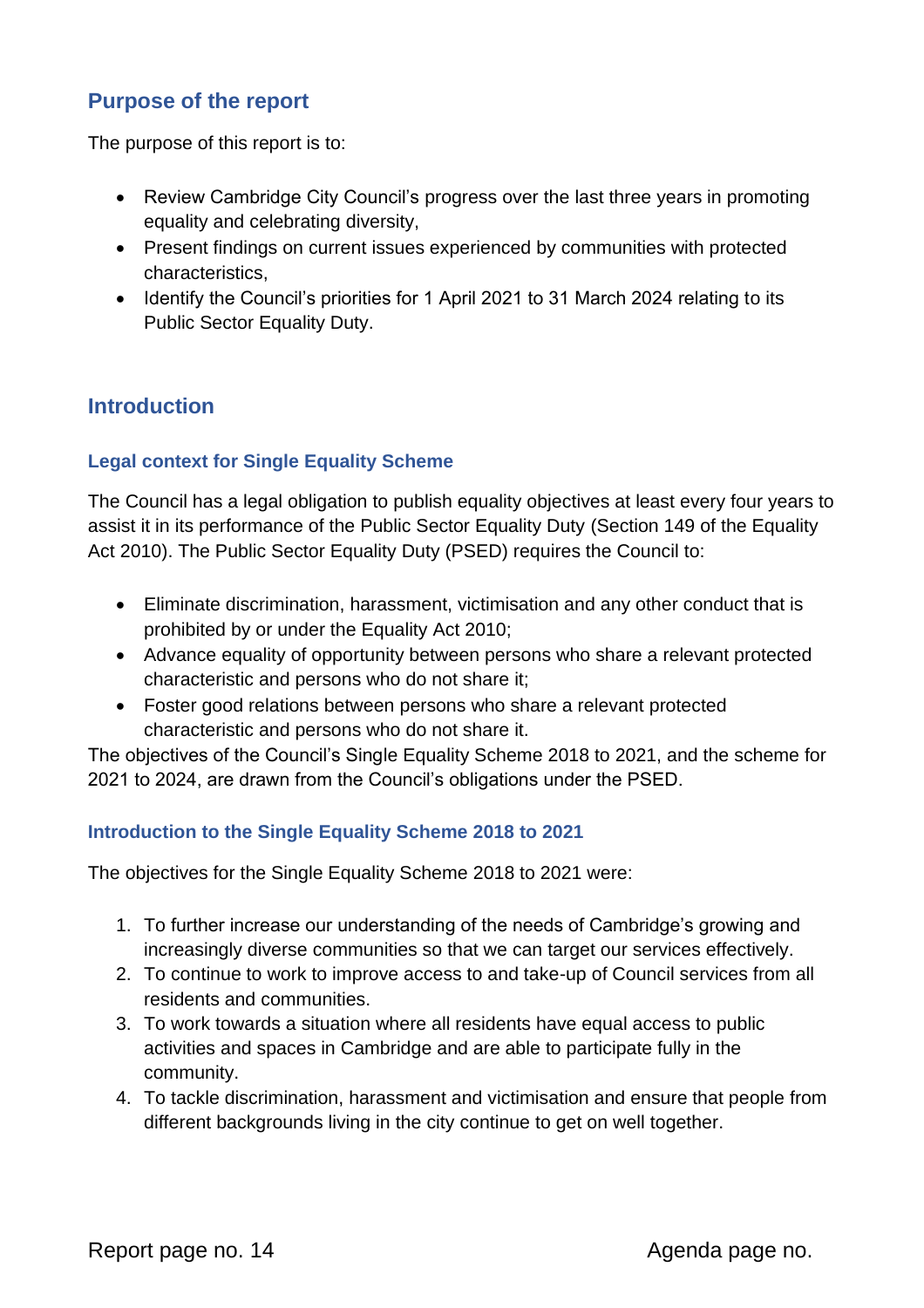5. To ensure that the City Council's employment and procurement policies and practices are non-discriminatory and to work towards a more representative workforce within the City Council.

The Single Equality Scheme 2018 to 2021 also identified three priority areas for the Council to develop further work on under its objectives to:

- Tackle loneliness experienced by older people and disabled people;
- Identify best means to support people who have mental health issues in providing frontline services;
- Support Gypsy, Roma and Traveller people in accessing public services and tackling and preventing hate crime experienced by them.

### **Council motions passed in 2020 and 2021**

There were three motions passed at Full Council in 2020 and 2021, which relate to promoting equality and tackling discrimination.

At the Council meeting on 16 July 2020, councillors expressed their unanimous solidarity with Black Lives Matter, and the Council committed to undertaking actions to help tackle structural inequality and discrimination experienced by Black, Asian and Minority Ethnic (BAME) people. The motion asked that this Single Equality Scheme reviews and makes "reference to the employment, recruitment and retention of staff with particular emphasis on enhancing consultation and representation of BAME staff".

On 22 October 2020, councillors passed a joint Party motion titled 'Trans rights are human rights'. In line with this second Council motion, the Single Equality Scheme for 2021 to 2024 "recommits to ensuring a welcoming, inclusive, and respectful relationship with all groups recognised under The Equality Act as having protected characteristics".

At a Full Council meeting on 22<sup>nd</sup> July 2021, councillors unanimously expressed concerns about Part 4 of the Policing, Crime, Sentencing and Courts Bill that contains measures specifically relating to Gypsy and Traveller communities. They said the Bill's measures to criminalise trespass to land could exacerbate inequalities and discrimination of Gypsy and Traveller people. The council made commitments to help minimise these impacts.

## **Evolving the Council's approach to promoting equality and tackling discrimination - The Single Equality Scheme's five objectives**

The objectives for the Single Equality Scheme 2021 to 2024 remain the same as those for 2018 to 2021. This is because they are drawn from our Public Sector Equality Duty obligations and reflect the Council's main approach to equalities issues. The findings of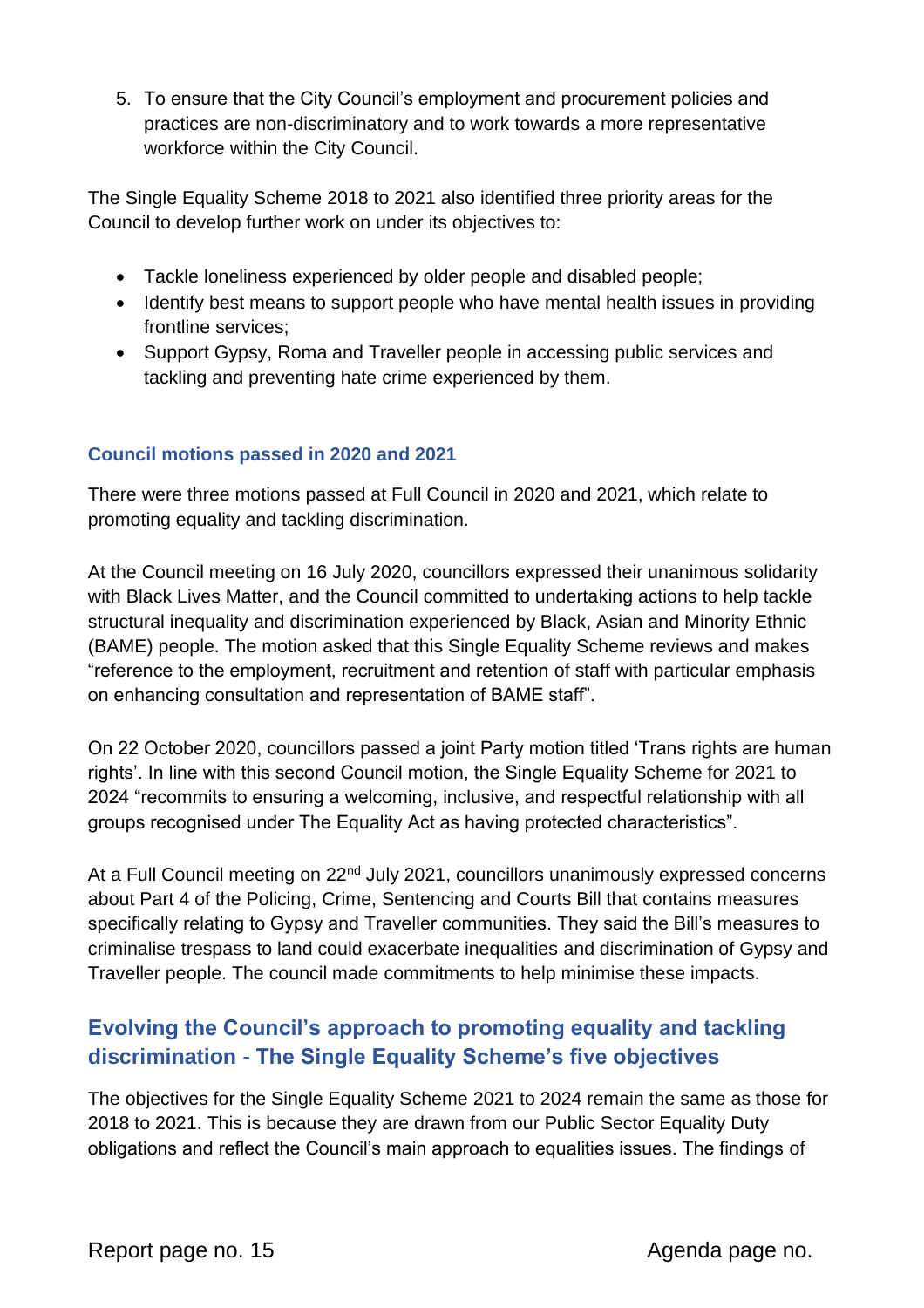consultation on this scheme did not identify a need to change the objectives but to change some priorities and approaches relating to them.

The Council's approach set out in this revised Single Equality Scheme reflects updated evidence on the nature of inequality and discrimination experienced by equality groups. It builds on learning from consultation findings, a literature review of research on issues impacting on people with protected characteristics and learning from the Single Equality Scheme 2018 to 2021. (Note that the consultation process is explained at Appendix A of this report, including information about the Community Inclusion and Engagement Questionnaire the Council undertook with members of the public and its limitations.)

The Council's approach in the Single Equality Scheme 2021 to 2024 includes the following overarching themes:

The Council's approach in the Single Equality Scheme 2021 to 2024 includes the following overarching themes:

- To improve collaboration with customers and communities to ensure needs of customers from different equality groups are met, and to develop strong and resilient communities. Cambridge City Council has an ambition to codesign and coproduce services with customers and communities from diverse backgrounds wherever possible to tackle inequality and discrimination effectively.
- Collaborate with voluntary and community sector, public sector, and private sector partners to identify improvements to Cambridge City Council service provision, and to identify where the Council can influence and facilitate positive change outside of the services it directly delivers. It is also recommended that the Council consult annually with voluntary and community sector (VCS) organizations with expertise on supporting different equality groups around progress of the Scheme and priorities for the year ahead.
- Empowering our staff to respond to changing needs of different customers and communities related to tackling inequality and discrimination. This is especially relevant to objective five of this Scheme on ensuring our own practices and policies are non-discriminatory to ensure staff from diverse backgrounds have opportunities to identify innovative ideas and/or new services. Moreover, working towards having a workforce that is more representative of the Cambridge community means we employ people from diverse backgrounds and that this drives diversity of thought, which has the potential to improve how we work.
- For services to consider intersectionality in responding to customers' and communities' needs. Many equality-related issues intersect and are not experienced in the same way or to the same extent by different communities or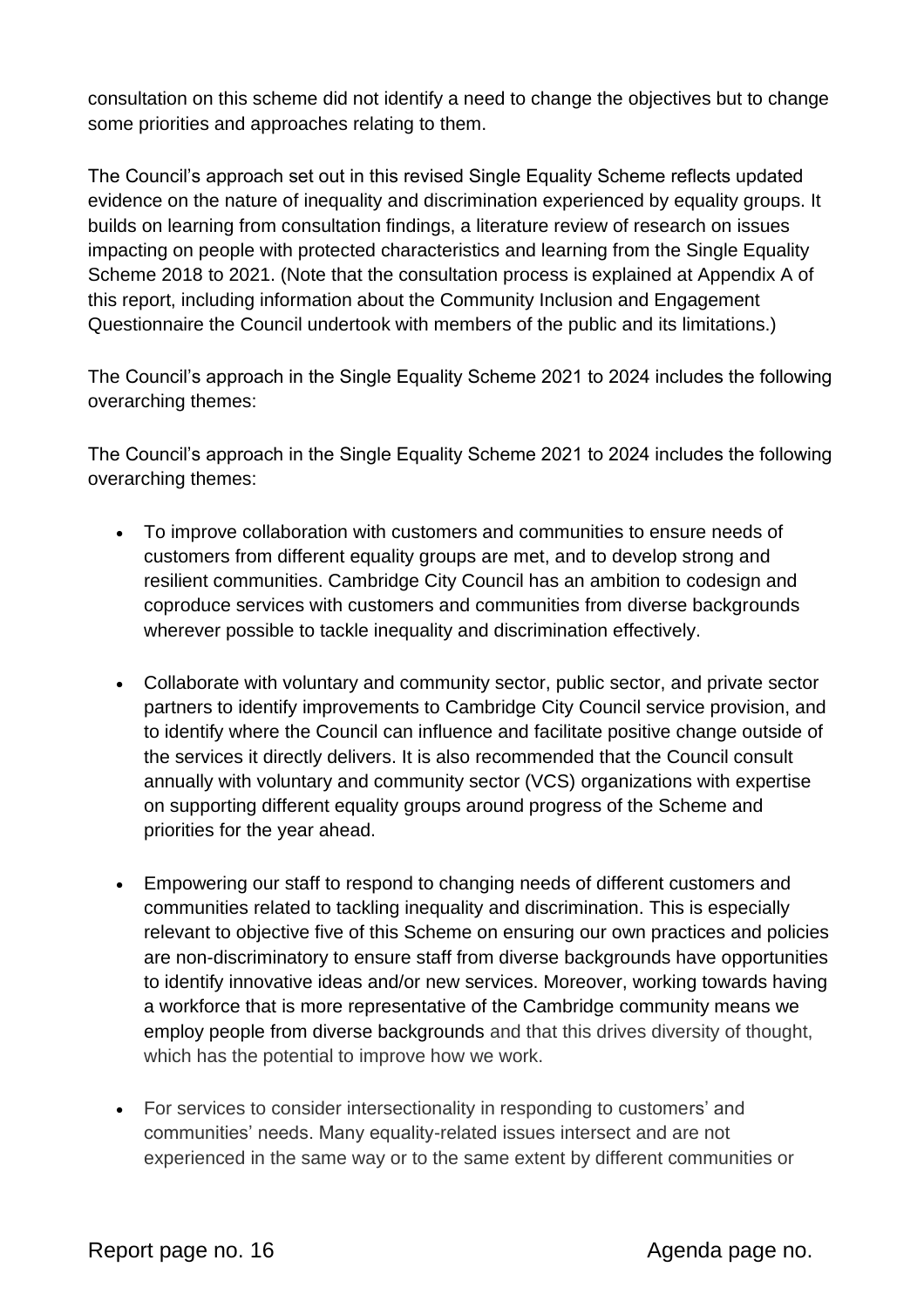groups of people. People have more than one protected characteristic and they interrelate and shape experiences of discrimination and disadvantage.

For each of the five objectives, the rest of the report considers:

- Issues relating to that objective experienced by equality groups
- Progress made in promoting equality and tackling discrimination between 2018 and 2021
- Action for 2021 to 2024

### **Objective One: To further increase our understanding of the needs of Cambridge's growing and increasingly diverse communities so that we can target our services effectively.**

Key themes arising from consultation on the Scheme relating to objective one that are explored below are:

- Meeting housing needs of the growing population of older people in the city
- Understanding the disproportionate susceptibility to coronavirus for equality groups in order to target support
- Targeting services at people with protected characteristics experiencing poverty
- Understanding women's different experiences of homelessness in order to target accommodation support

### Meeting housing needs of the growing population of older people

The population stock forecasts from 2018, estimated that there would be an increase of the population of people 65 and over by 52% from 2018 to 2036 (from 16,770 to 25,540). For people aged 75 and above the increase was estimated to be greater at 66% from 8,340 to 13,920.<sup>4</sup> As people get older, they are more likely to have disabilities or long-term illnesses. Disability affects 40% of older people aged 60, and 75% of those aged 80 and above.<sup>5</sup>

<sup>4</sup> Cambridgeshire Insight (2018), Local Population and Dwelling Stock Estimates and Forecasts [https://cambridgeshireinsight.org.uk/population/population-](https://cambridgeshireinsight.org.uk/population/population-forecasts/?geographyId=3f57b11095784e27969369a52f7854ef&featureId=E05002702)

[forecasts/?geographyId=3f57b11095784e27969369a52f7854ef&featureId=E05002702](https://cambridgeshireinsight.org.uk/population/population-forecasts/?geographyId=3f57b11095784e27969369a52f7854ef&featureId=E05002702)

<sup>5</sup> Centre for Policy on Ageing (2016), Diversity in Older Age – Disability [https://www.ageuk.org.uk/globalassets/age-uk/documents/reports-and-publications/reports-and](https://www.ageuk.org.uk/globalassets/age-uk/documents/reports-and-publications/reports-and-briefings/equality-and-human-rights/rb_may16_cpa_rapid_review_diversity_in-_older_age_disability.pdf)[briefings/equality-and-human-rights/rb\\_may16\\_cpa\\_rapid\\_review\\_diversity\\_in-\\_older\\_age\\_disability.pdf](https://www.ageuk.org.uk/globalassets/age-uk/documents/reports-and-publications/reports-and-briefings/equality-and-human-rights/rb_may16_cpa_rapid_review_diversity_in-_older_age_disability.pdf)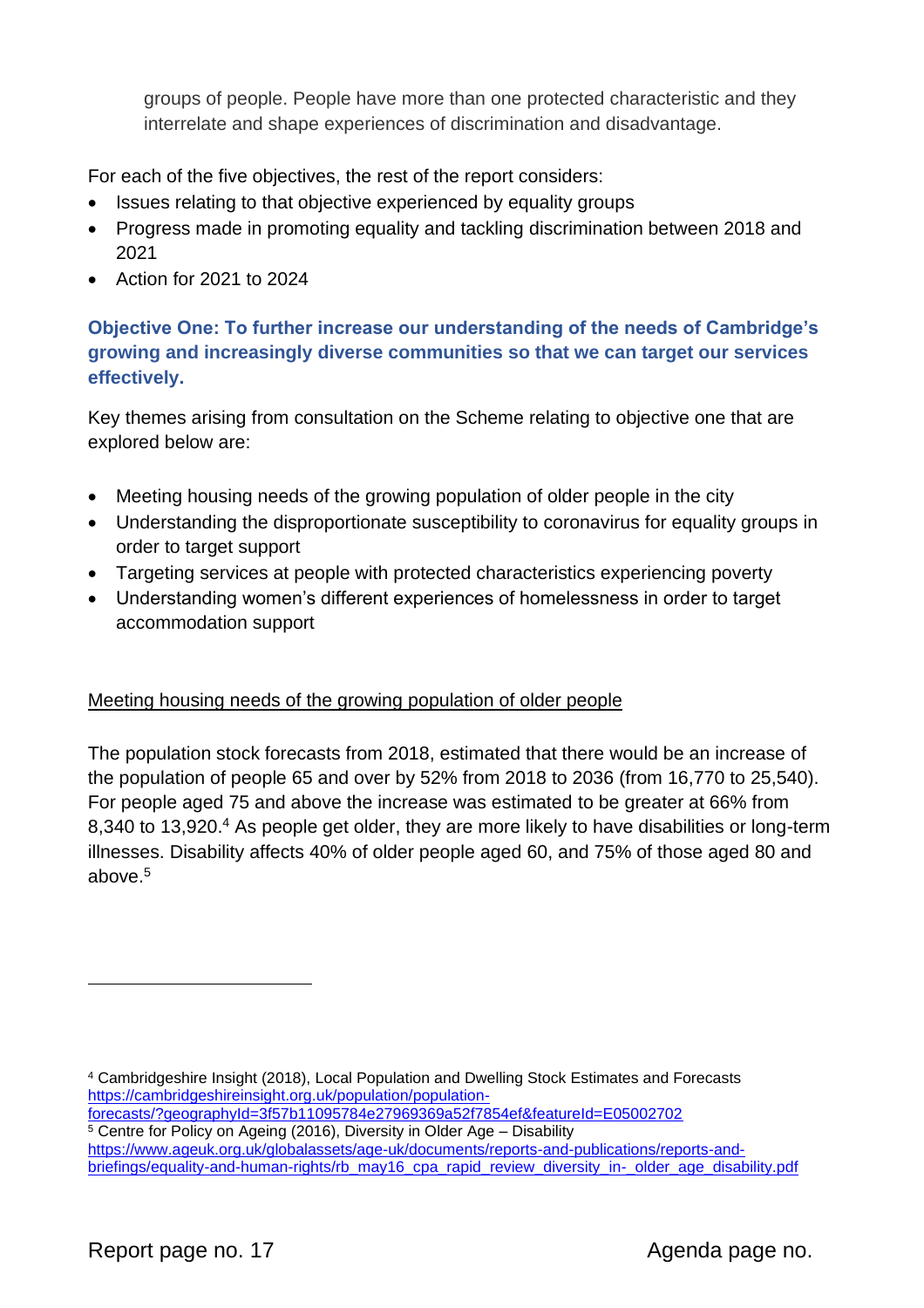#### Understanding the disproportionate susceptibility to coronavirus for equality groups

Cambridge City Council has been developing further understanding around how different equality groups have been more likely to contract coronavirus and be more adversely impacted. This has helped shape the Council's response to COVID-19.

Sometimes this relates to pre-existing health vulnerabilities for older people and disabled people<sup>6</sup> . Data from Cambridge University Hospital Trust (Addenbrookes hospital) showed that admissions tended to be older people (modal age 76 years) and those with underlying health conditions such as obesity, diabetes, hypertension and other heart, lung and kidney diseases.<sup>7</sup>

Some BAME groups have been disproportionately affected by coronavirus. Increased risk of some Black, Asian and Minority Ethnic groups has been identified relating to a complex interplay of biological, cultural, socioeconomic, employment, lifestyle and diet factors.<sup>8</sup>

A report on the impact of the pandemic on people with different ethnicities in Cambridge found that Bangladeshi, Indian and Pakistani people were disproportionally likely to contract coronavirus<sup>9</sup>. Between September to 27 December 2020, 13.8% of coronavirus cases were for people from Bangladeshi, Indian and Pakistani backgrounds, whereas they represented 4.8% of the population according to the Census 2011 or 9.8% compared to the School Census 2019.

However, Addenbrooke's data shows that whilst the service was admitting a slightly disproportionate number of BAME patients, mortality was no higher. In Addenbrookes 65% of admissions were White British with 8.45% being BAME. Analysing the hospital deaths showed a similar pattern, with 74% White British people, and 5% BAME people.

 $7$  Cambridgeshire County Council Public Health (2021), The impact of the coronavirus pandemic on Black, Asian and Minority Ethnic communities in Cambridge in 2020

[https://democracy.cambridge.gov.uk/documents/s54594/Impact%20of%20the%20Coronavirus%20Pandemic](https://democracy.cambridge.gov.uk/documents/s54594/Impact%20of%20the%20Coronavirus%20Pandemic%20on%20BAME%20Communities.pdf) [%20on%20BAME%20Communities.pdf](https://democracy.cambridge.gov.uk/documents/s54594/Impact%20of%20the%20Coronavirus%20Pandemic%20on%20BAME%20Communities.pdf)

<sup>&</sup>lt;sup>6</sup> NHS (2020), People at higher risk from coronavirus [https://www.nhs.uk/conditions/coronavirus-covid-](https://www.nhs.uk/conditions/coronavirus-covid-19/people-at-higher-risk/)[19/people-at-higher-risk/](https://www.nhs.uk/conditions/coronavirus-covid-19/people-at-higher-risk/)

<sup>8</sup> For instance, see Public Health England (2020), Understanding the impact of COVID-19 on BAME groups [https://assets.publishing.service.gov.uk/government/uploads/system/uploads/attachment\\_data/file/892376/C](https://assets.publishing.service.gov.uk/government/uploads/system/uploads/attachment_data/file/892376/COVID_stakeholder_engagement_synthesis_beyond_the_data.pdf) [OVID\\_stakeholder\\_engagement\\_synthesis\\_beyond\\_the\\_data.pdf](https://assets.publishing.service.gov.uk/government/uploads/system/uploads/attachment_data/file/892376/COVID_stakeholder_engagement_synthesis_beyond_the_data.pdf)

<sup>&</sup>lt;sup>9</sup> Cambridgeshire County Council Public Health (2021), The impact of the coronavirus pandemic on Black, Asian and Minority Ethnic communities in Cambridge in 2020

[https://democracy.cambridge.gov.uk/documents/s54594/Impact%20of%20the%20Coronavirus%20Pandemic](https://democracy.cambridge.gov.uk/documents/s54594/Impact%20of%20the%20Coronavirus%20Pandemic%20on%20BAME%20Communities.pdf) [%20on%20BAME%20Communities.pdf](https://democracy.cambridge.gov.uk/documents/s54594/Impact%20of%20the%20Coronavirus%20Pandemic%20on%20BAME%20Communities.pdf)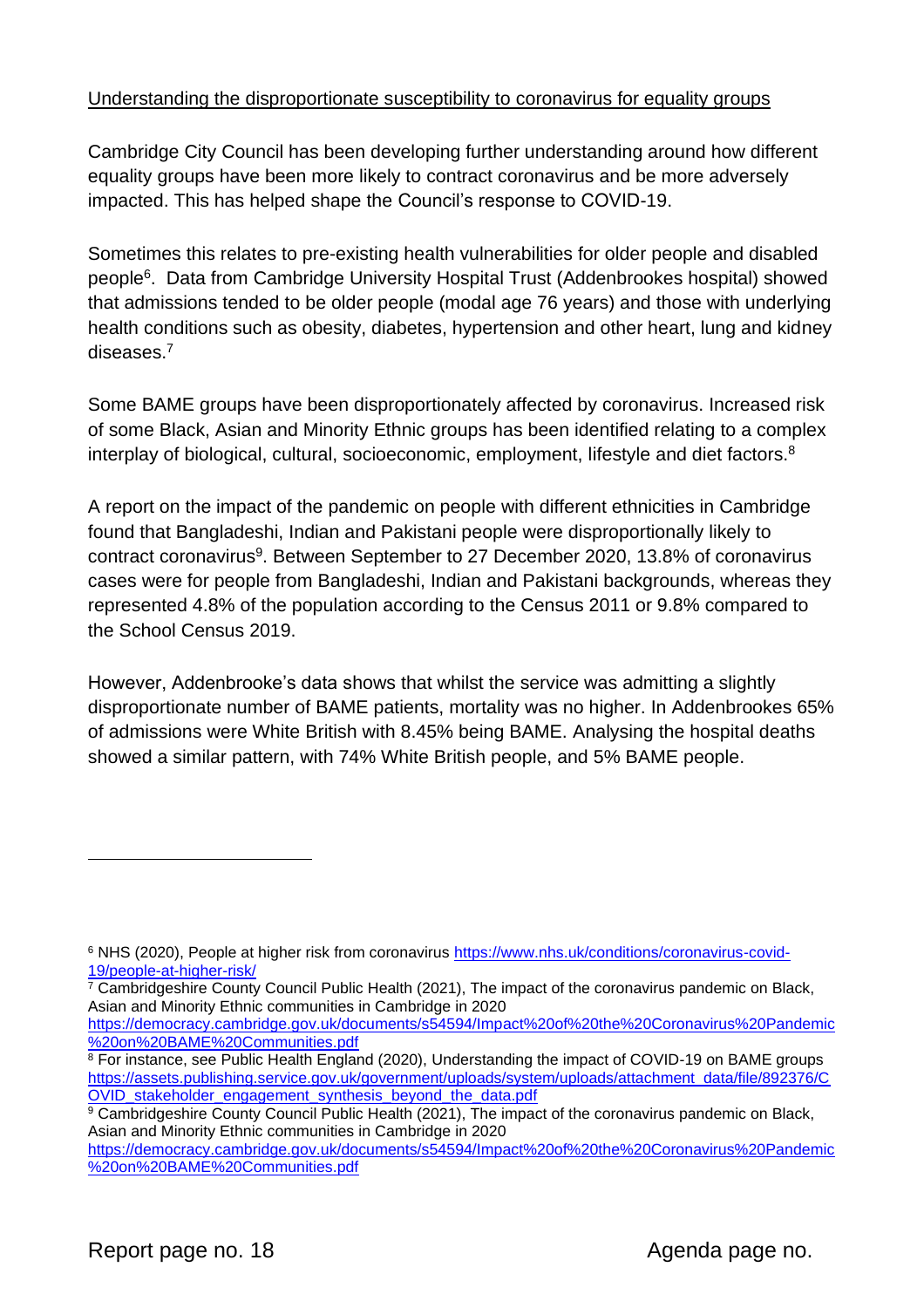#### Targeting services at people with protected characteristics experiencing poverty

Council officers and VCS organizations that the Council consulted with said that people with protected characteristics experiences of discrimination are made worse by poverty. They felt that the Council should learn more about the needs of these groups in poverty and target services to supporting them, as they are in greatest need.

National research indicates that some protected characteristic groups are more likely to experience poverty and experience this in different ways, for instance:

- Disabled people: Half of all people in poverty have a disability themselves or live with someone who does, compared with just a third of people in non-poor households (if specific benefits designed to contribute to extra costs of disability are not included as part of household income).<sup>10</sup> Moreover, on average, disabled people in the UK face extra costs of £583 a month.<sup>11</sup>
- Black, Asian and Minority Ethnic people: In the UK, all Black and Minority Ethnic groups are more likely to be living in poverty than White British people (19% of which are in poverty): The rate is 22% for Indians, 28% for Mixed; 29% for Chinese; 45% for Bangladeshi and 46% for Pakistani.<sup>12</sup> In-work poverty is also higher. It is highest for Pakistani and Bangladeshi workers. The Joseph Rowntree Foundation's analysis is that this is due to the type of sector that people from these communities work in and a greater likelihood of working part-time. For instance, there is a higher prevalence of self-employment in these communities and their businesses are more heavily impacted by public health restrictions. This means they are less likely to be able to work from home and have less job security, especially during COVID-19.<sup>13</sup> Moreover, many Black, Asian and Minority Ethnic workers who lose employment have no recourse to public funds.
- Women: Women are more likely to be found in insecure, part-time, and low paid employment so have a greater likelihood of experiencing poverty. Before the pandemic, in the UK, 59% of women were in full-time work compared with 87% of men. Women are overrepresented in part-time and involuntary part-time employment (74% and 57% are women respectively), as well as temporary and zero-hours contracts (54% of both

<sup>10</sup> Joseph Rowntree Foundation (January 2021), UK Poverty 2020/21 [https://www.jrf.org.uk/report/uk](https://www.jrf.org.uk/report/uk-poverty-2020-21)[poverty-2020-21](https://www.jrf.org.uk/report/uk-poverty-2020-21)

<sup>&</sup>lt;sup>11</sup> Scope (2019), Disability Price Tag<https://www.scope.org.uk/campaigns/extra-costs/disability-price-tag/> <sup>12</sup> Runnymede Trust (May 2020), The Colour of Money

[https://www.runnymedetrust.org/uploads/publications/pdfs/2020%20reports/The%20Colour%20of%20Money](https://www.runnymedetrust.org/uploads/publications/pdfs/2020%20reports/The%20Colour%20of%20Money%20Report.pdf) [%20Report.pdf](https://www.runnymedetrust.org/uploads/publications/pdfs/2020%20reports/The%20Colour%20of%20Money%20Report.pdf) 

<sup>&</sup>lt;sup>13</sup> Joseph Rowntree Foundation (January 2021), UK Poverty 2020/21 [https://www.jrf.org.uk/report/uk](https://www.jrf.org.uk/report/uk-poverty-2020-21)[poverty-2020-21](https://www.jrf.org.uk/report/uk-poverty-2020-21)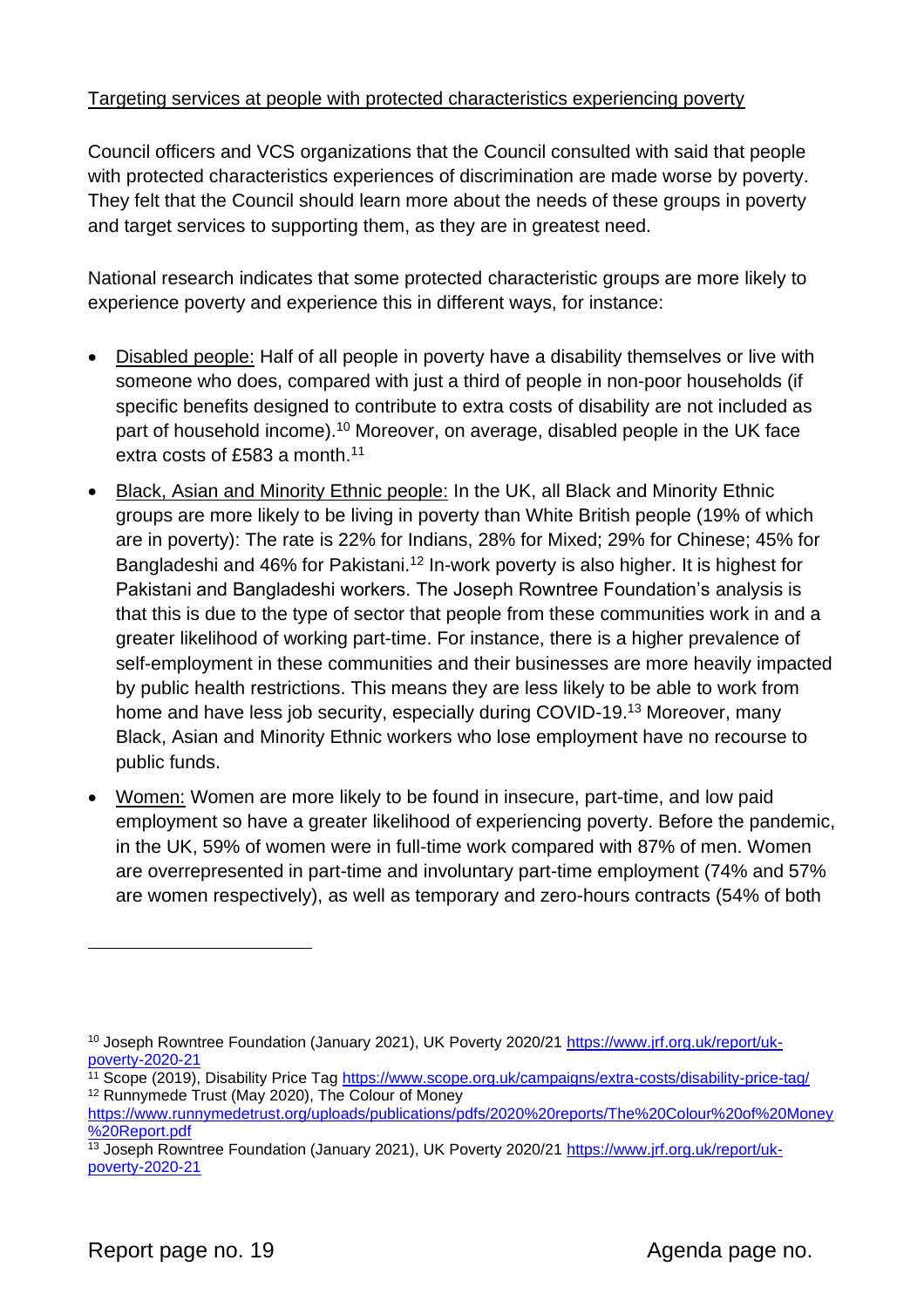are women). 52.1% of women have been furloughed despite women only making up 47.3% of the overall UK workforce. <sup>14</sup> Moreover, the gender pay gap means that where women are in work they are likely to earn less – this is 15.5% median and 14.6% mean in the UK and is worse for Cambridge itself at 16.2% median and 21.2% mean.<sup>15</sup>

- People aged 16 to 29: The profile of people claiming benefits has changed due to changes to the employment landscape during COVID-19, according to the Joseph Rowntree Foundation. By October 2020, younger people (aged 16 to 29) were over four in ten of new Universal Credit claimants in the UK.
- Families with children: The Food Standards Agency identifies that in the UK, families with children are twice as likely to be food insecure (23%) than households with no children (12%).<sup>16</sup> In Cambridge 9.4% of children live in households with absolute low income and 12.3% in households with relative low income.<sup>17</sup>

#### Understanding women's different experiences of homelessness

In relation to women's experiences of homelessness, VCS organizations supporting women said that women who are homeless are more likely to experience sexual violence, and to have become homeless due to domestic abuse. This is supported by national research.<sup>18</sup> The VCS organizations said the Council needs to develop a better understanding of women's experiences of homelessness to understand accommodation needs.

#### **Actions undertaken relating to objective one between 2018 to 2021**

To help meet the housing needs of the growing population of older people in the City, the Council has committed to building 500 new homes by 2024. 5% (25) of the 500 will be

<sup>14</sup> Women's Budget Group (Jan 2021), Lessons Learned: Where Women Stand at the Start of 2021 - The economic and health impacts of Covid-19 [https://wbg.org.uk/analysis/reports/lessons-learned-where-women](https://wbg.org.uk/analysis/reports/lessons-learned-where-women-stand-at-the-start-of-2021/)[stand-at-the-start-of-2021/](https://wbg.org.uk/analysis/reports/lessons-learned-where-women-stand-at-the-start-of-2021/)

<sup>15</sup> Office for National Statistics (2020), Gender Pay Gap

[https://www.ons.gov.uk/employmentandlabourmarket/peopleinwork/earningsandworkinghours/datasets/annu](https://www.ons.gov.uk/employmentandlabourmarket/peopleinwork/earningsandworkinghours/datasets/annualsurveyofhoursandearningsashegenderpaygaptables) [alsurveyofhoursandearningsashegenderpaygaptables](https://www.ons.gov.uk/employmentandlabourmarket/peopleinwork/earningsandworkinghours/datasets/annualsurveyofhoursandearningsashegenderpaygaptables)

<sup>16</sup> Food Standards Agency (2021), Food and You [https://www.food.gov.uk/research/food-and-you-2/food](https://www.food.gov.uk/research/food-and-you-2/food-and-you-2-wave-1)[and-you-2-wave-1](https://www.food.gov.uk/research/food-and-you-2/food-and-you-2-wave-1)

<sup>17</sup> See:

[https://cambridgeshireinsight.org.uk/deprivation/report/view/e5346e7dd716406e826ed368abc09c96/E07000](https://cambridgeshireinsight.org.uk/deprivation/report/view/e5346e7dd716406e826ed368abc09c96/E07000008) [008](https://cambridgeshireinsight.org.uk/deprivation/report/view/e5346e7dd716406e826ed368abc09c96/E07000008)

<sup>&</sup>lt;sup>18</sup> For example, see Homeless Link (2019), Promising practice from the frontline: Exploring gendered approaches to supporting women experiencing homelessness and multiple disadvantage [https://www.homeless.org.uk/sites/default/files/site-](https://www.homeless.org.uk/sites/default/files/site-attachments/Women%27s%20research_March%2019_1.pdf)

[attachments/Women%27s%20research\\_March%2019\\_1.pdf](https://www.homeless.org.uk/sites/default/files/site-attachments/Women%27s%20research_March%2019_1.pdf)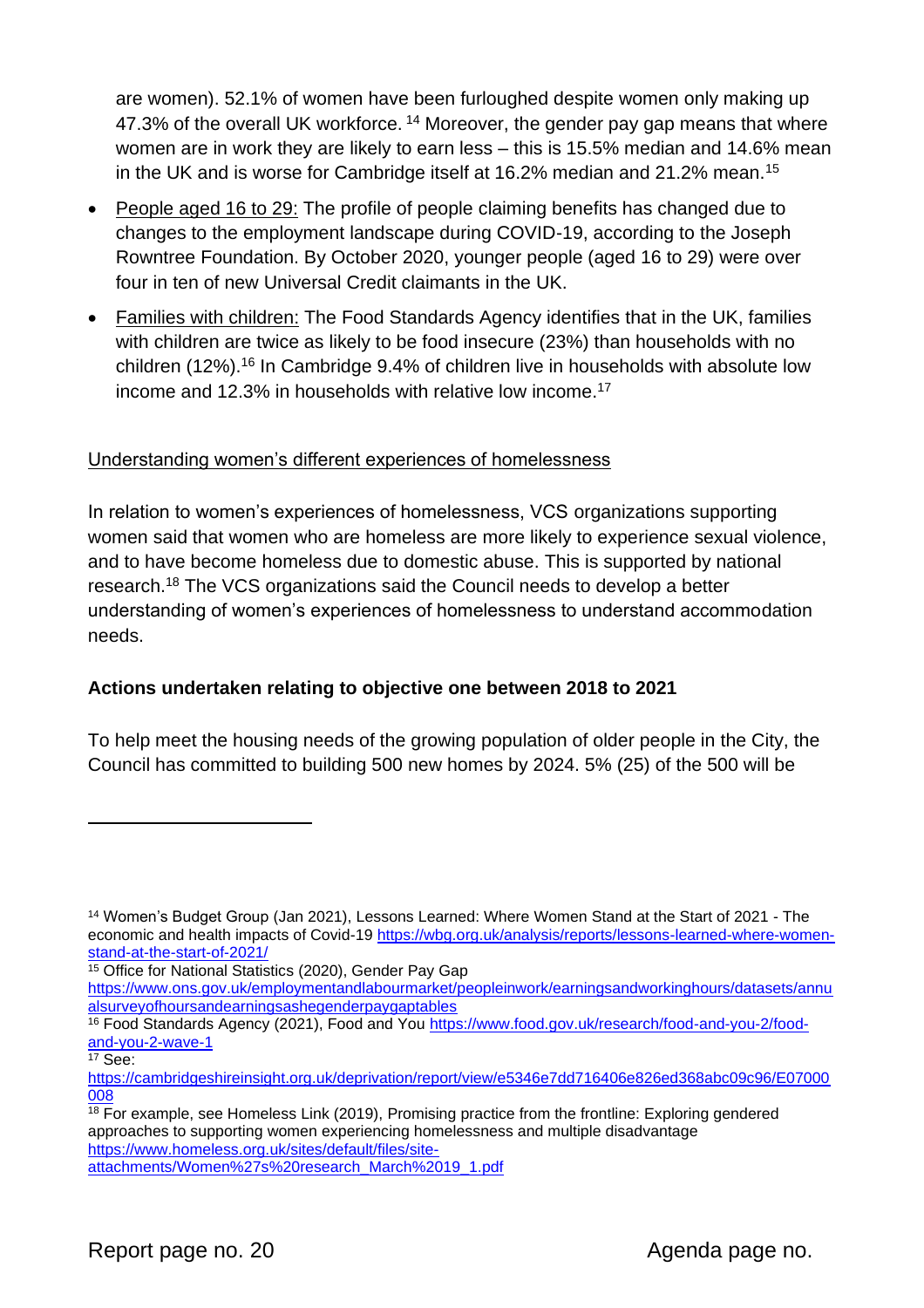adapted to be wheelchair accessible from the outset and the other 95% can be adapted in future to meet people's needs to live independently for longer as they get older.

The Council has made use of data on disproportionate susceptibility to coronavirus for equality groups and targeted support appropriately in the following ways:

- As part of the first lockdown the Council brought together datasets to identify people at risk of coronavirus due to pre-existing health vulnerabilities. This included people clinically vulnerable and shielding, older people (including those under the community alarm system), people needing Social Care support and people on certain disability benefits. Throughout COVID-19, this data has been used to make 1,200 phone calls to check on people's health and offering support should people need it. Support required included reassurance and advice, provision of food packages and signposting to mental health and social care services.
- The Council has been supporting Black, Asian, and Minority Ethnic (BAME) Communities by collaborating with community leaders to share up-to-date public health messaging and information on financial support available. The Council worked with:
	- $\circ$  Asian women's groups in the city
	- o 4 local mosques that agreed to deliver new Public Health messages in their Friday sermons
	- o Darwin Drive Community Centre
	- o Indian Cultural Association
	- o The Cambridge Gurdwara
	- o Cambridge Ethnic Community Forum
	- o Cambridge African Network
	- o Social media channels linking to Chinese communities in Cambridge
	- o The Cambridge Korean Foundation

Other actions undertaken between 2018 to 2021 to improve understanding of communities in the city to better target services included:

- Undertaking a ward profiling exercise for areas in the North, South, East, and West of Cambridge to inform the Council's community development work.
- Supporting the Office of National Statistics to ensure that different communities in Cambridge were represented in the Census 2021.
- Providing a range of training for frontline staff to help them understand the needs of diverse communities in the city including:
	- o Two Gypsy, Roma, and Traveller cultural awareness training sessions attended by 64 people in total and an online module on this topic attended by 12 people. (The training was also provided to 12 councillors in 2020/21 on Zoom.)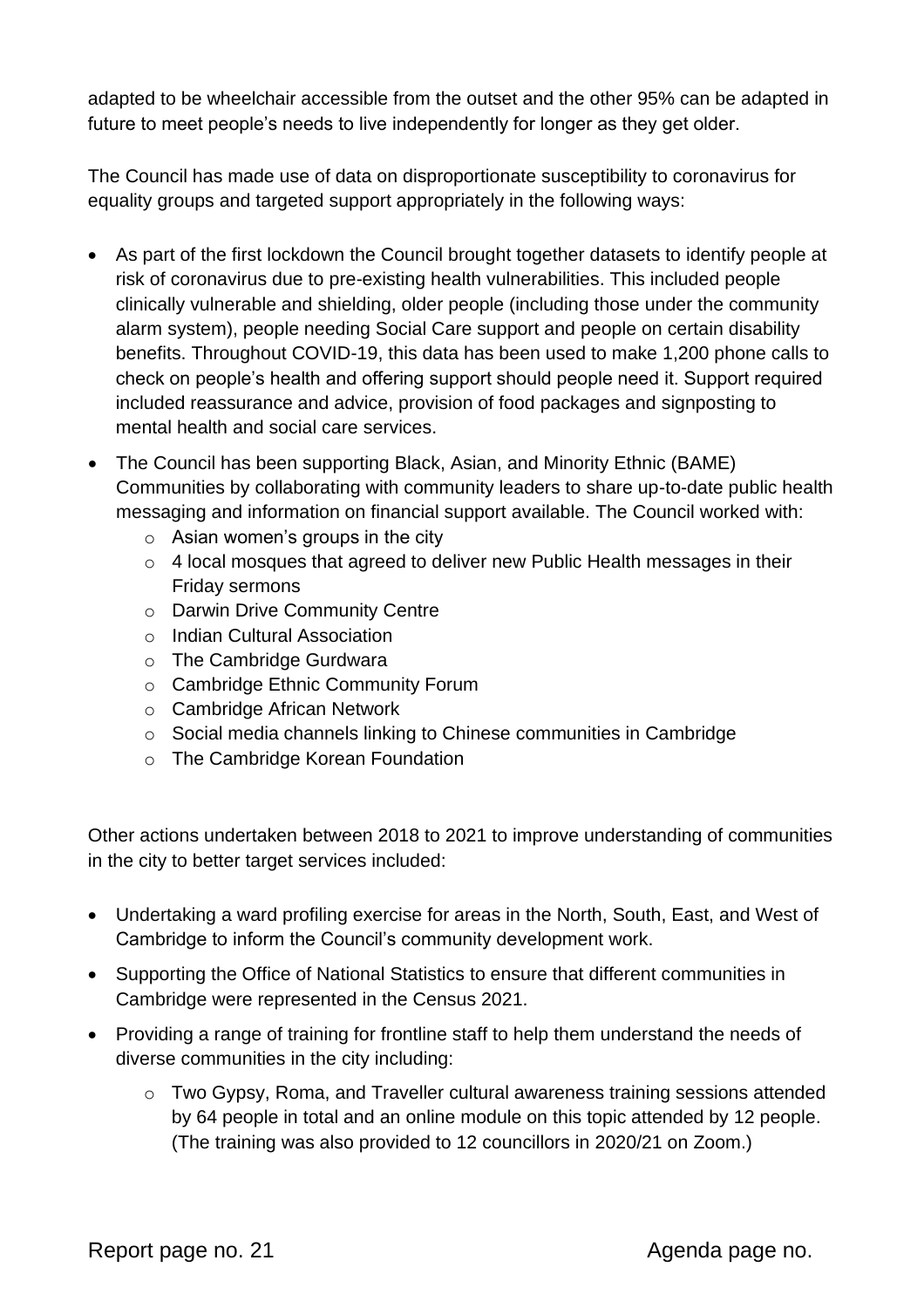- $\circ$  Mental health awareness training provided six times and attended by a total of 78 staff members.
- o Transgender awareness training provided twice and attended by a total of 37 staff members. (This was also provided to councillors in 2020/21 and was attended by 24 councillors.)
- o Dementia Friends sessions provided to Customer Services, Housing Services, and Commercial Services.

#### **Actions for 2021 to 2024**

A main priority for 2021 to 2024 related to this objective is to identify opportunities to hear from people with protected characteristics about their experiences of inequality and discrimination. This will help inform and shape the direction of the Council's equalities work, as people experiencing discrimination and disadvantage are best placed to understand what is needed to tackle it.

From the first year of the Scheme, the Council will work with voluntary and community sector organizations that specialise in supporting equality groups on this. In 2020/21 the Council will:

- Support the Encompass Network to undertake a community needs assessment of LGBTQ+ people in Cambridgeshire.
- Collaborate with Cambridge Ethnic Community Forum to undertake research into the needs of diverse ethnic communities in the city, including those experiencing poverty which has been exacerbated by the Covid-19 pandemic.

This work will also help the Council to better understand how people with protected characteristics experience poverty and help us to target services effectively.

To help identify low-income households that may need support from Council services, a Low-Income Family Tracker (LIFT) system will be trialled. The software will be able to identify households with children, by age of benefit claimants, sex of claimants and if people in the household have a disability or long-term health condition.

In addition, from 2021/22 the Council plans to identify further means to address housing needs specific to homeless women and relating to providing safe accommodation for women experiencing domestic abuse.

To meet housing needs of the growing population of older people in the city, the Council will aim to improve its understanding of the need for wheelchair accessible housing, and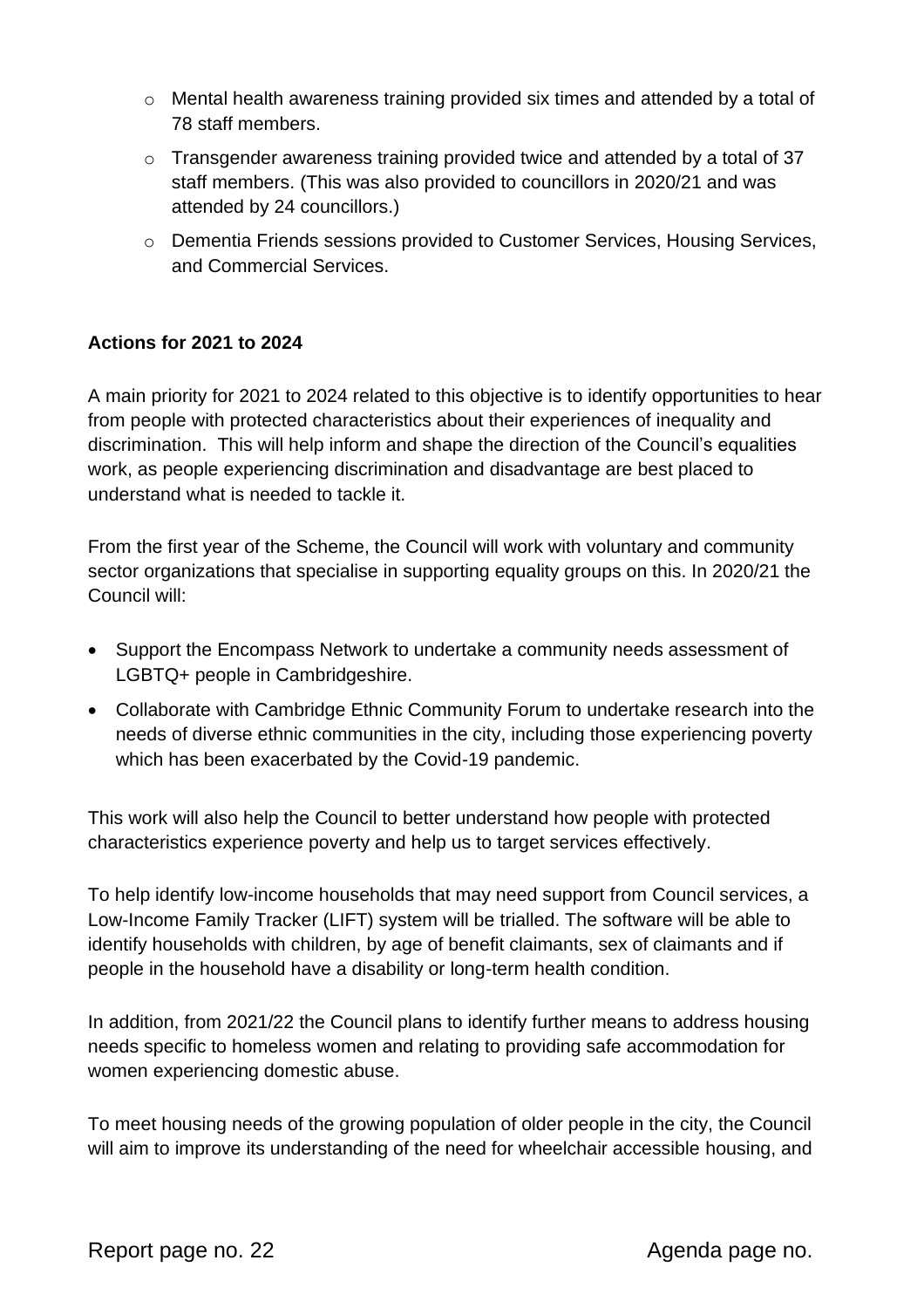ensure the right processes are in place to maximise supply. We will also ensure potential applicants are aware of the housing options available to them and improve access to accessible homes for people who need them.

Further actions that the Council will undertake between 2021 to 2024 relating to this objective are:

- Providing a range of training for staff to help them understand needs of diverse communities in the city.
- Monitoring coronavirus cases and uptake of vaccinations amongst different equality groups and working with communities and public sector partners to help address health inequalities associated with or exacerbated by COVID-19.
- Continuing to work with neighbouring local authorities in Cambridgeshire to find solutions where it is found that there is a lack of legal sites and stopping places for Gypsy, Roma and Traveller communities.<sup>19</sup>

## **Objective Two: To continue to work to improve access to and take-up of Council services from all residents and communities.**

Key themes that were raised in consultation on the Single Equality Scheme 2021 to 2024 relating to access and take-up of Council services are:

- digital exclusion
- ensuring people with mental health issues, which have been worsened by COVID-19 are supported
- supporting Gypsy, Roma and Traveller people access public services.

#### Digital exclusion

Voluntary and community sector organizations consulted on the Scheme said it is important that the council continues to provide face-to-face support to vulnerable people who are digitally excluded when implementing the Council's new 'digital first' customer services model.

<sup>19</sup> This is a commitment in the Policing Bill council motion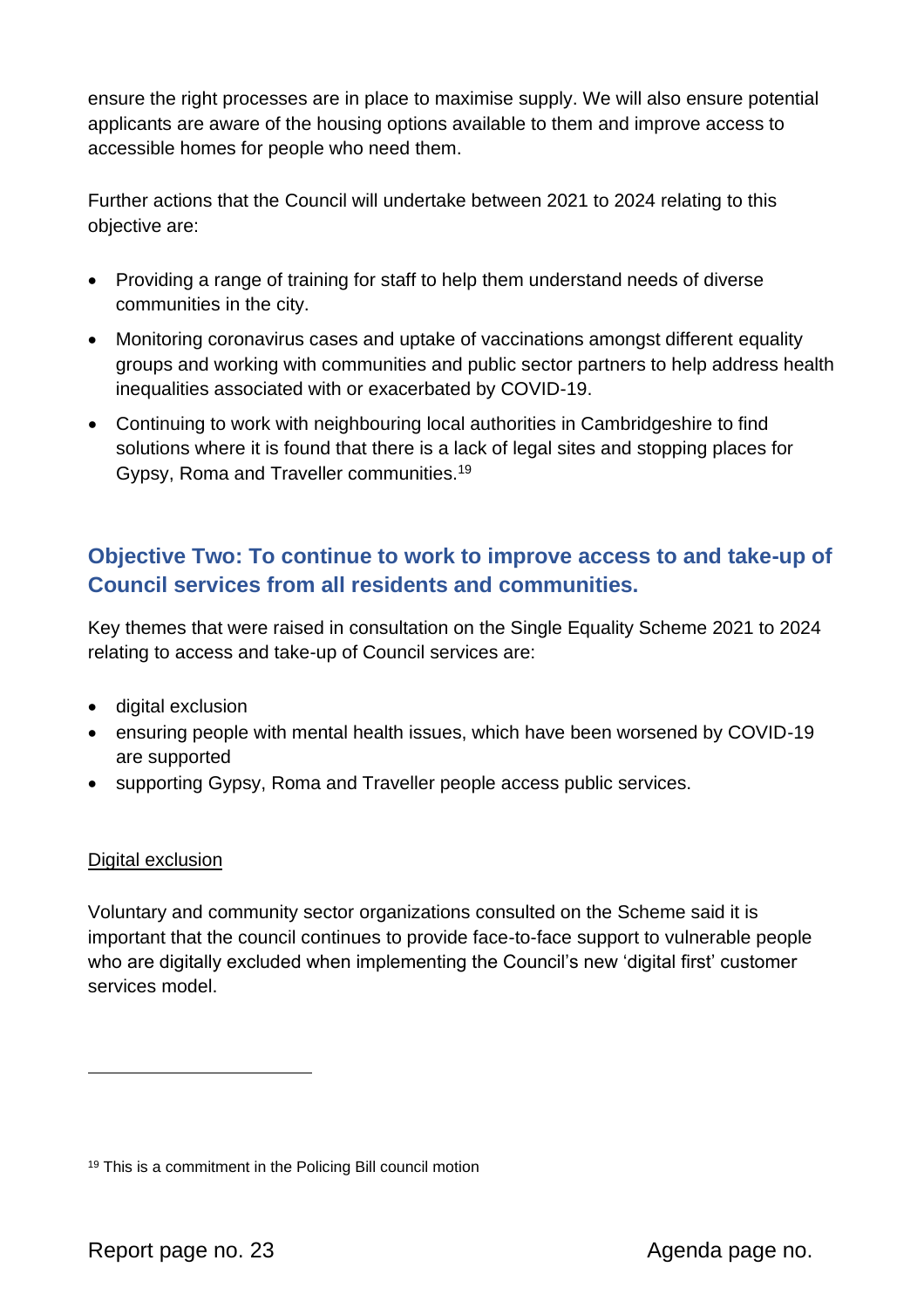Older people and disabled people are disproportionately impacted by digital exclusion in the UK. In 2020, 54% of adults aged 75 years and over were internet users compared to 99% of people aged 16 to 44 years. A total of 15% of disabled people had not used the internet compared to 3% of non-disabled people.<sup>20</sup> This is mirrored by the council's Community Inclusion and Engagement Questionnaire, which found that 17% of disabled respondents were not confident to look up information online, compared to 7% of respondents without a disability.

#### Ensuring people with mental health issues, which have been worsened by COVID-19 are supported

Research shows that many people's mental has been negatively impacted by the pandemic. In the UK one in five adults in the UK experienced depressive symptoms from Jan to March 2021, compared to one in ten before the pandemic outbreak.<sup>21</sup> In the Cambridge Community Inclusion and Engagement Questionnaire, 53% of respondents reported that the pandemic has had a negative impact on their mental health. Given these trends, it is likely that the Council will be supporting more people with mental health issues and in mental health crises in future.

Particular groups of people have experienced mental health issues during the pandemic. The Inclusion and Engagement Questionnaire found that people under 40 (70%), and women (59%) were most likely to report that the pandemic has had a negative impact on their mental health. National research also indicates that women, younger people (aged 18 to 24), and people who are disabled or have another long-term physical health condition were more likely to report depressive symptoms.

Moreover, people with less disposable income or who are worried about finances have experienced mental health issues more. In Mind's national survey of 14,000 people during the pandemic, it found that concerns about finances worsened the mental health of 52% of BAME people, compared to 45% of white people.<sup>22</sup>

There has also been a reported increase in people in mental health crisis. The Mental Health Foundation has found that suicidal thoughts have become more prevalent over the

<sup>20</sup> ONS (April 2021), Internet Users

<https://www.ons.gov.uk/businessindustryandtrade/itandinternetindustry/datasets/internetusers> <sup>21</sup> ONS (May 2021), Coronavirus and depression in adults in Great Britain

[https://www.ons.gov.uk/peoplepopulationandcommunity/wellbeing/datasets/coronavirusanddepressioninadult](https://www.ons.gov.uk/peoplepopulationandcommunity/wellbeing/datasets/coronavirusanddepressioninadultsingreatbritain) [singreatbritain](https://www.ons.gov.uk/peoplepopulationandcommunity/wellbeing/datasets/coronavirusanddepressioninadultsingreatbritain)

<sup>&</sup>lt;sup>22</sup> Mind (15 July 2020), Existing inequalities have made mental health of BAME groups worse during pandemic, says Mind [https://www.mind.org.uk/news-campaigns/news/existing-inequalities-have-made](https://www.mind.org.uk/news-campaigns/news/existing-inequalities-have-made-mental-health-of-bame-groups-worse-during-pandemic-says-mind/)[mental-health-of-bame-groups-worse-during-pandemic-says-mind/](https://www.mind.org.uk/news-campaigns/news/existing-inequalities-have-made-mental-health-of-bame-groups-worse-during-pandemic-says-mind/)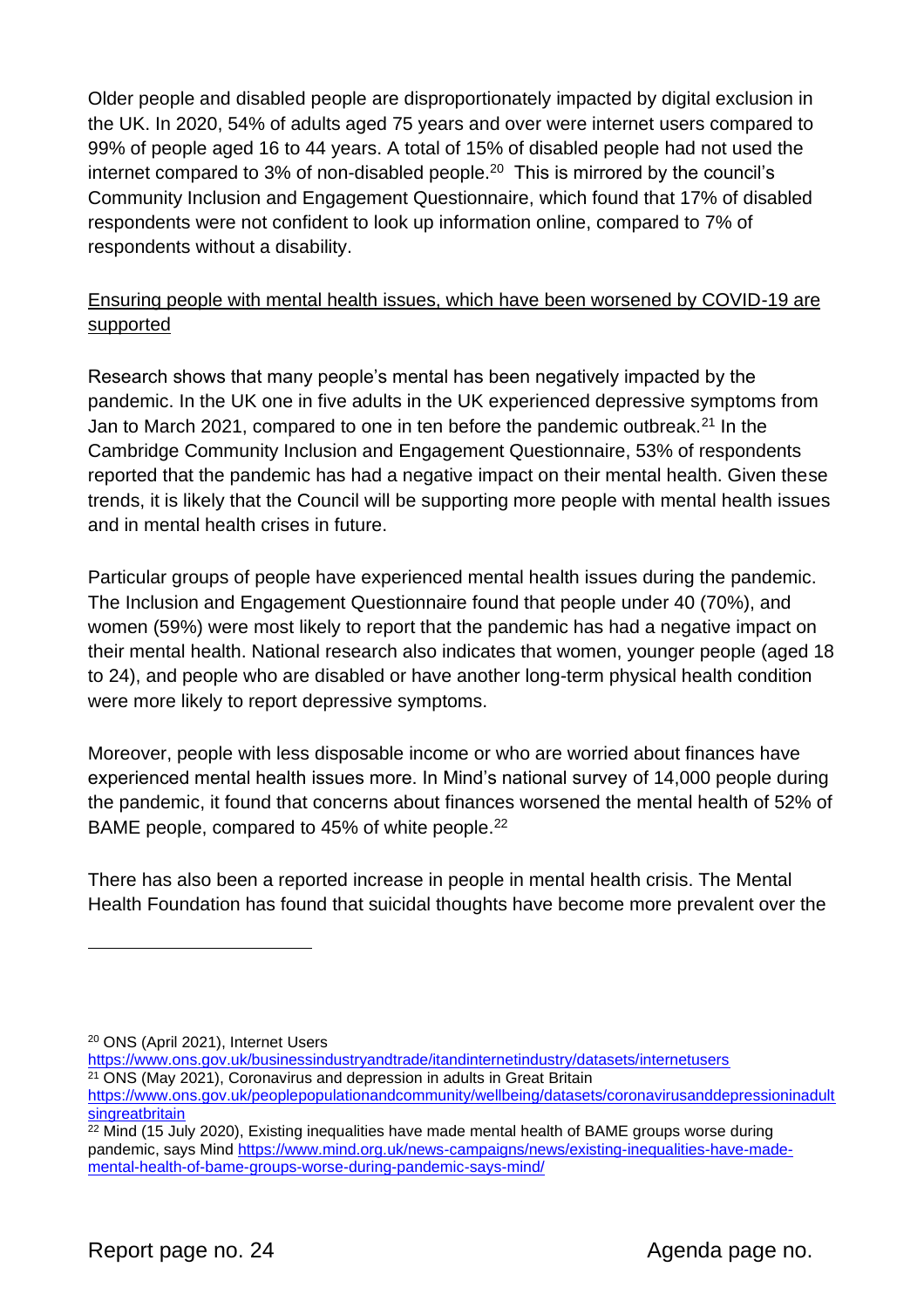pandemic in the UK: 8% of adults surveyed in April 2020 said that they had thoughts and feelings about suicide in the previous two weeks and 13% in February 2021.<sup>23</sup>

#### Supporting Gypsy, Roma and Traveller people access public services in the context of the pandemic

The Women and Equalities Select Committee found that trust is low between Gypsy, Roma and Traveller communities and public services, due to historic and ongoing discrimination. Gypsy, Roma, and Traveller people have felt ignored and, at worst, discriminated against by public services.<sup>24</sup>

The concern that Gypsy, Roma and Traveller people are not accessing services they need has been further emphasised in the pandemic, as there is a disproportionately high representation of people who are at increased risk of severe illness from coronavirus: Gypsies and Travellers were significantly more likely to have a long‐term illness, health problem or disability, which limits daily activities or work; experience higher overall prevalence of reported chest pain and higher levels of respiratory problems.<sup>25</sup>

#### **Actions undertaken relating to objective two between 2018 to 2021**

#### Digital exclusion

To tackle digital exclusion between 2018 and 2020, the Council:

- Worked with North Cambridge Community Partnership and Raspberry Pi to set up a Code Club in Kings Hedges. Between 2018 and 2020, 42 individual children had attended a total of sixteen Coder Dojo sessions.
- Supported volunteer digital champions to deliver digital inclusion sessions for older people in sheltered housing schemes.
- Funded Cambridge Online to provide drop-in 'Microhub' digital inclusion sessions at City Council community centres and other community venues.

<sup>23</sup> Mental Health Foundation (February 2021), Wave 10 [https://www.mentalhealth.org.uk/research-and](https://www.mentalhealth.org.uk/research-and-policies/wave-10-late-february-2021)[policies/wave-10-late-february-2021](https://www.mentalhealth.org.uk/research-and-policies/wave-10-late-february-2021)

<sup>&</sup>lt;sup>24</sup> Women and Equalities Select Committee (2019), Tackling inequalities faced by Gypsy, Roma and Traveller communities<https://publications.parliament.uk/pa/cm201719/cmselect/cmwomeq/360/360.pdf> <sup>25</sup> Friends, Families and Travellers (2020), Supporting access to Covid-19 vaccination for Gypsy, Traveller and Liveaboard Boater communities: Guidance for professionals [https://www.gypsy-traveller.org/supporting](https://www.gypsy-traveller.org/supporting-access-to-covid-19-vaccination-for-gypsy-traveller-and-liveaboard-boater-communities-guidance-for-professionals/#:~:text=Gypsy%20and%20Traveller%20communities%20are%20known%20to%20face,increased%20risk%20of%20severe%20illness%20from%20coronavirus%20%28link%29)[access-to-covid-19-vaccination-for-gypsy-traveller-and-liveaboard-boater-communities-guidance-for](https://www.gypsy-traveller.org/supporting-access-to-covid-19-vaccination-for-gypsy-traveller-and-liveaboard-boater-communities-guidance-for-professionals/#:~:text=Gypsy%20and%20Traveller%20communities%20are%20known%20to%20face,increased%20risk%20of%20severe%20illness%20from%20coronavirus%20%28link%29)[professionals/#:~:text=Gypsy%20and%20Traveller%20communities%20are%20known%20to%20face,increa](https://www.gypsy-traveller.org/supporting-access-to-covid-19-vaccination-for-gypsy-traveller-and-liveaboard-boater-communities-guidance-for-professionals/#:~:text=Gypsy%20and%20Traveller%20communities%20are%20known%20to%20face,increased%20risk%20of%20severe%20illness%20from%20coronavirus%20%28link%29) [sed%20risk%20of%20severe%20illness%20from%20coronavirus%20%28link%29.](https://www.gypsy-traveller.org/supporting-access-to-covid-19-vaccination-for-gypsy-traveller-and-liveaboard-boater-communities-guidance-for-professionals/#:~:text=Gypsy%20and%20Traveller%20communities%20are%20known%20to%20face,increased%20risk%20of%20severe%20illness%20from%20coronavirus%20%28link%29)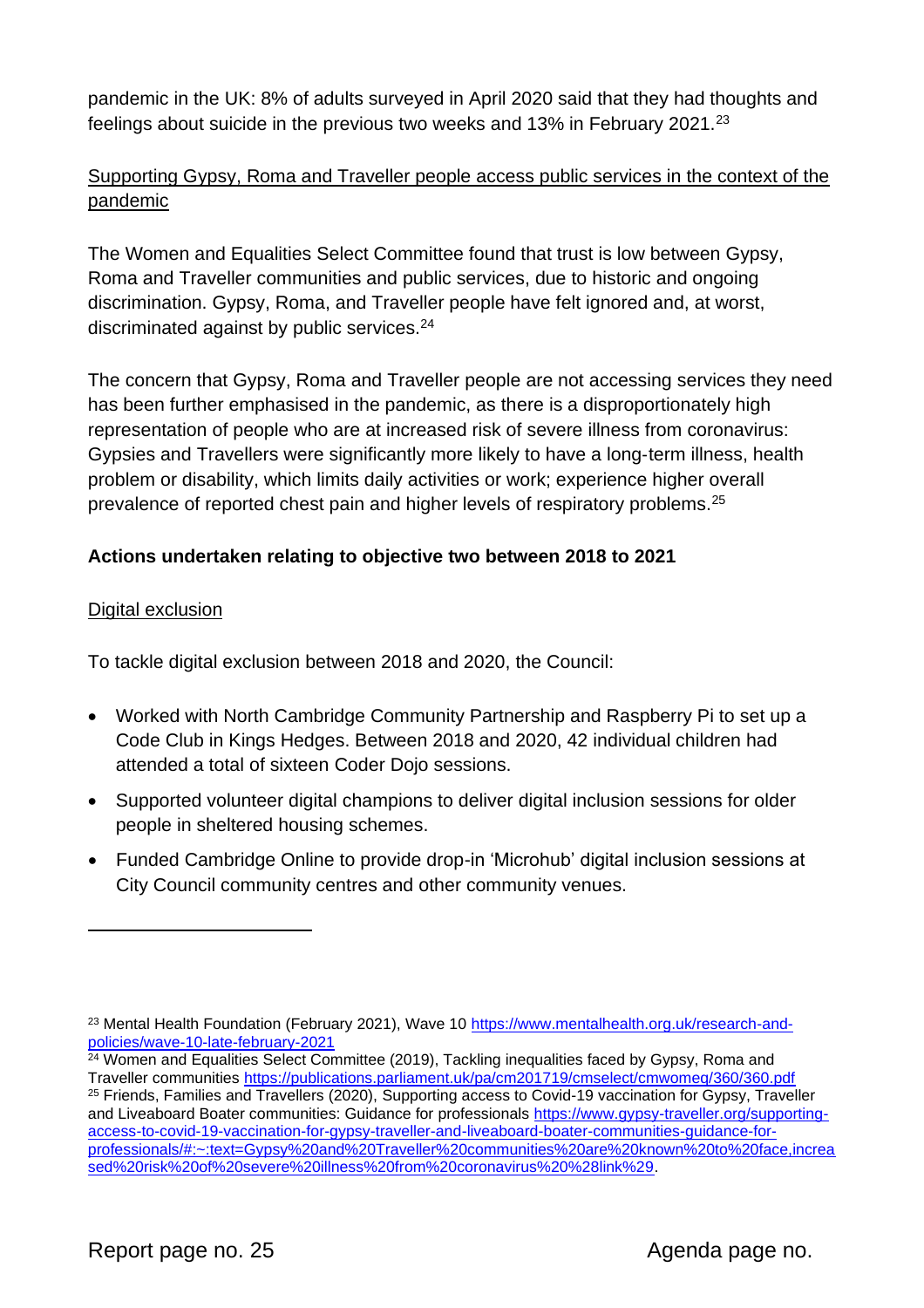Most of this activity stopped during the coronavirus pandemic due to restrictions on faceto-face contact, so the Council's approach from March 2020 onwards focussed on supporting Cambridgeshire Digital Partnership's emergency response. The Partnerships' members were provided with a total of £91,000 in grants from the Council in 2020/21, which was used to provide devices and data for people in need.

In 2020/21, the Council also loaned 40 tablets with pre-loaded data to Council housing and sheltered housing tenants and provided free wi-fi for use by tenants in the community room at Hanover and Princess Court. The Council has also facilitated fibre optic broadband roll-out by commercial companies to Council homes, including a heavily discounted social rate broadband package.

#### Supporting people with mental health issues

One of the key priorities of the Single Equality Scheme 2018 to 2021 was to identify the best means to support people who have mental health issues through providing frontline Council services. From 2018 to 2021, the Council:

- Provided six mental health awareness training sessions over 2018 to 2021 to 78 staff members.
- Ran four Mental Health First Aid/ First Response courses to support people to identify, understand and help someone who may be experiencing a mental health issue or crisis that were attended by a total of 46 people.
- Provided an award-winning STOP Suicide training course run by Cambridgeshire, Peterborough and South Lincolnshire Mind. This course has helped Council officers identify how to support individuals that feel suicidal. The three courses run were attended by 49 staff in total.

#### Supporting Gypsy, Roma and Traveller people to access public services

A further priority of the Single Equality Scheme 2018 to 2021 was to support Gypsy, Roma and Traveller people to access public services. To help with this the Council: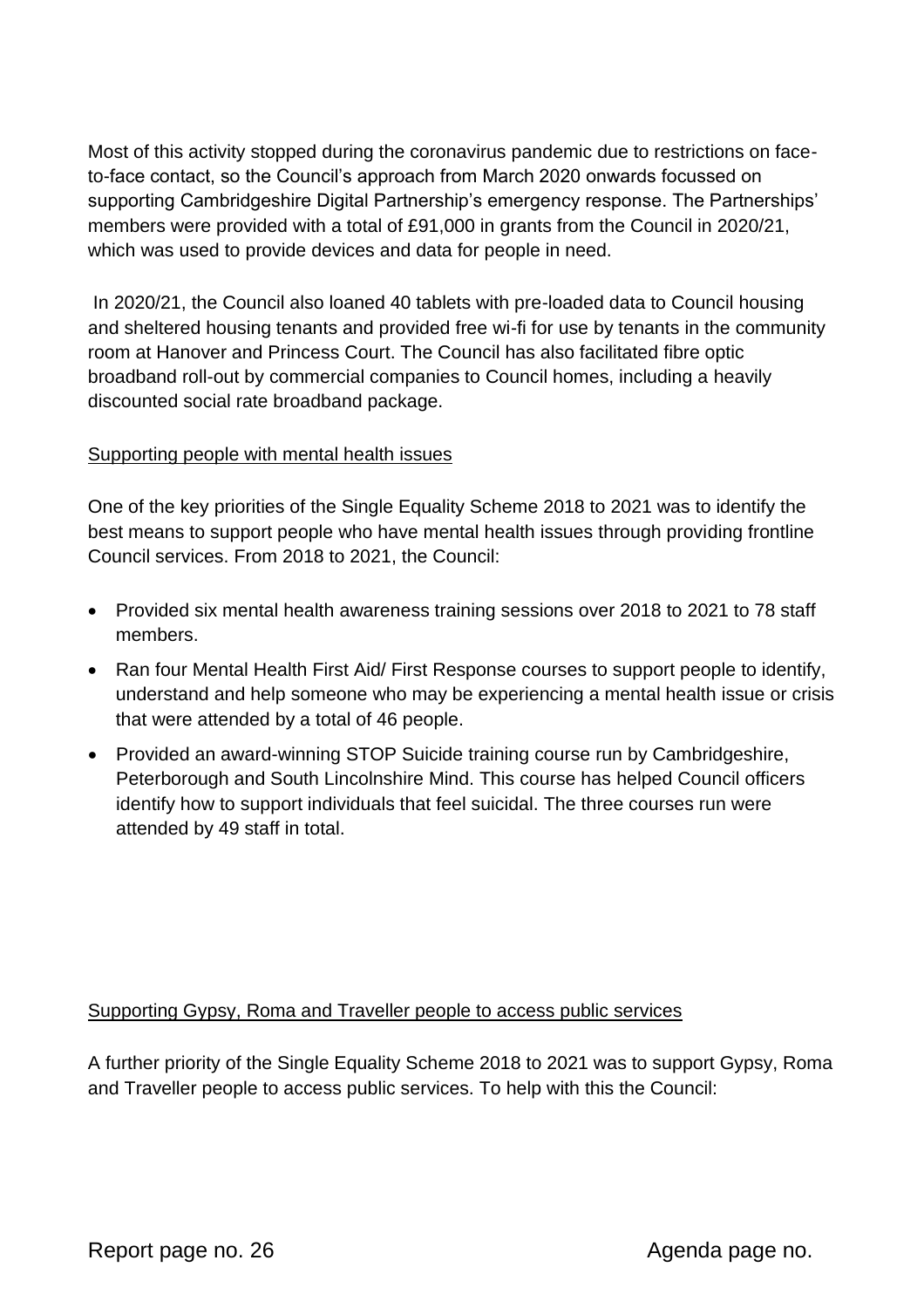- Identified a single point of contact at the Council for Cambridgeshire County Council and South Cambridgeshire District Council to use to support Gypsy, Roma, and Traveller people with Homelink applications.
- Developed a single point of contact to engage Gypsy, Roma and Traveller people who set up temporary unauthorised sites in the city. This Officer's role is in enforcement, but they also undertake health and wellbeing checks to ensure that health needs of Gypsy, Roma and Traveller people can be met.
- Identified a site in Cambridge City for Gypsy, Roma and Traveller people across the county to self-isolate if needed during the pandemic.

#### Further activity undertaken relating to objective 2 between 2018 and 2021

The Council has also improved access to and take-up of Council services by:

- Implementing the 'Single Customer Account' portal that means people can access a range of critical services from a single, integrated online portal.
- Providing interpretation and translation support to customers for whom English is not a first language. In 2020/21 the council procured British Sign language interpretation support for Deaf people contacting the Customer Service Centre helpline.

#### **Actions for 2021 to 2024**

Going forward, Cambridge City Council plans to explore means of strengthening evidence related to this objective. We will explore how to improve equalities monitoring by Council services to get a better understanding of which protected characteristic groups are using our services and their experiences, and which groups are not accessing services and why. Due to the complexity of this endeavour, this commitment will need to extend beyond the three years of this Single Equality Scheme.

Other commitments between 2021 to 2024 for the Council are as follows:

#### Tackling digital exclusion

To help tackle digital exclusion, the Council will:

• Identify emerging needs of residents relating to digital exclusion as we recover from the pandemic, and further opportunities to collaborate with the Cambridgeshire Digital Partnership.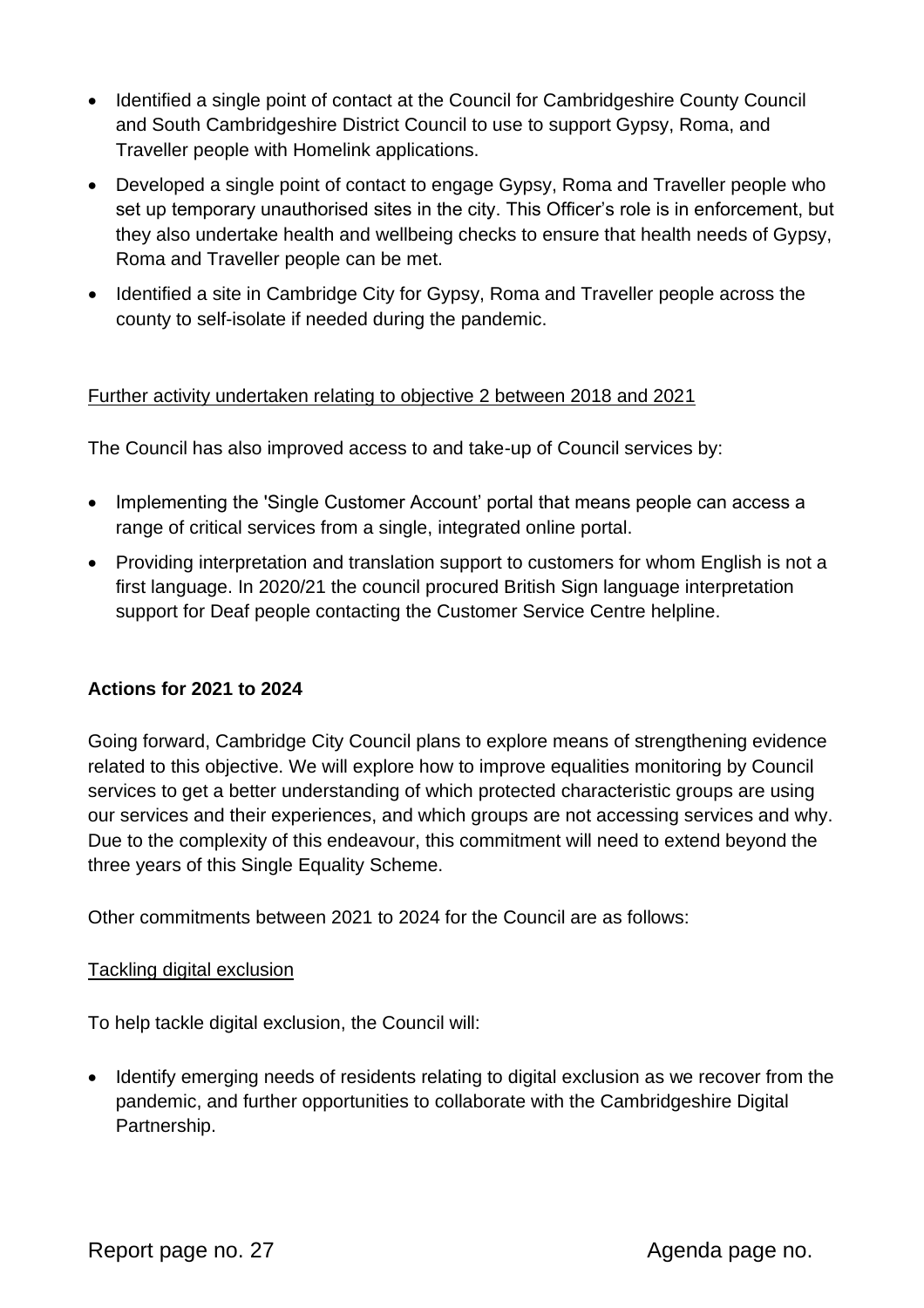- In implementing the new 'digital first' customer services model, ensure that vulnerable people are provided with opportunities to have face-to-face appointments when seeking support from the council. This will include older people and disabled people who cannot access the internet.
- In 2021/22 Cambridge City Council will support sheltered housing scheme staff to improve their digital skills, so they can deliver enhanced support to older and more vulnerable customers to utilise digital support channels.

Whilst some groups are digitally excluded, the Council has found that some customers and communities have benefitted from more support being available online during the pandemic. It will be important to maintain this support to these groups too. For instance, in delivering the equality and diversity calendar of events the Council will ensure there is a mixture of online and face-to-face activities in future.

#### Supporting people with mental health issues accessing City Council services

To make sure people with mental health issues are supported by our frontline services as best as possible, Cambridge City Council will:

- Develop strong working relationships with mental health services so that City Council staff have a better understanding of mental health services, including when and how to access them.
- Continue to provide training for Council staff on best practice in supporting service users with mental health problems.

#### Supporting Gypsy, Roma and Traveller people to access public services

The council motion passed relating to the Police, Crime, Sentencing and Courts Bill resolved to "Stand in solidarity with Traveller and Gypsy communities in Cambridge and continue to build trust and good relations with them."

To help with this, between 2021 and 2024, the council shall continue to identify opportunities to hear from Gypsy, Roma and Traveller people to support them to access services they need. This will include:

• Helping develop relationships with people from Gypsy, Roma and Traveller communities in working with them to coordinate activities to mark Gypsy, Roma and Traveller History month, marked for the first time in Cambridge in 2021.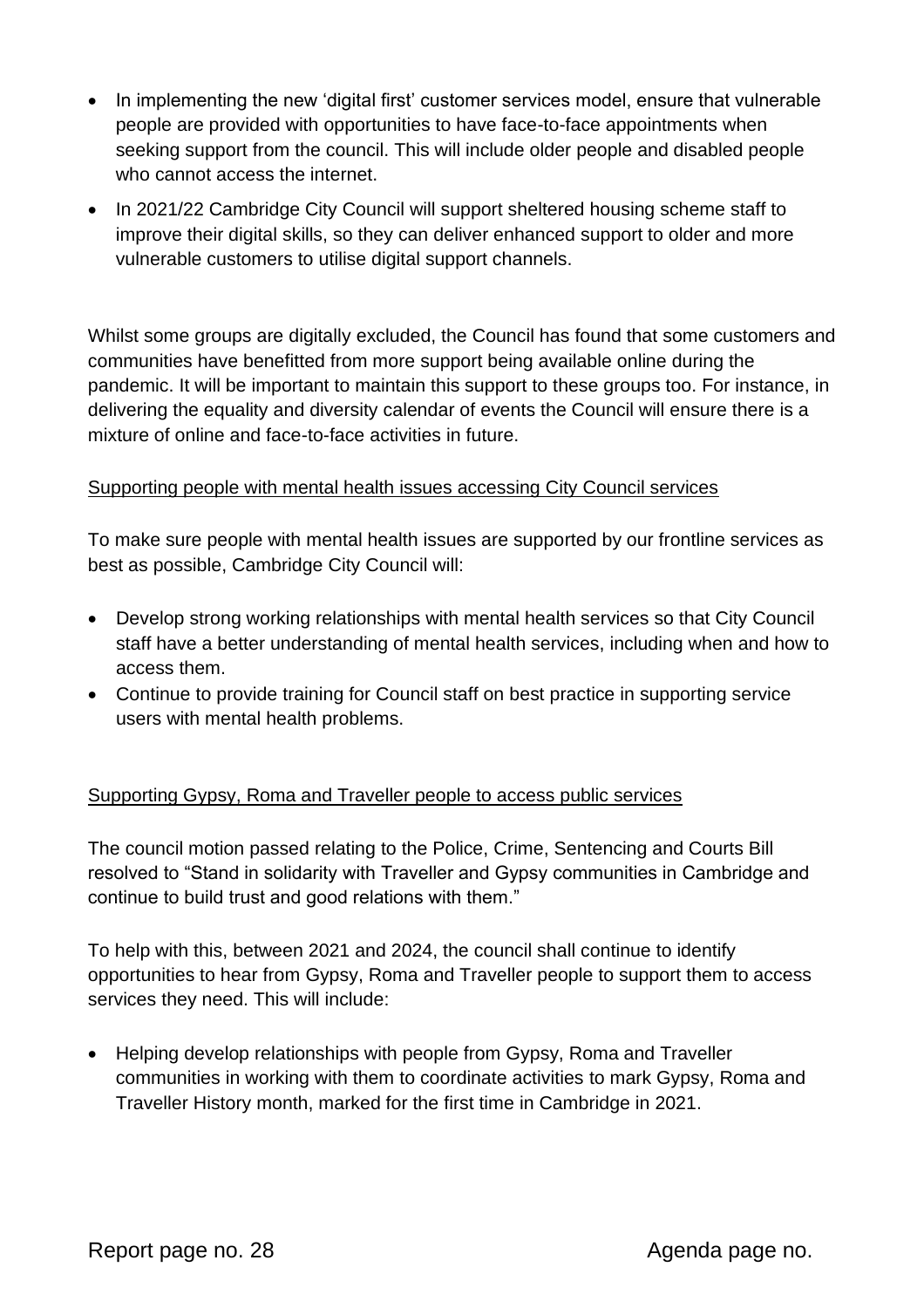• Continuing to provide welfare assessments of people setting up unauthorised encampments in the city. Working with the Gypsy and Traveller Health Nurse to ensure health needs are met and to encourage the take up of vaccinations in communities.

#### Interpretation and translation support

In the next three years the Council will continue to provide interpretation and translation support to customers for whom English is not a first language and BSL interpretation support.

#### **Objective Three: To work towards a situation where all residents have equal access to public activities and spaces in Cambridge and are able to participate fully in the community.**

Key themes relating to this objective that were raised in consultation and explored below are:

- Loneliness and isolation, and the impact of COVID-19
- Equal access to emergency food support for BAME people and disabled people
- Opportunities for Black cultural activities
- Representing South Asian women's needs

#### Loneliness and isolation, and the impact of COVID-19<sup>26</sup>

The Campaign to End Loneliness shares that loneliness is one of the greatest public health challenges and is connected to a range of health issues.<sup>27</sup> Research on loneliness

<sup>&</sup>lt;sup>26</sup> 'Isolation' is separation from social or familial contact, community involvement, or access to services. 'Loneliness' is defined as an individual's personal, subjective sense of lacking these things. (Public Health England (2015), Loneliness and isolation: Social relationships are key to good health [https://publichealthmatters.blog.gov.uk/2015/12/08/loneliness-and-isolation-social-relationships-are-key-to](https://publichealthmatters.blog.gov.uk/2015/12/08/loneliness-and-isolation-social-relationships-are-key-to-good-health/#:~:text=Age%20UK%20defines%20%E2%80%98isolation%E2%80%99%20as%20separation%20from%20social,lonely%2C%20and%20to%20be%20lonely%20without%20being%20isolated)[good-](https://publichealthmatters.blog.gov.uk/2015/12/08/loneliness-and-isolation-social-relationships-are-key-to-good-health/#:~:text=Age%20UK%20defines%20%E2%80%98isolation%E2%80%99%20as%20separation%20from%20social,lonely%2C%20and%20to%20be%20lonely%20without%20being%20isolated)

[health/#:~:text=Age%20UK%20defines%20%E2%80%98isolation%E2%80%99%20as%20separation%20fro](https://publichealthmatters.blog.gov.uk/2015/12/08/loneliness-and-isolation-social-relationships-are-key-to-good-health/#:~:text=Age%20UK%20defines%20%E2%80%98isolation%E2%80%99%20as%20separation%20from%20social,lonely%2C%20and%20to%20be%20lonely%20without%20being%20isolated) [m%20social,lonely%2C%20and%20to%20be%20lonely%20without%20being%20isolated\)](https://publichealthmatters.blog.gov.uk/2015/12/08/loneliness-and-isolation-social-relationships-are-key-to-good-health/#:~:text=Age%20UK%20defines%20%E2%80%98isolation%E2%80%99%20as%20separation%20from%20social,lonely%2C%20and%20to%20be%20lonely%20without%20being%20isolated).

<sup>&</sup>lt;sup>27</sup> Campaign to End Loneliness: The Facts on Loneliness [https://www.campaigntoendloneliness.org/the](https://www.campaigntoendloneliness.org/the-facts-on-loneliness/)[facts-on-loneliness/](https://www.campaigntoendloneliness.org/the-facts-on-loneliness/)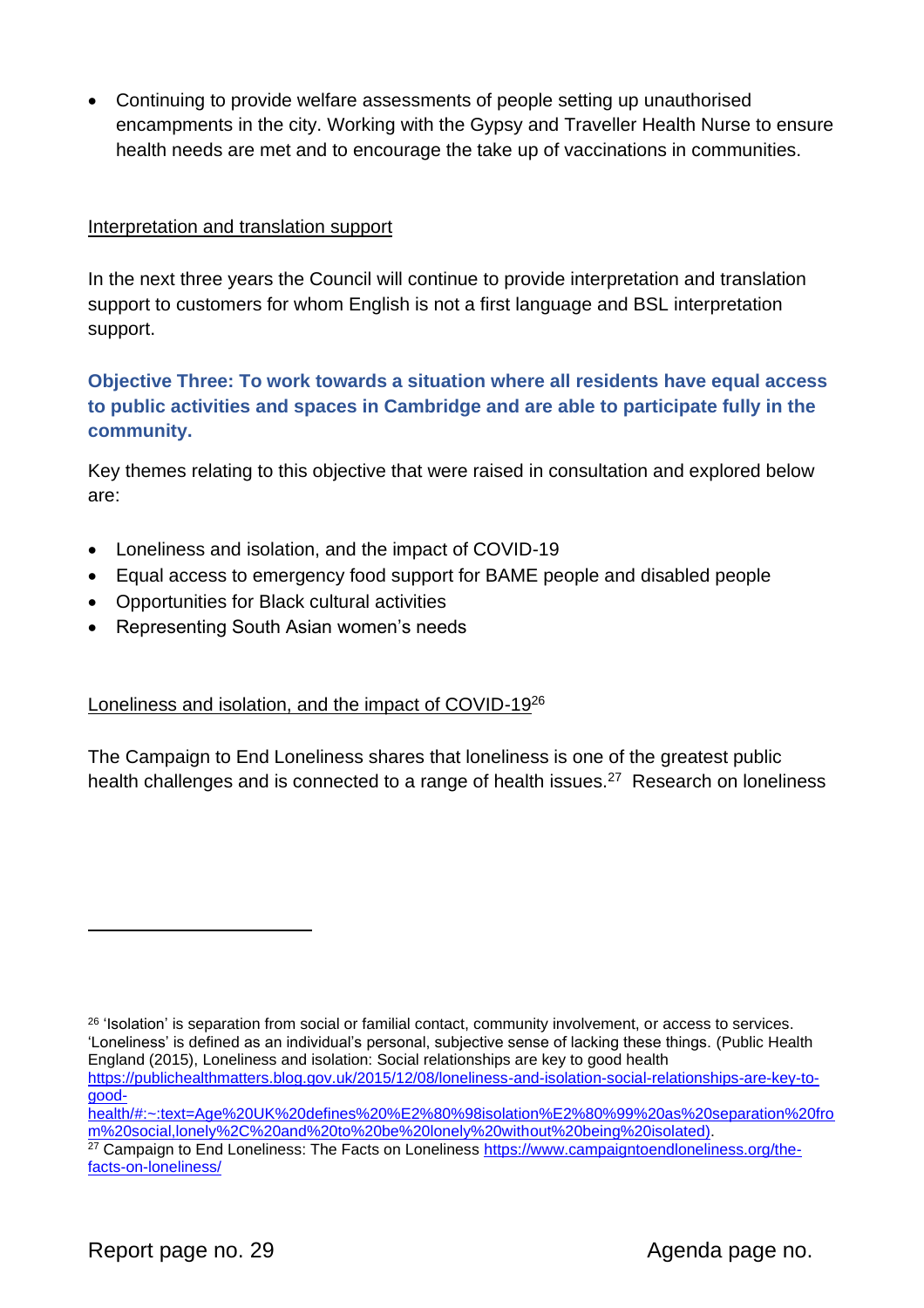before the pandemic by Scope<sup>28</sup> and Age UK<sup>29</sup> showed that it is especially prevalent amongst older people and disabled people in the UK.

Findings on loneliness relating to the pandemic have included:

- VCS organizations said that loneliness is strongly linked to digital exclusion, as lockdown highlighted our reliance on virtual means of staying in touch.
- Feelings of loneliness have been highest in young people, with 48% aged 18-24 feeling lonely, which has been consistently higher than the general population.<sup>30</sup>
- The Mental Health Foundation finds that loneliness levels are higher in people who with pre-existing mental health conditions (40%).
- The ONS reported in February 2021 that among people who indicated coronavirus as having affected their well-being, disabled people more frequently than non-disabled people share that they are feeling lonely (49% and 37% respectively). VCS organizations supporting disabled people in Cambridge supported this finding and reported that self-isolation due to clinical vulnerabilities for disabled people has led people to feel lonely.
- Caring Together surveyed carers they support and identified that 77% have felt lonelier and more isolated due to the pandemic. This related to increased caring responsibilities during the pandemic. Carers are especially likely to be older people and women.<sup>31</sup>
- The LGBT Foundation has reported that during the pandemic many LGBT people in the UK have had to isolate at home with LGBT-phobic households. Many have had to hide their gender identity or sexuality or avoid coming out to those who they live with. These experiences heighten feelings of isolation and loneliness alongside the fact that socialising with other LGBT people has been hindered by the coronavirus pandemic.

### Equal access to emergency food support for BAME people and disabled people

The need for emergency food support has increased during the pandemic and has mostly been met through Cambridge City Foodbank and food hubs. UK data from the Food

<sup>28</sup> See: Sense:<https://www.sense.org.uk/support-us/campaigns/loneliness/>

<sup>29</sup> See: Campaign to End Loneliness: The Facts on Loneliness

<https://www.campaigntoendloneliness.org/the-facts-on-loneliness/>

<sup>30</sup> Mental Health Foundation (Feb 2021), Wave 10 [https://www.mentalhealth.org.uk/research-and](https://www.mentalhealth.org.uk/research-and-policies/wave-10-late-february-2021)[policies/wave-10-late-february-2021](https://www.mentalhealth.org.uk/research-and-policies/wave-10-late-february-2021)

<sup>&</sup>lt;sup>31</sup> Carers UK (2019), State of Caring

http://www.carersuk.org/images/News\_campaigns/CUK\_State\_of\_Caring\_2019\_Report.pdf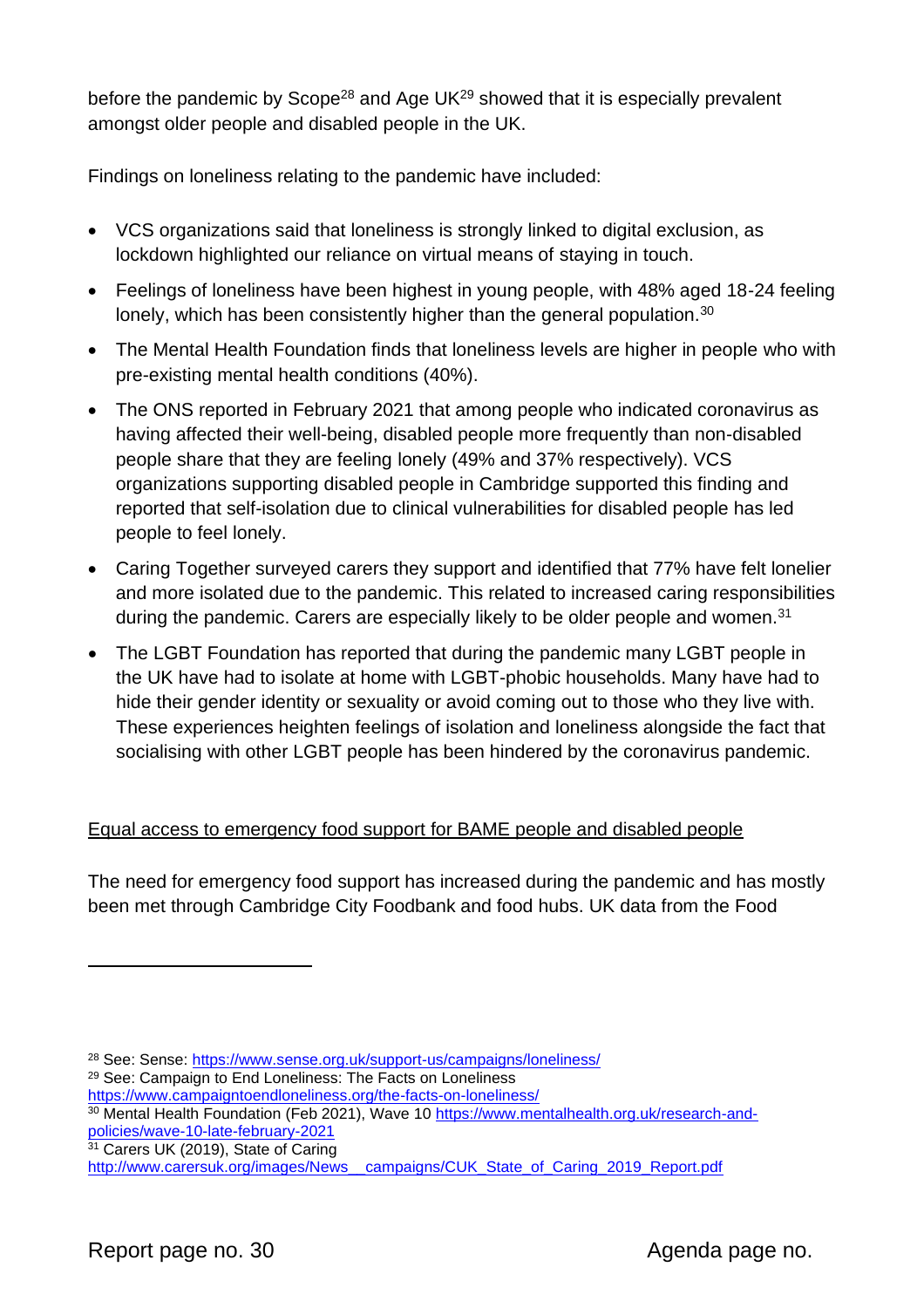Standards Agency identified people in bad or very bad health are more than twice as likely to be experiencing food insecurity (40% compared to 16%).

During the pandemic, there has been increasing awareness of different cultural and dietary needs for ethnic minority groups (who are more likely that White British people to experience poverty and job insecurity during the pandemic) and for people with long-term health conditions. The Karim Foundation set up to help meet cultural dietary needs during the pandemic. Between March to December 2020, the Karim Foundation provided food poverty and fuel poverty support to 268 individuals (mostly Muslims).

#### Opportunities for Black cultural activities

Celebrating different cultures in the city was a key theme discussed at a meeting the Council organised in October 2020 with community groups supporting people from Black communities and public sector organizations including Cambridgeshire Police, Cambridge University Hospitals Trust and Cambridgeshire County Council.<sup>32</sup> The community groups shared that they would like more Black cultural activities to take place throughout the year (and not just in relation to Black History Month). Moreover, the groups wanted more opportunities for young people from Black communities to celebrate their heritage in the city.

#### Representing South Asian women's needs

In consulting with VCS organizations supporting some people from South Asian communities in the city, they said that women from the Bangladeshi, Indian and Pakistani groups in the city are under-represented, as there are community groups set up to support men from these ethnicities but not women. This can prevent South Asian women from accessing different opportunities, such as learning IT skills and English, which causes social exclusion.

### **Actions undertaken relating to objective three between 2018 to 2021**

Activity was undertaken between 2018 to 2021 addressing some of the themes raised in consultation above, including efforts to ensure BAME communities can access emergency

<sup>&</sup>lt;sup>32</sup> Community groups that attended were Cambridge Ethnic Community Forum, Cambridge African Network, CB Mentoring, and Cambridge Movement Against Racism. The Public sector organizations that attended were Cambridge City Council, Cambridgeshire County Council, Anglia Ruskin University, Cambridge University, Cambridgeshire Police, a representative from the Office of the Police and Crime Commissioner, and Addenbrooke's.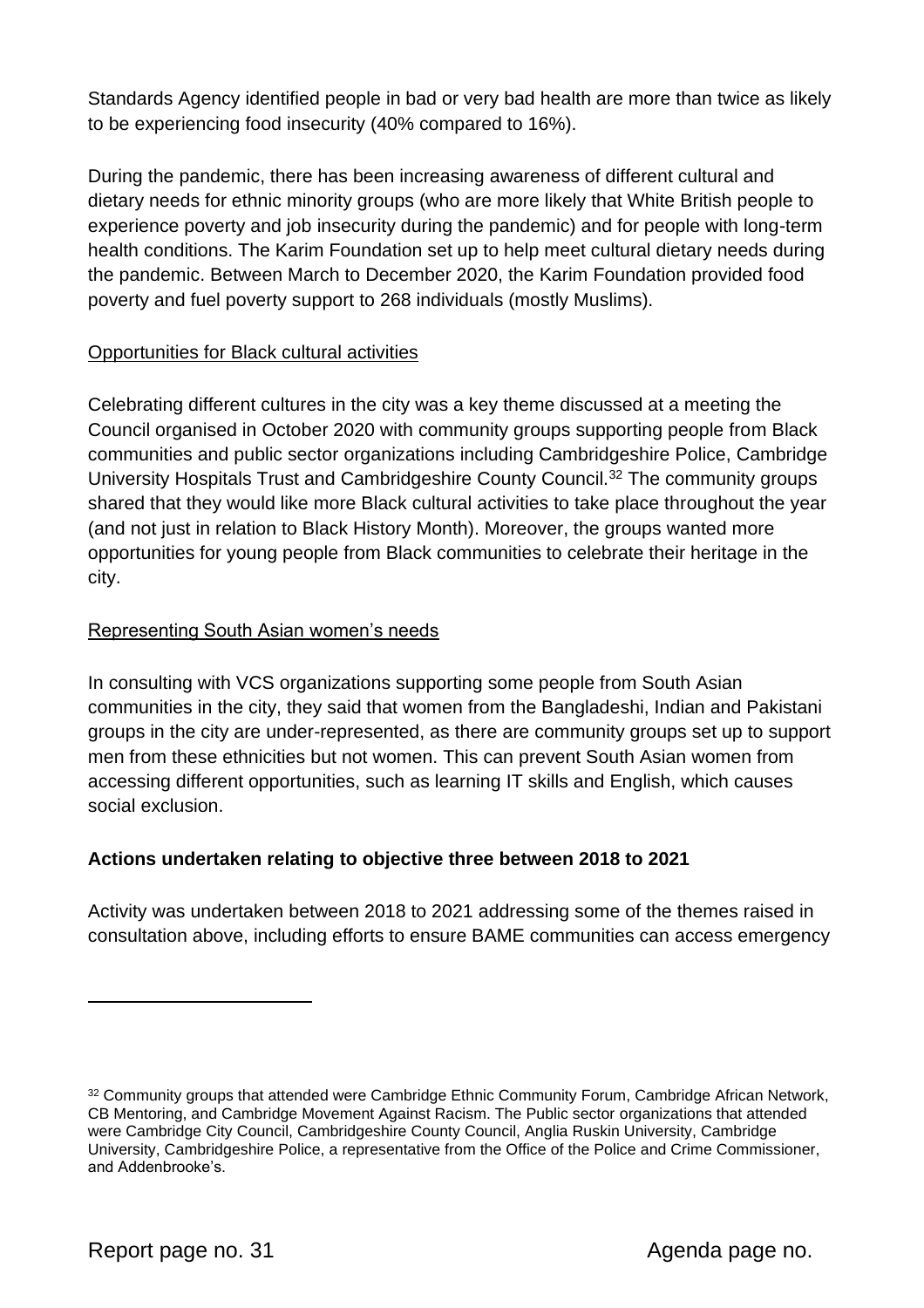food support in 2020/21, tackling loneliness and isolation, and identifying opportunities for different cultural activities to take place in Cambridge.

#### Helping to ensure that BAME communities can access emergency food support

Cambridge City Council has worked with the Cambridge Food Poverty Alliance to help ensure that the food poverty response during the coronavirus pandemic met different religious, health or cultural requirements. Some activity that the Council was directly involved in included working with Cambridge Sustainable Food to help the Bangladesh Welfare and Cultural Association to set up the Shah Jalal Community Food Hub. Also, one of the Council's Community Development Officers has helped Cambridge Sustainable Food to pack and deliver Ramadan food gift boxes to families in need. This was also funded by Cambridge City Council. Since chairing a meeting with Cambridge City Foodbank, Cambridge Ethnic Community Foundation and The Karim Foundation, the foodbank agreed to explore donation points at ethnically diverse stores to improve food options.

#### Tackling loneliness and isolation

Tackling loneliness experienced by older people and disabled people was one of the key priorities for the SES 2018 to 2021. The Council has:

- Developed a programme of exercise classes accessible to older people and disabled people for them to stay fit and meet others.
- Linked tenants with mental health issues to meaningful activities and groups to help reduce social isolation.
- Developed an Intergenerational Project for a local nursery to visit one of the Council's sheltered housing schemes.
- Promoted the Now We're Talking campaign to encourage people to communicate with one another if they are self-isolating during the pandemic, and to seek help if they are struggling with their mental health.<sup>33</sup>

<sup>33</sup> For further information about Now We're Talking see: (see: [https://www.cambridgeshire.gov.uk/news/now](https://www.cambridgeshire.gov.uk/news/now-were-talking-coming-together-in-isolation)[were-talking-coming-together-in-isolation](https://www.cambridgeshire.gov.uk/news/now-were-talking-coming-together-in-isolation)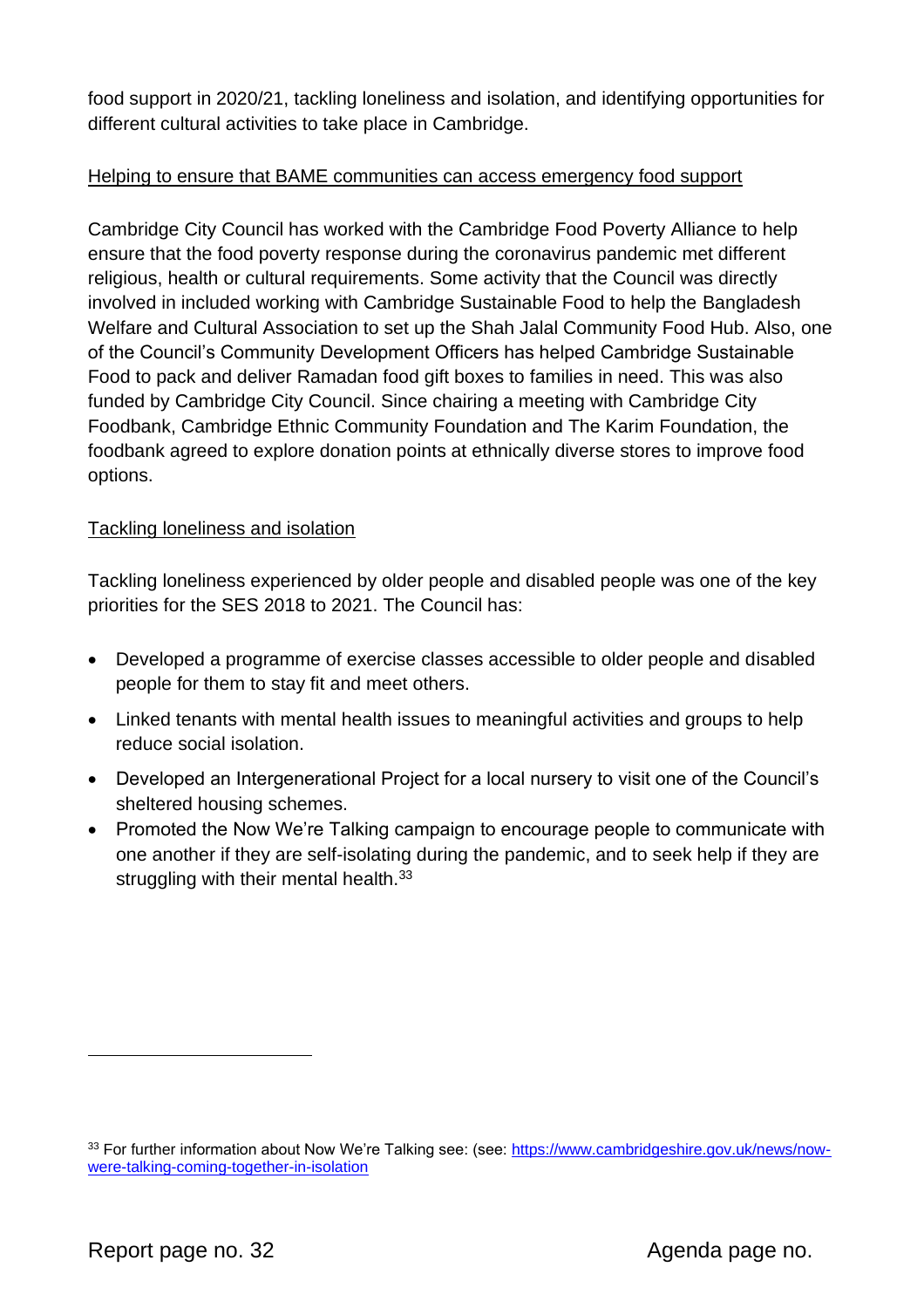#### Identifying opportunities for different cultural activities to take place in Cambridge

In 2020/21 the Council added South Asian Heritage Month to its Equality and Diversity calendar as at 2020/21. It set up Facebook pages for equality and diversity calendar events, including for South Asian Heritage Month and Black History Month. The Facebook pages also explore opportunities for activities to celebrate different cultures outside of the equality and diversity calendar.

#### Other action taken relating to objective 3 from 2018 to 2021

Further actions that the Council has undertaken relating to this objective on providing equal access to public activities and spaces in Cambridge were:

- Providing 7,883 hires for the Shopmobility service.
- Resettling 125 refugees, assisted by offers of private rented and housing association properties, in and near Cambridge.
- Awarding £1,890,000 in Community Grants between 2018/19 and 2020/21 for activities tackling social and economic inequality of the voluntary and community sector. These activities ranged from legal and financial advice, sports activities, arts and culture activities, community development work and employment support.

#### **Actions for 2021 to 2024**

#### Equal access to emergency food support

The Council will collaborate with Food Poverty Alliance partners to help tackle food poverty, including by meeting the needs of people from ethnically diverse communities and with long-term health conditions.

#### Tackling loneliness and isolation

Cambridge City Council will tackle loneliness and isolation by providing some Community Grant funding for VCS organizations activities on this, undertaking Community Development work, and supporting older people in sheltered housing schemes. The Council will also work with Care Network and Caring Together to achieve Carer Friendly Tick accreditation to support carers in the city to access public activities and spaces.

#### Identifying opportunities for different cultural activities to take place in Cambridge

In 2021/22 the Council will support CB Mentoring to set up a mentoring project for young people from Black communities in Cambridgeshire. It will also help coordinate Gypsy,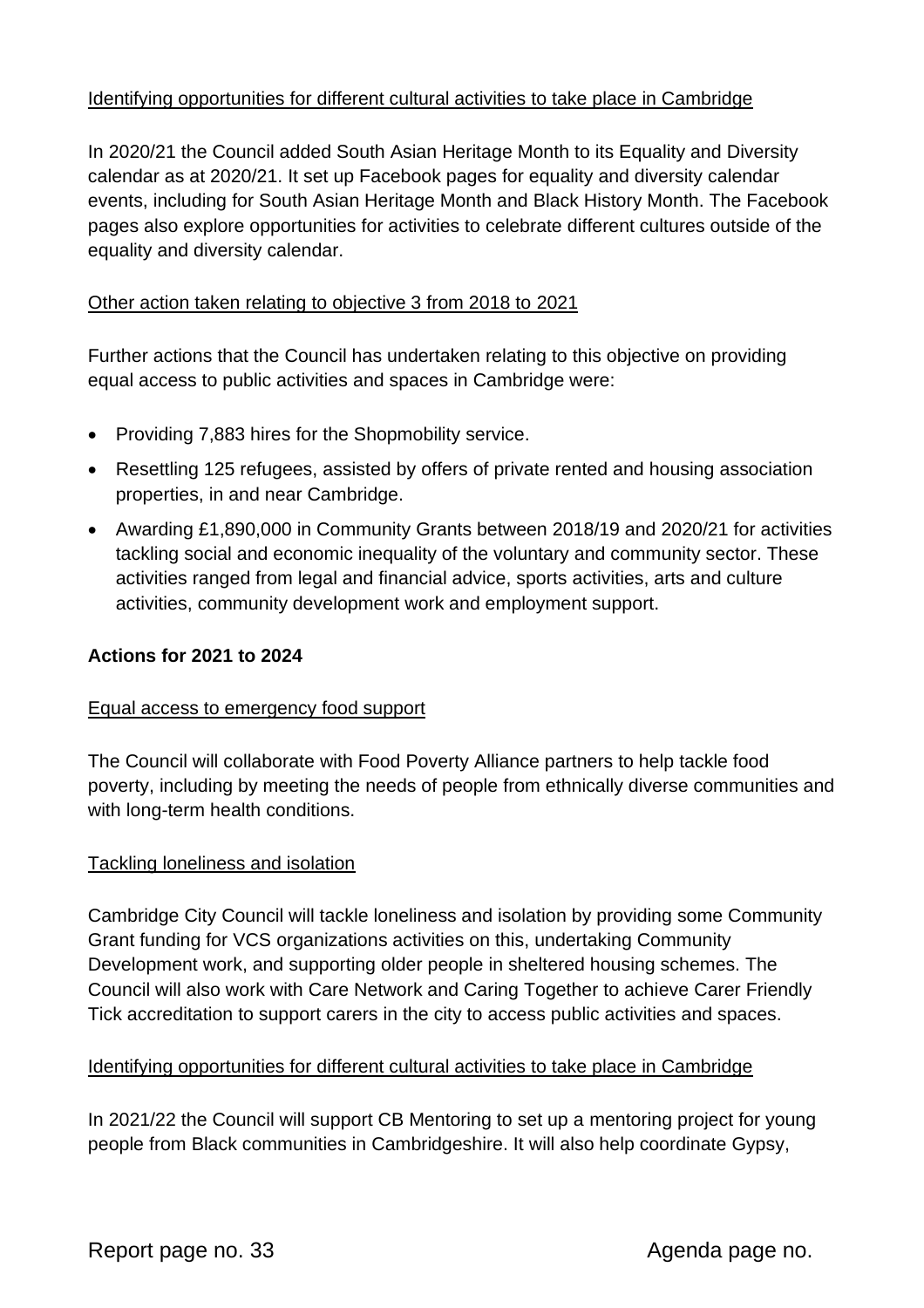Roma and Traveller History Month activities to be added to the Equality and Diversity calendar of events from 2021/22.

#### Ensuring South Asian women's needs are represented

The Council will liaise with Cambridge Ethnic Community Forum, Cambridge Women's Resource Centre and other relevant partners about setting up a group for South Asian women to socialise, to discuss matters of concern to them, and potentially to bid for funding for projects to support South Asian women.

#### Further activity to be undertaken relating to objective three between 2021 to 2024

To help support disabled people to access public spaces and activities in Cambridge, Cambridge City Council will continue to provide its Shopmobility Service. It will also Implement phase two of the Government's Syrian Vulnerable Persons Refugee Resettlement programme – working with South Cambridgeshire District Council to resettle 200 refugees in Cambridgeshire over five years.

## **Objective Four: To tackle discrimination, harassment and victimisation and ensure that people from different backgrounds living in the city continue to get on well together.**

Themes raised on consultation relating to this objective were hate crime and hate incidents, safety of women on Cambridge's streets at night-time, and domestic abuse and sexual violence disproportionately experienced by women. The themes are explored in turn below.

#### Hate crime and hate incidents<sup>34</sup>

Organizations the Council consulted with pointed out that hate crimes are experienced to different extents and in different ways by different communities:

• In the UK race hate crimes are most common, accounting for  $72\%$  of offences.  $35$ 

<sup>35</sup> Home Office (Oct 2020), Hate crime, England and Wales, 2019 to 2020

<sup>&</sup>lt;sup>34</sup> Hate crimes are any crimes that are targeted at a person because of hostility or prejudice towards that person's disability, race or ethnicity, race or ethnicity, religion or belief, sexual orientation, or transgender identity. See: [https://www.report-it.org.uk/what\\_is\\_hate\\_crime](https://www.report-it.org.uk/what_is_hate_crime)

[https://www.gov.uk/government/statistics/hate-crime-england-and-wales-2019-to-2020/hate-crime-england](https://www.gov.uk/government/statistics/hate-crime-england-and-wales-2019-to-2020/hate-crime-england-and-wales-2019-to-2020)[and-wales-2019-to-2020](https://www.gov.uk/government/statistics/hate-crime-england-and-wales-2019-to-2020/hate-crime-england-and-wales-2019-to-2020)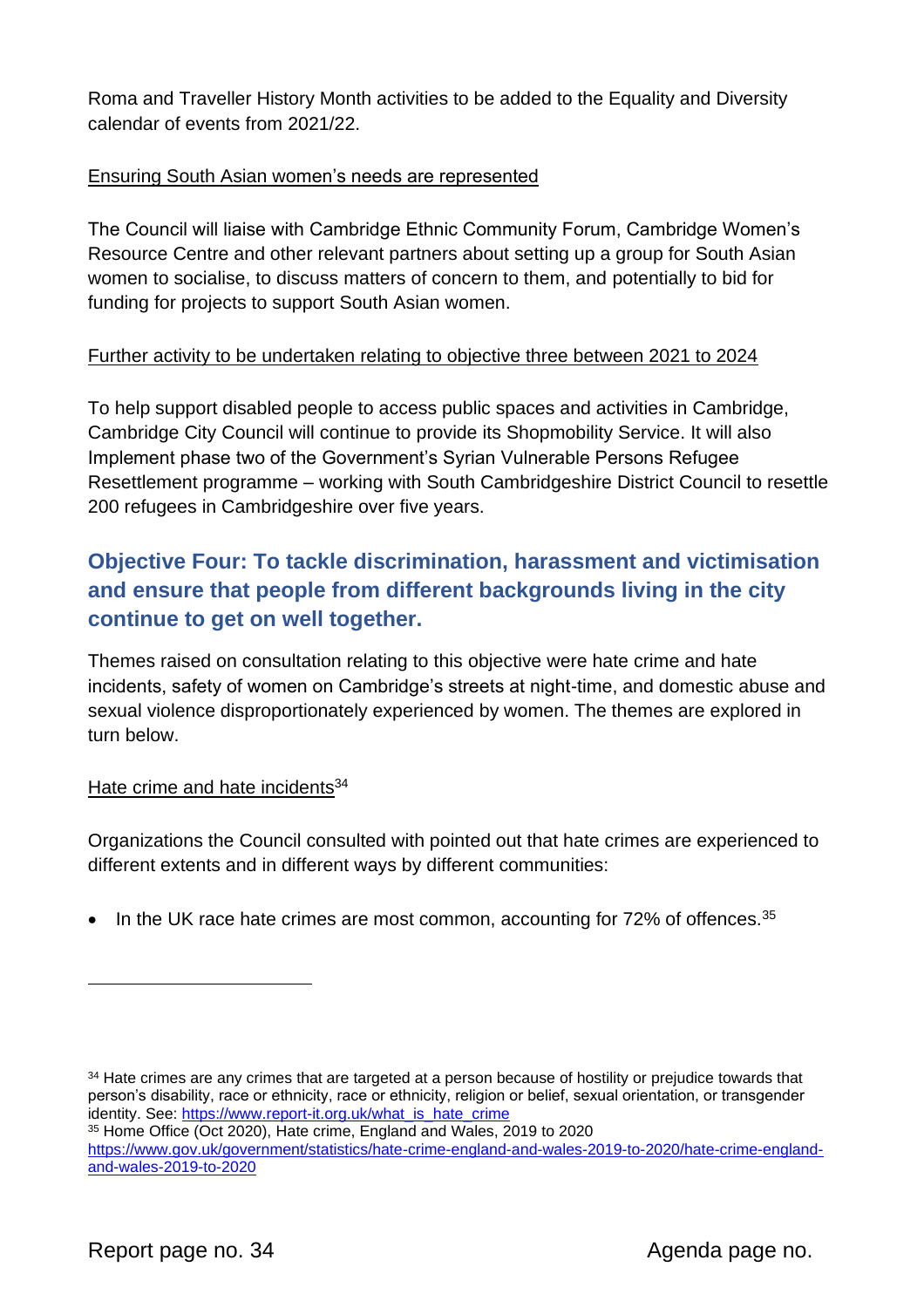- During the coronavirus crisis, hate crime directed at south and east Asian communities increased by 21%.<sup>36</sup>
- 44% of British adults openly express negative attitudes against Gypsy, Roma and Traveller communities. Police officers consider hate crime to be the most common issue Gypsies, Roma and Travellers report to them, but less than 15% of hate incidents are reported to the police.<sup>37</sup>
- Local VCS organizations supporting LGBTQ+ people said that trans women are especially likely to experience hate crime/ hate incidents in the city. In the UK only 76% of people believe prejudice against transgender people is always/ mostly wrong.<sup>38</sup>
- Local VCS organizations supporting disabled people said that people with hidden disabilities are experiencing more verbal harassment on the streets of Cambridge. They may face harassment from other people as they are more likely to find it difficulties to comply with public health guidance (linked to social distancing, mask wearing and changes to the environment). At a national level, RNIB has developed a campaign relating to this.<sup>39</sup>

VCS organizations supporting equality groups in Cambridge said that hate crimes are under-reported to the police. This is reflected in the Council's Community Inclusion and Engagement Questionnaire findings, where one in five (22%) of those who have experienced bullying, harassment abuse or threats in the previous 12 months had reported their incident.

#### Safety of women on the city's streets

After the death of Sarah Everard in 2020, women across the UK shared anxieties and anger on social media about staying safe when alone in public places. Reclaim the Night vigils were held across the country, including in Cambridge. The Community Inclusion and Engagement Questionnaire found that 33% of women respondents felt unsafe on Cambridge streets at night, compared to 17% of men. Women were also more likely to

<sup>36</sup> The Guardian (May 2021), Confronting hate against east Asians

[https://www.theguardian.com/artanddesign/2021/may/19/confronting-hate-against-east-asians-a-photo](https://www.theguardian.com/artanddesign/2021/may/19/confronting-hate-against-east-asians-a-photo-essay)[essay](https://www.theguardian.com/artanddesign/2021/may/19/confronting-hate-against-east-asians-a-photo-essay)

<sup>37</sup> Friends, Families and Travellers: [https://www.gypsy-traveller.org/challenging](https://www.gypsy-traveller.org/challenging-hate/#:~:text=44%25%20of%20British%20adults%20openly%20express%20negative%20attitudes,of%20hate%20incidents%20are%20reported%20to%20the%20police)[hate/#:~:text=44%25%20of%20British%20adults%20openly%20express%20negative%20attitudes,of%20hat](https://www.gypsy-traveller.org/challenging-hate/#:~:text=44%25%20of%20British%20adults%20openly%20express%20negative%20attitudes,of%20hate%20incidents%20are%20reported%20to%20the%20police) [e%20incidents%20are%20reported%20to%20the%20police.](https://www.gypsy-traveller.org/challenging-hate/#:~:text=44%25%20of%20British%20adults%20openly%20express%20negative%20attitudes,of%20hate%20incidents%20are%20reported%20to%20the%20police)

<sup>&</sup>lt;sup>38</sup> Equality and Human Rights Commission (Aug 2020), Attitudes towards transgender people <https://www.equalityhumanrights.com/en/publication-download/attitudes-transgender-people>

<sup>39</sup> See:<https://www.rnib.org.uk/campaigning/social-distancing>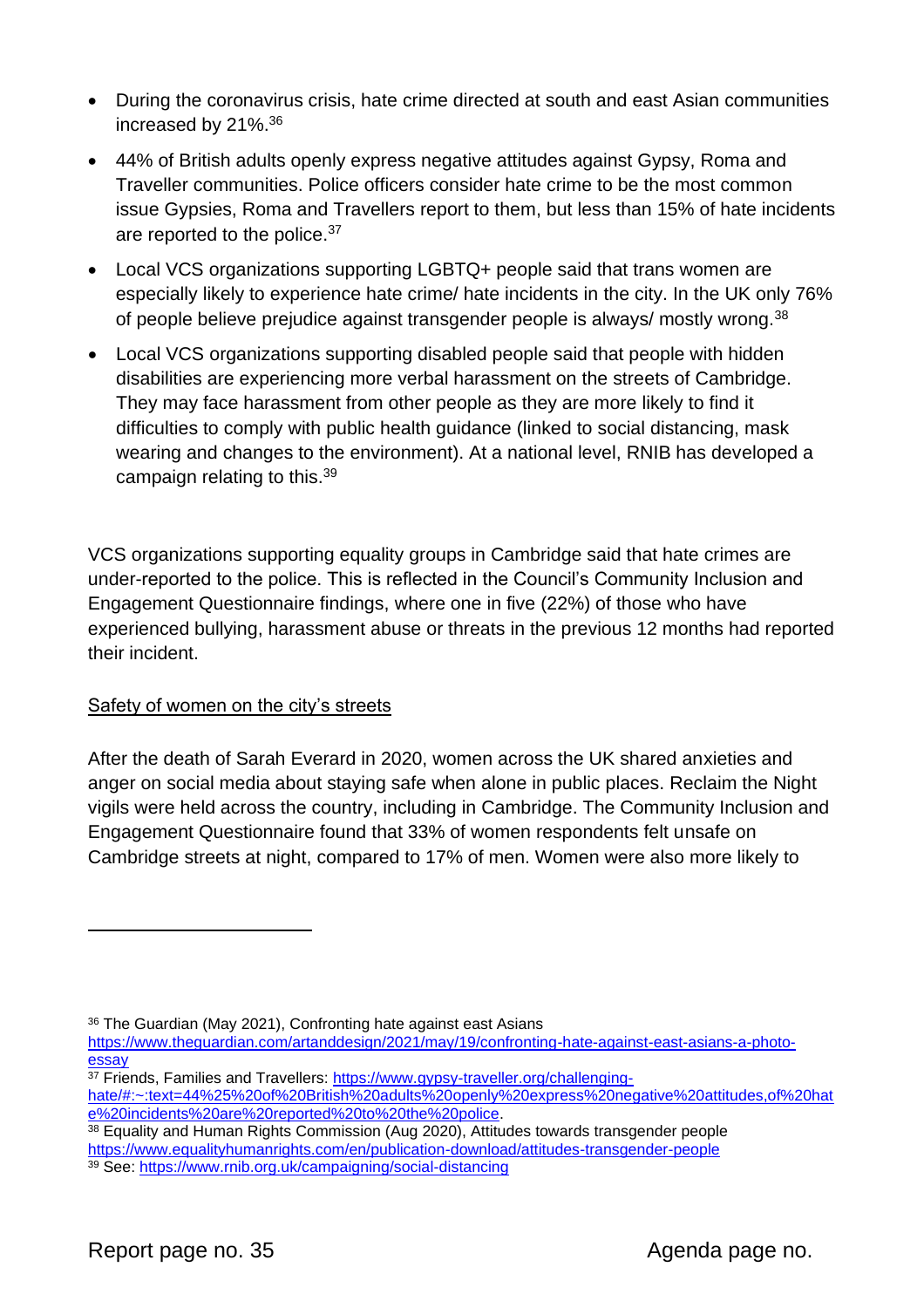report feeling unsafe on streets at night in the Women's Community Needs assessment, which the Council undertook in 2015.

#### Domestic abuse and sexual violence

Women are especially likely to experience domestic abuse: almost one in three women aged 16-59 in the UK experience domestic abuse in their lifetime<sup>40</sup>, and two women a week in England and Wales are killed by a current or former partner.<sup>41</sup> Moreover, more than half a million women are raped or sexually assaulted each year in the UK<sup>42</sup>.

Local VCS organizations the Council consulted with supporting women shared that the pandemic has escalated abuse and prevented women from accessing routes to safety. The local VCS organizations and national Women's Aid share that perpetrators of domestic abuse who use coercive and controlling tactics may use Covid-19 government restrictions to further control and isolate their partners $43$ .

#### **Actions undertaken relating to objective four between 2018 to 2021**

To help tackle hate crime and hate incidents and to improve the safety of equality groups, like women, on the streets of Cambridge we have:

- Been a statutory member of the Cambridge Community Safety Partnership that brings together agencies and organizations concerned with tackling and reducing crime and antisocial behaviour in Cambridge. Its role is to identify issues relating to crime and anti-social behaviour that are most important to deal with, including for people with protected characteristics, and develop actions in response.
- Replaced our CCTV system with new High-Definition cameras that better helpthe Council to provide evidence to the Police on anti-social behaviour, harassment, violence and hate crime.

<sup>40</sup> ONS (2019) Domestic abuse in England and Wales overview: November 2019 https://www.ons.gov.uk/peoplepopulationandcommunity/crimeandjustice/ bulletins/domesticabuseinenglandandwalesoverview/november2019 <sup>41</sup> ONS (2019) Homicide in England and Wales: year ending March 2018 https://www.ons.gov.uk/peoplepopulationandcommunity/crimeandjustice/articles/ homicideinenglandandwales/yearendingmarch2018#how-are-victims-and-suspects-related <sup>42</sup> ONS (8 February 2018) Sexual offences in England and Wales: year ending March 2017 https://www.ons.gov.uk/peoplepopulationandcommunity/ crimeandjustice/articles/sexualoffencesinenglandandwales/yearendingmarch2017 <sup>43</sup> Women's Aid (April 2020), The impact of Covid-19 on survivors: findings from Women's Aid's initial Survivor Survey [https://1q7dqy2unor827bqjls0c4rn-wpengine.netdna-ssl.com/wp](https://1q7dqy2unor827bqjls0c4rn-wpengine.netdna-ssl.com/wp-content/uploads/2020/05/The-impact-of-Covid-19-on-survivors-findings-from-Women%E2%80%99s-Aid%E2%80%99s-initial-Survivor-Survey.pdf)[content/uploads/2020/05/The-impact-of-Covid-19-on-survivors-findings-from-Women%E2%80%99s-](https://1q7dqy2unor827bqjls0c4rn-wpengine.netdna-ssl.com/wp-content/uploads/2020/05/The-impact-of-Covid-19-on-survivors-findings-from-Women%E2%80%99s-Aid%E2%80%99s-initial-Survivor-Survey.pdf)[Aid%E2%80%99s-initial-Survivor-Survey.pdf](https://1q7dqy2unor827bqjls0c4rn-wpengine.netdna-ssl.com/wp-content/uploads/2020/05/The-impact-of-Covid-19-on-survivors-findings-from-Women%E2%80%99s-Aid%E2%80%99s-initial-Survivor-Survey.pdf)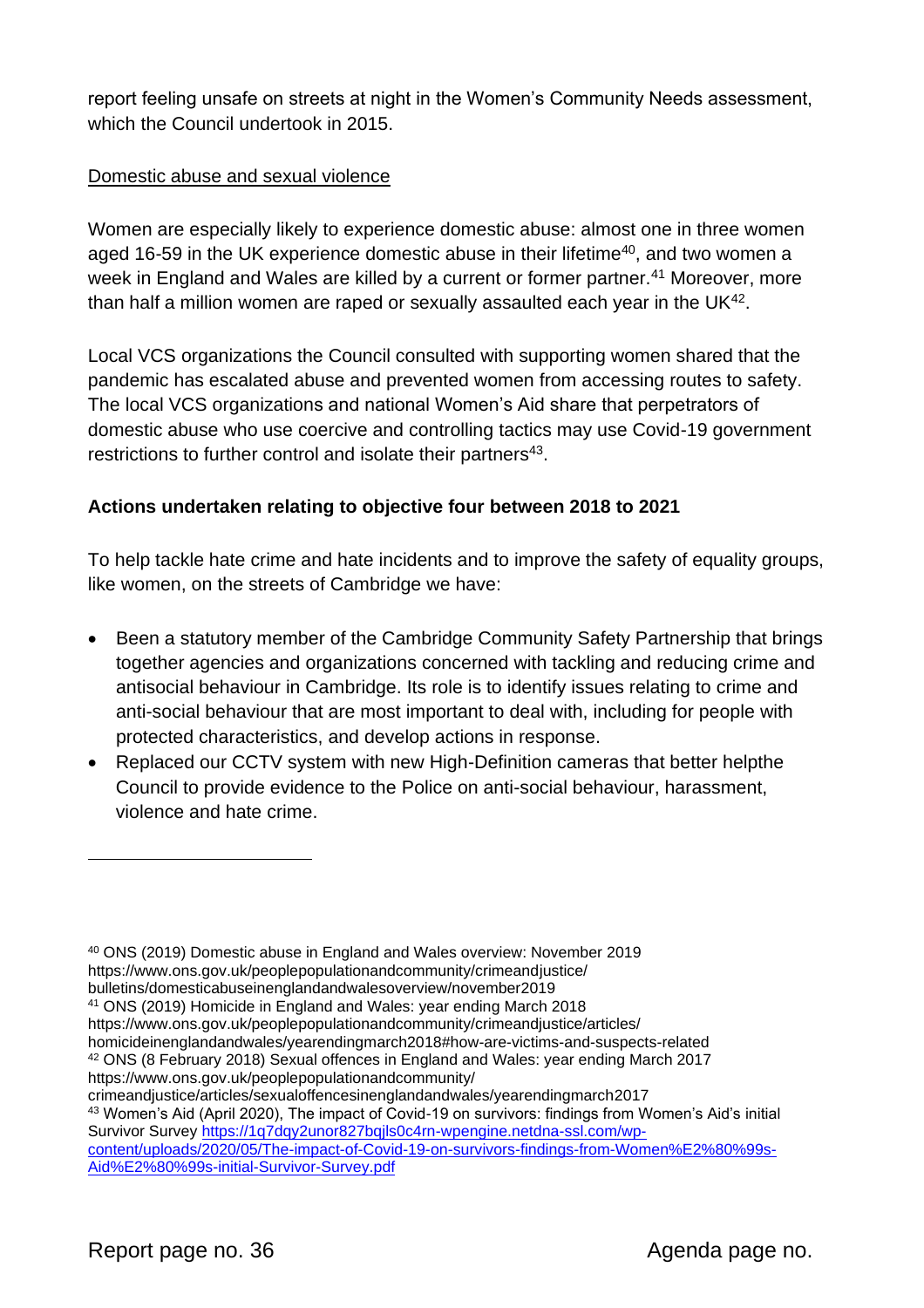- Provided the Racial Harassment Service working with Cambridgeshire Police to tackle hate crime/incidents motivated by hatred towards someone's race and used civil remedies to tackle hate crime and harassment.
- Signed up to Encompass Network's Safer Spaces campaign to help LBTQ+ people feel safe, welcome, and included when using Council services. This involved providing training on challenging discrimination and reporting hate crimes experienced by LGBTQ+ people to frontline services including Customer Services, Housing Advisers, and for staff working in community centres. Moreover, in 2020/21 Safer Spaces training was attended by 21 councillors.
- Supported 'A Good Night Out', campaign to protect people from sexual harassment and sexual assault linked to the night-time economy. We designed and undertook training on safeguarding at relevant licensed premises. We also encouraged venues to sign up to Ask for Angela that provides customers with a discreet codeword that they can give to staff if they feel unsafe or threatened.

To help tackle domestic abuse, Cambridge City Council has:

- Become the fifth local authority in the UK to be awarded the Domestic Abuse Housing Alliance (DAHA) accreditation in December 2019. The DAHA accreditation is the national benchmark for how housing providers should respond to domestic abuse, recognising that housing providers are in a unique position to identify abuse, prevent it and provide help for people suffering its effects. To achieve its DAHA accreditation the council has had to demonstrate how it is improving the quality of service given to those seeking housing advice, and supporting tenants, residents and council staff who may be experiencing domestic abuse.
- Retained its White Ribbon status, first gained in 2015, to engage men in speaking out about violence against women and girls. To retain this status, we ensured HR policy/policies are in place that cover male violence against women and domestic abuse and implemented domestic abuse training for council staff. The Council has also appointed male White Ribbon ambassadors to raise awareness of the campaign and held a domestic abuse conference to mark White Ribbon Day and the United Nations International Day to End Male Violence Against Women.

The Council also requested the Cambridgeshire and Peterborough Police & Crime Commissioner to report to the Police and Crime panel on measures put in place to eliminate the disproportionality of BAME people affected by the use of stop and search powers. The Police and Crime Commissioner's response to this request and that from other councils included setting up a new independent scrutiny panel on use of force and undertaking research on any issues that occur disproportionately across the police and criminal justice system.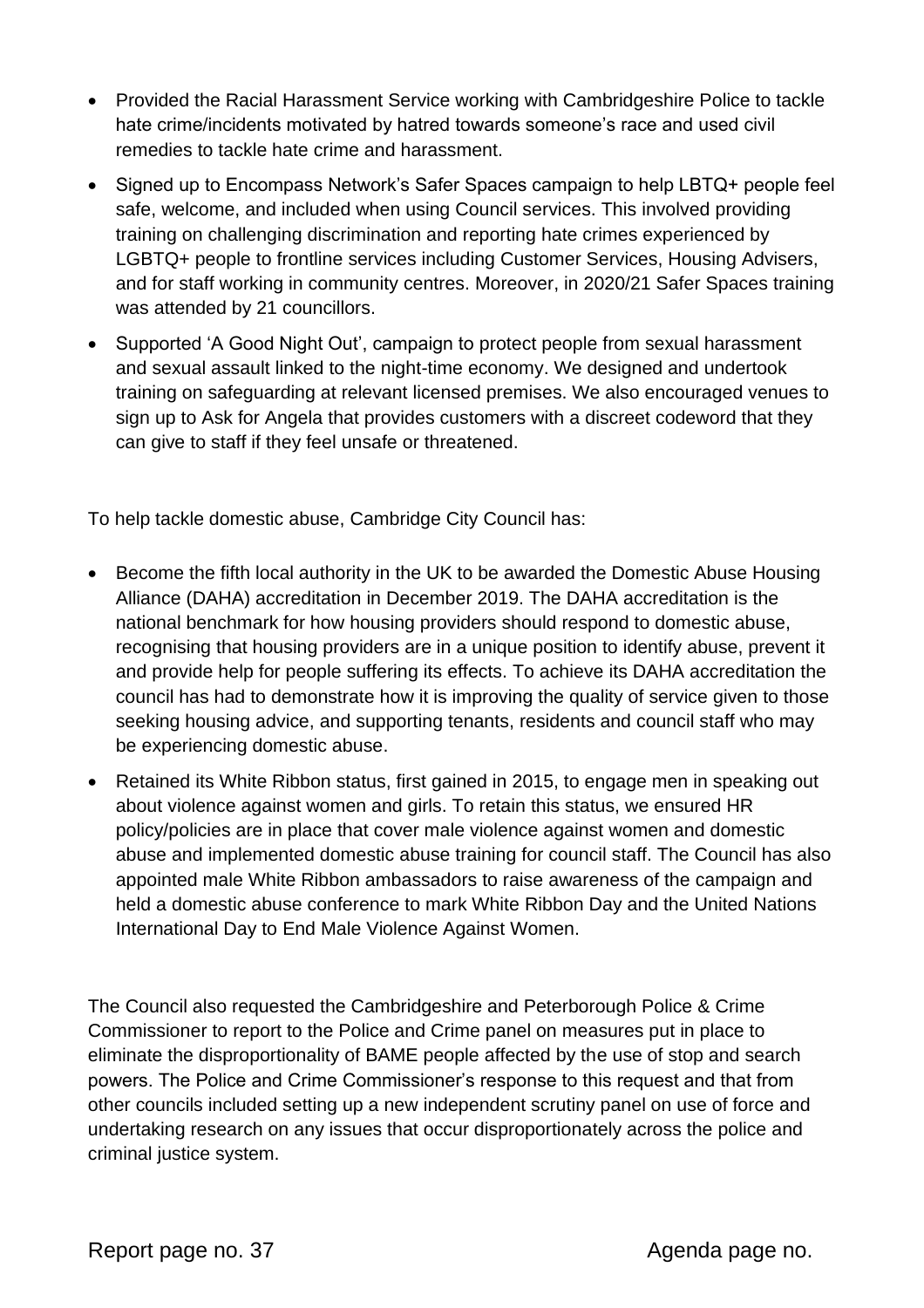#### **Actions for 2021 to 2024**

To tackle discrimination, harassment and victimisation and ensure that people from different backgrounds living in the city continue to get on well together, the Council will continue to:

- Work with partners in the Community Safety Partnership.
- Monitor standards of work related to the Domestic Abuse Housing Alliance (DAHA), including working towards DAHA re-accreditation in December 2022.
- Retain White Ribbon status and continue to engage men speaking out about violence against women and girls, and to challenge gender stereotypes underpinning such violence.
- Continue to provide the Racial Harassment service.
- Provide Safer Spaces training to frontline Council services.

The council also plans to:

- Work with Cambridge BID and other partners to reduce crime and anti-social behaviour on the streets of Cambridge and increase safety at night. In 2021/22 this includes installing CCTV in taxis, and revitalising Ask for Angela as people start to use relevant licenced premises more at night as lockdown is lifted.
- Undertake a social media campaign in 2021/22 to raise awareness of the difficulties that people with hidden disabilities have with complying with public health restrictions and help tackle public harassment of people with hidden disabilities during the pandemic.
- Encourage other organizations to sign up to the Safer Spaces campaign.
- Help increase night-time safety in 2021/22 by upgrading over 700 streetlamps and columns on Council-owned housing estates to more reliable LED lighting and numbering and labelling all our lights so that customers can easily report faults.
- Identify opportunities to work with the police to find best practice solutions to supporting Gypsy and Traveller communities when no legal site places are available and to enable them to move to safe stopping places.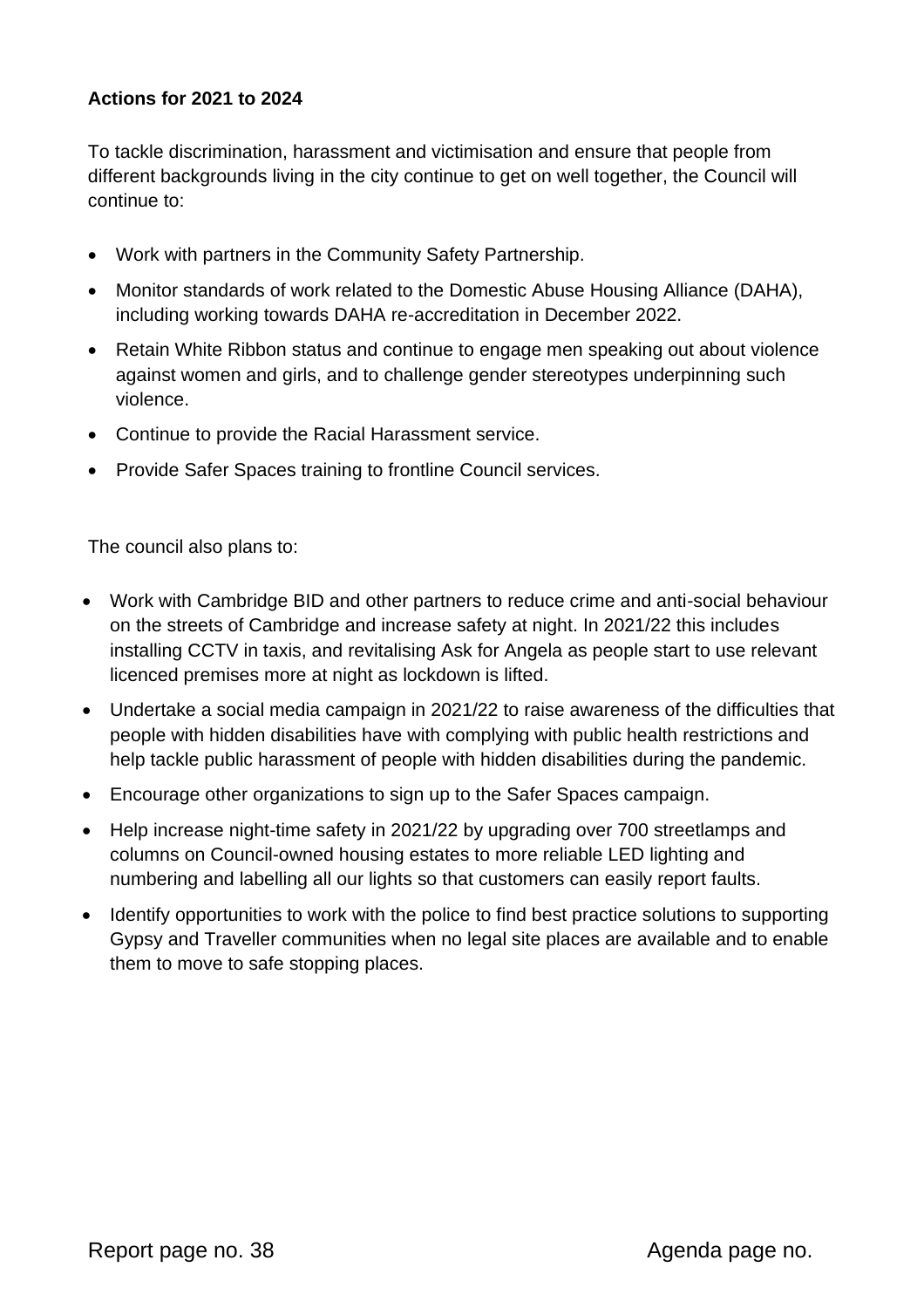## **Objective Five: To ensure that the City Council's employment and procurement policies and practices are non-discriminatory and to work towards a more representative workforce within the City Council.**

Between 31 March 2018 and 31 March 2021, the percentage of BAME people as a proportion of the workforce has increased from 7.18% to 7.71% (by 0.53%) between 31 March 2018 to 31 March 2021. The percentage of disabled staff as a proportion of the workforce has increased from 6.97% to 7.21% (by 0.24%) between 31 March 2018 and 31 March 2021.

Patterns around recruitment in 2020/21 indicate that the proportion of BAME people as a percentage of the workforce is increasing much faster than for disabled people. There were 682 applicants for jobs in total and, of these, 24.4% were from BAME people, and 14.2% of jobs were filled with BAME applicants. In comparison there were 4.6% of applications from disabled people and 7.1% of all applicants appointed were disabled.

#### **Actions undertaken relating to objective five between 2018 to 2021**

The Black Lives Matter motion in 2020 asked that this Single Equality Scheme reviews and makes "reference to the employment, recruitment and retention of staff with particular emphasis on enhancing consultation and representation of BAME staff".

The Council ran two meetings open to all staff members on race equality in 2020 and 2021. Staff members suggested ways that the Council could encourage a culture of race equality through identifying opportunities to celebrate different cultures, and challenging inappropriate language and behaviour. Staff shared that they wished for conversations around promoting race equality at the Council to be ongoing.

Moreover, the Council developed terms of reference for new staff groups in 2020. A BAME staff group has since been formed and held its first meeting in December 2020. The group provides a secure, safe, and supportive environment within which BAME staff can share experiences and influence the Council's policies and practices. The BAME staff group was consulted on enhancing representation and retention of BAME staff. The staff group's members said that supporting internal promotions is important to retaining BAME staff and important to ensure BAME staff are represented in higher pay bands. Staff group members said that the Council might help people develop skills needed for management at different pay grades.

Relating to recruitment, retention, and representation of BAME people and disabled people, between 2018 and 2021 the Council has also encouraged equality of opportunity for all by making the job application process more accessible and less prescriptive (getting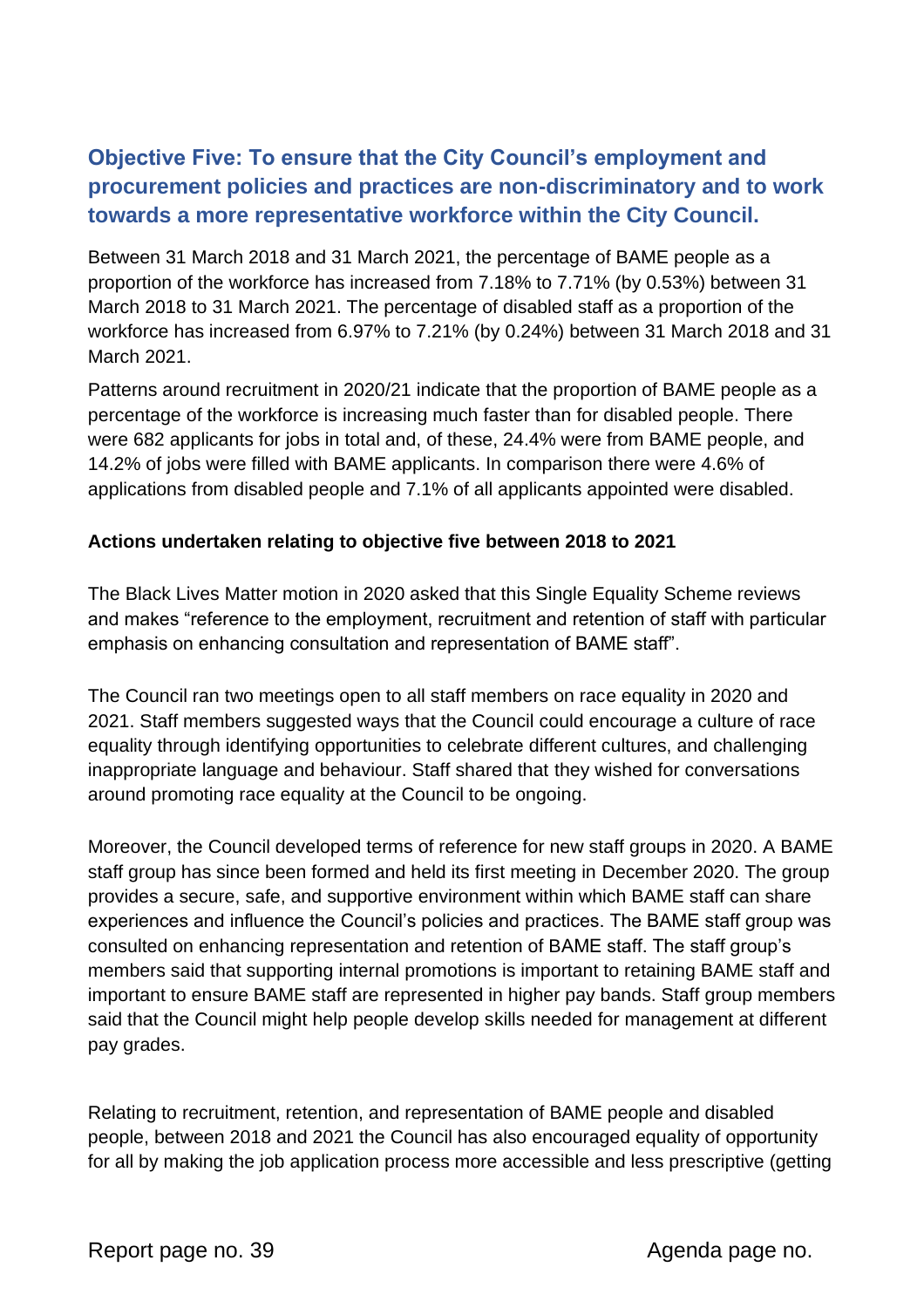rid of overly detailed information on how people will be assessed in relation to person specifications that can be off-putting, being less prescriptive in asking for skills that exactly match roles when people can learn this on the job, and focussing on transferable skills). The Council has also made our roles look more accessible to people who may not have all the exact skills related to a particular role by advertising training opportunities relating to particular roles and/ or services.

We have status as a Disability Confident Employer (Level 2) by taking action to improve how we recruit, retain, and develop disabled people. The Council offers an interview to disabled people who meet the minimum criteria for a job and proactively offers and makes reasonable adjustments for applicants to jobs and our employees.

The Council has also helped ensure its employment and procurement policies and practices are non-discriminatory by:

- Evaluating bids for Council contracts from companies based on additional social, economic, and environmental benefits they will bring to the area.
- Delivering Equality and Diversity Induction training and Disability Awareness training to all new staff members. For instance, in 2020/21, these training sessions were attended by 79 people online.
- Supporting services with Equality Impact Assessments for new policies, plans and procedures – on average the Corporate Strategy team has supported services with 30 each year.
- Delivering two sessions of equality and diversity training to councillors on legal requirements relating to the Public Sector Equality Duty, and updates on Council priorities relating to equality and diversity. In 2020, this was attended by 28 Councillors in total.
- Piloting unconscious bias and inclusivity training in 2020 in 2 sessions attended by a total of 21 staff members.
- Protecting mental wellbeing of staff by developing the 'Wellbeing at Work' programme, providing sessions for staff on managing stress and pressure and running training for managers on supporting staff with their mental health.

In 2020 Cambridge City Council also commissioned Cambridge Ethnic Community Forum to produce a Race Equality toolkit for businesses to help broaden their understanding of race inequality in the workplace.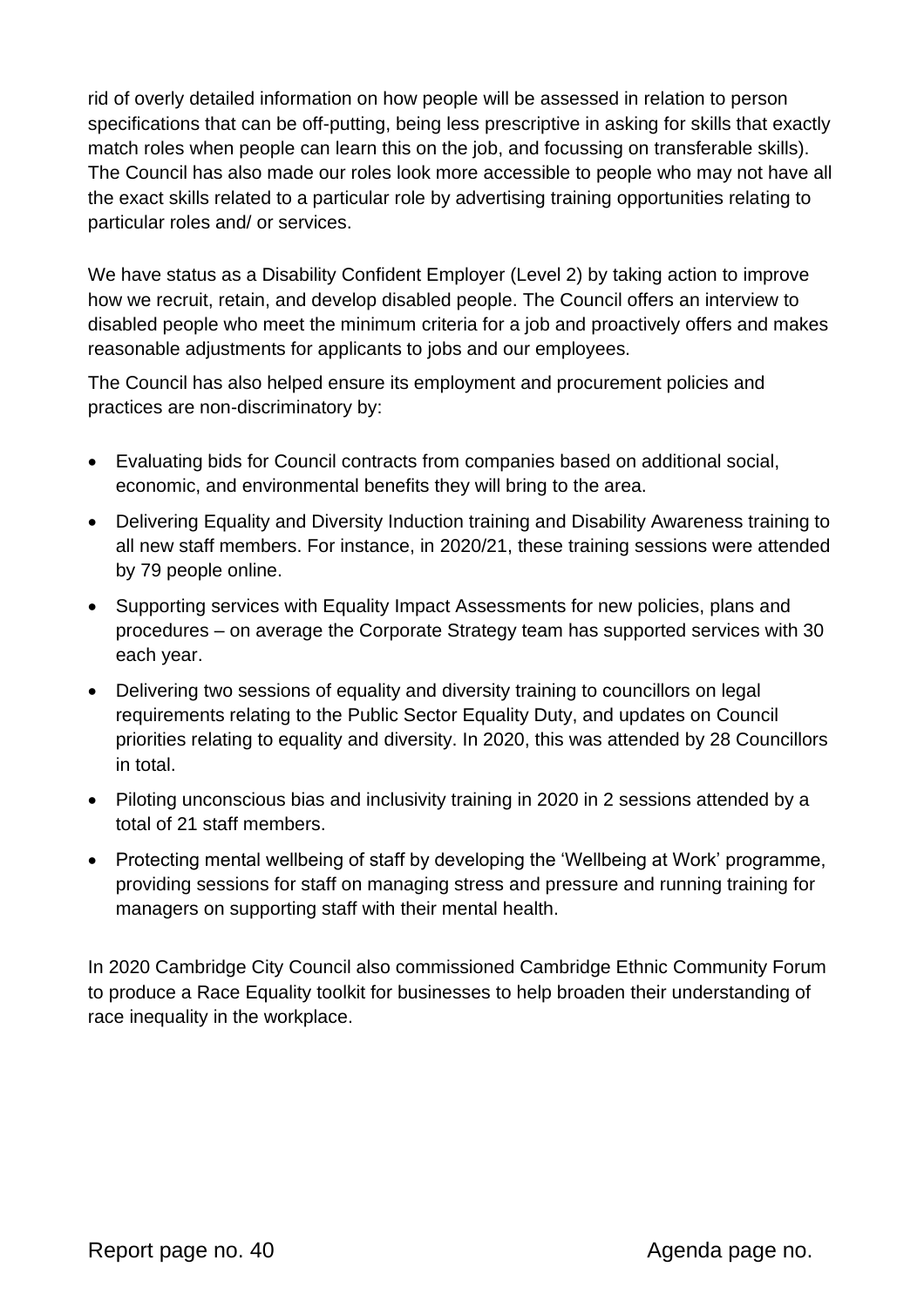#### **Actions for 2021 to 2024**

The Council plans to continue to undertake the actions above relating to:

- Protecting mental wellbeing of its staff.
- Supporting the BAME staff group and encouraging and supporting staff to set up other staff groups.
- Providing the Equality and Diversity Induction and Disability Awareness training for staff, and equality and diversity training for councillors.
- Supporting services with equality impact assessments.

The Council's priorities for 2021 to 2024 are also to:

- Improve recruitment and retention of BAME staff and disabled staff by:
	- o Advertising our roles through networks, groups, and contacts with far reaching and diverse audiences.
	- o Increasing our visibility where possible within BAME and disabled communities by showcasing the organization and our roles during key events in the Equality and Diversity calendar.
	- o Identifying ways to encourage internal applications and promotion, including providing training courses on applying for jobs and interview skills.
	- o Identifying further opportunities open to all staff members to discuss race equality on an ongoing basis, such as through engagement in the national Race Equality Week campaign each February. <sup>44</sup>
- Work with Cambridgeshire County Council and the Combined Authority to help circulate the Race Equality Toolkit to as many businesses as possible in 2021/22.
- Identify further opportunities for Equality and Diversity training delivered by the Council to help staff to identify and challenge discriminatory practices in the workplace relating to racism and sexism. Support staff members to stay up to date with any national legislative changes relating to equality and diversity impacting on service provision.
- Monitor national changes to public sector procurement policy on social value and raise awareness of the implications for different Council services that procure public sector

<sup>44</sup> This is a UK-wide initiative uniting thousands of organizations and individuals to address race equality barriers in the workplace. For more information, see: [https://www.raceequalitymatters.com/race-equality](https://www.raceequalitymatters.com/race-equality-week/#:~:text=Race%20Equality%20Week%20is%20a%20UK-wide%20initiative%20uniting,communities%2C%20has%20heightened%20public%20consciousness%20of%20race%20inequality)[week/#:~:text=Race%20Equality%20Week%20is%20a%20UK](https://www.raceequalitymatters.com/race-equality-week/#:~:text=Race%20Equality%20Week%20is%20a%20UK-wide%20initiative%20uniting,communities%2C%20has%20heightened%20public%20consciousness%20of%20race%20inequality)[wide%20initiative%20uniting,communities%2C%20has%20heightened%20public%20consciousness%20of%](https://www.raceequalitymatters.com/race-equality-week/#:~:text=Race%20Equality%20Week%20is%20a%20UK-wide%20initiative%20uniting,communities%2C%20has%20heightened%20public%20consciousness%20of%20race%20inequality) [20race%20inequality.](https://www.raceequalitymatters.com/race-equality-week/#:~:text=Race%20Equality%20Week%20is%20a%20UK-wide%20initiative%20uniting,communities%2C%20has%20heightened%20public%20consciousness%20of%20race%20inequality)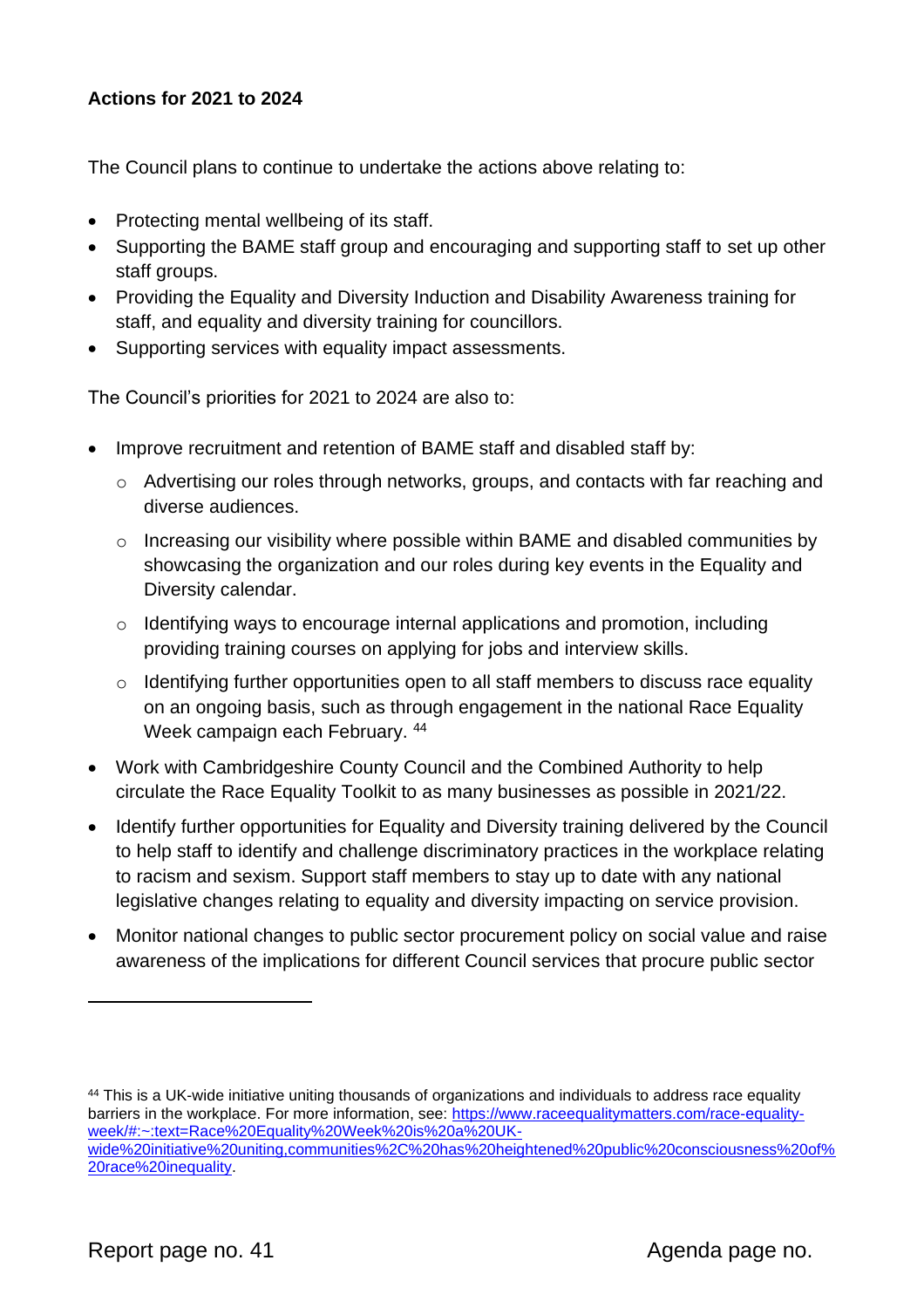contracts.

## **Appendix B – Consultation process for Single Equality Scheme 2021 to 2024**

To consult on the Single Equality Scheme 2021 to 2024, the Council held group meetings with 21 voluntary and community sector stakeholders supporting different equality groups from Summer 2020 to Spring 2021:

- Cambridge Ethnic Community Forum
- Cambridge and District Citizens Advice
- Cambridge Movement Against Racism
- Cambridge Online
- Cambridgeshire and Peterborough Healthwatch
- Cambridgeshire, Peterborough and South Lincolnshire Mind
- Cambridge Rape Crisis
- Cambridge Women's Aid
- Cambridge Women's Resources Centre
- Care Network
- Caring Together
- Camsight
- CB Mentoring
- Centre 33
- Headway
- Indian Cultural Society
- Karim Foundation
- Lifecraft
- Papworth Trust
- The Encompass Network
- The Kite Trust

The Council's Equalities Panel was also consulted on this Scheme on 26 January 2021<sup>45</sup> and 6 July 2021<sup>46</sup>. Meetings were held with staff to consult on the Scheme including: a

<sup>45</sup> The Equalities Panel is an independent body that supports the Council's decision-making process. The role of the Panel is to discuss the Council's equalities progress and support council-led initiatives that play a leading role in the promotion of equalities and diversity. Notes from the meeting on 26 January are available here: [https://democracy.cambridge.gov.uk/ieListDocuments.aspx?CId=185&MId=3855&Ver=4.](https://democracy.cambridge.gov.uk/ieListDocuments.aspx?CId=185&MId=3855&Ver=4) <sup>46</sup> Notes from the meeting on 6 July are available here:

<https://democracy.cambridge.gov.uk/ieListDocuments.aspx?CId=185&MId=4034&Ver=4>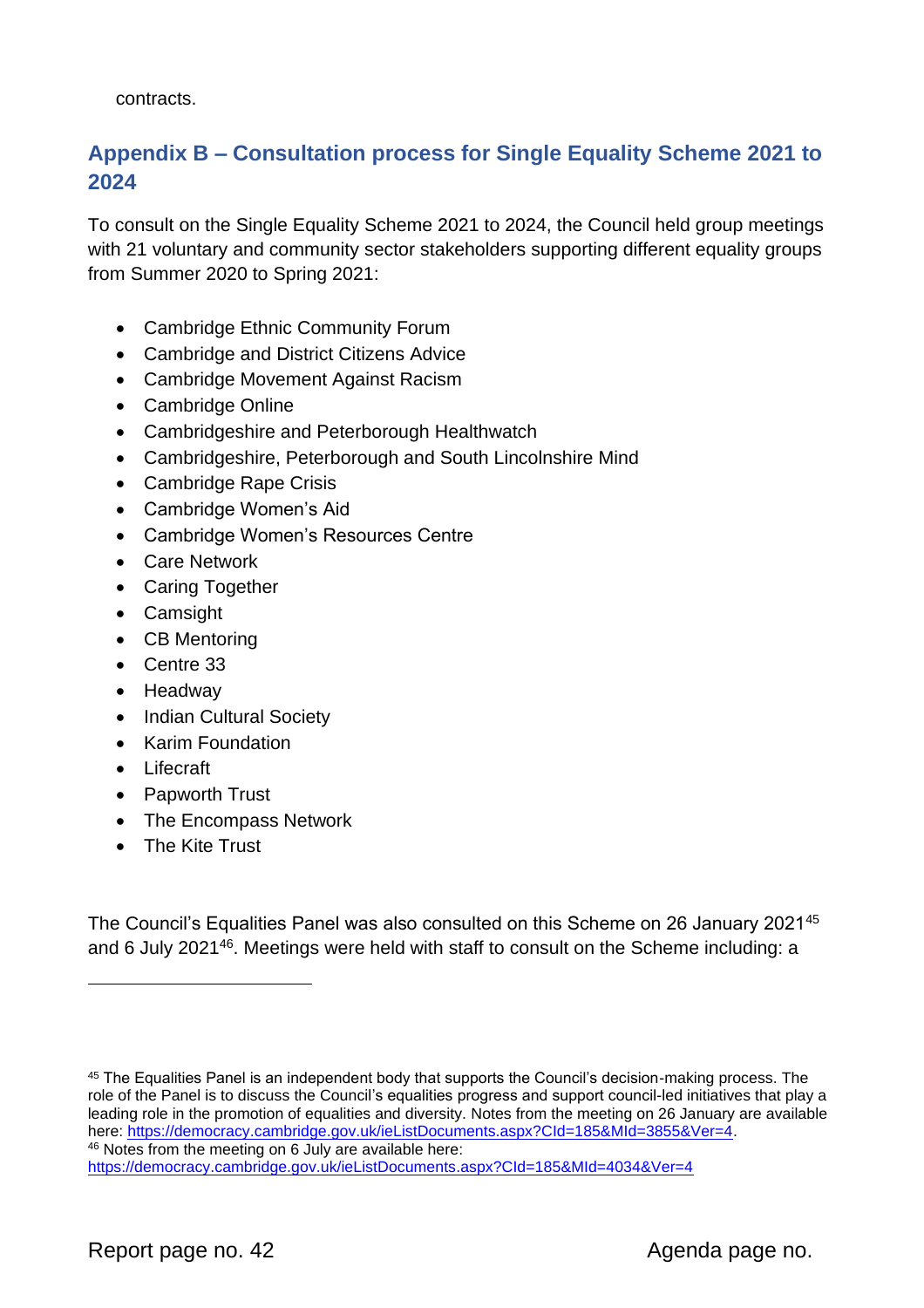meeting open to all staff on the Scheme; two meetings on race equality open to all staff; consultation with the Black, Asian and Minority Ethnic (BAME) Staff Group; and consultation with the Council's Joint Equalities Group.<sup>47</sup>

Finally, Cambridge City Council undertook a community Inclusion and Engagement Questionnaire about people's experiences of living in, working in, studying in, or visiting the city.

#### **The Community Inclusion and Engagement Questionnaire**

The Inclusion and Engagement Questionnaire was carried out by the Council with support from some voluntary and community sector (VCS) organizations that work with different equality groups. The VCS organizations helped the Council to promote it and develop the questions. It was largely promoted via social media because VCS organizations and the Council were unable to meet their customers face-to-face during December 2020 and January 2021 when the questionnaire was live.

The questionnaire asked people information about personal characteristics (equalities monitoring information, income, housing status and qualifications), the services they use, how they feel about Cambridge, and the impact of Covid 19 on health and wellbeing. An independent research consultancy analysed the results of the questionnaire.

There were 202 responses to the questionnaire and some groups were under-represented amongst respondents (especially people on low-incomes or on benefits, young people aged 16 to 24, and people from diverse ethnic backgrounds who were not White British). Due to the low response rate and the under-representation of some groups, this questionnaire is not fully representative of the experiences of equality groups in the city.

However, the results provide an indication of issues that some people with protected characteristics experience and were used to help generate discussion for consultation meetings on the Scheme. The findings of the questionnaire relating to issues experienced by different groups are only referred to in this report where this is supported by national research.

<sup>&</sup>lt;sup>47</sup> The Joint Equalities Group is an officer group that meets regularly to develop, deliver, and oversee the council's equalities and diversity programme.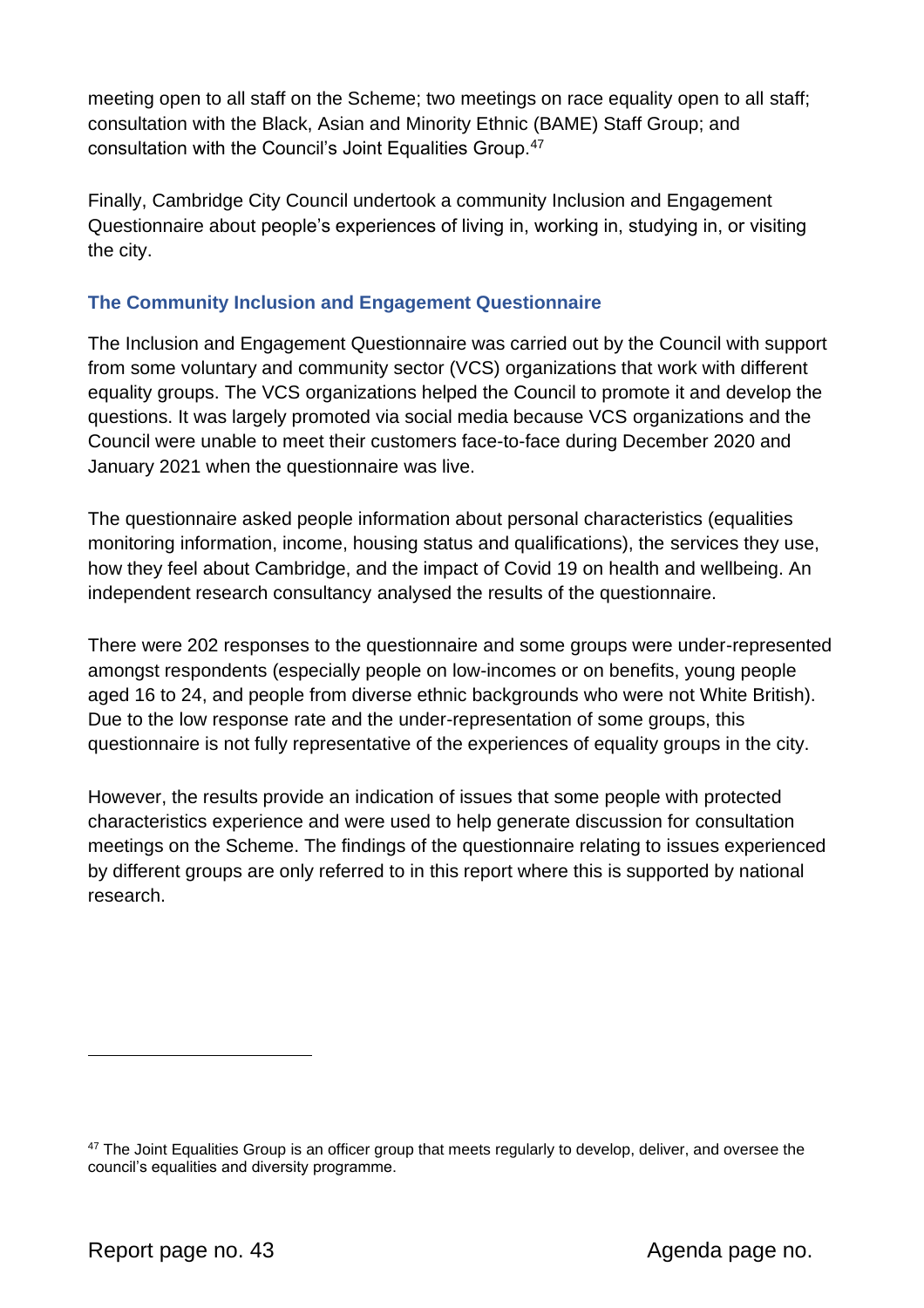## **Appendix C – Actions for Year One (2021/22) of Single Equality Scheme 2021 to 2024**

**Objective One: To further increase our understanding of the needs of Cambridge's growing and increasingly diverse communities so that we can target our services effectively.** 

| <b>Protected</b><br>characteristic(s)<br>action relates to | <b>Action</b>                                                                                                                                                                                                                                                                                              | <b>Service</b>                   |
|------------------------------------------------------------|------------------------------------------------------------------------------------------------------------------------------------------------------------------------------------------------------------------------------------------------------------------------------------------------------------|----------------------------------|
| <b>Disability</b>                                          | Improve our understanding of the need for<br>wheelchair accessible housing, and ensure the<br>right processes are in place to maximise<br>supply, ensure potential applicants are aware<br>of the housing options available to them and<br>improve access to accessible homes for<br>people who need them. | Housing<br><b>Services</b>       |
| <b>Disability</b>                                          | Develop a bid for Changing Futures funding to<br>better support homeless people who have<br>multiple disadvantages relating to disability,<br>mental health and addiction.                                                                                                                                 | Housing<br><b>Services</b>       |
| <b>Disability</b>                                          | Work with Future Parks Accelerate and local<br>public sector and voluntary and community<br>sector partners to identify new, innovative and<br>collaborative ways to use parks and open<br>spaces to help support people's health and<br>wellbeing.                                                        | Environmental<br><b>Services</b> |
| <b>Disability</b>                                          | Run a Dementia Friends session open to all<br>staff of frontline Council services to create a<br>better understanding of the experiences of<br>people with dementia, and their carers, and<br>how to support them.                                                                                         | Corporate<br><b>Strategy</b>     |
| Race                                                       | Provide Gypsy, Roma and Traveller Cultural<br>Awareness training for staff to broaden their<br>awareness of Gypsy, Roma and Traveller<br>cultures and how to support people from these                                                                                                                     | Corporate<br>Strategy            |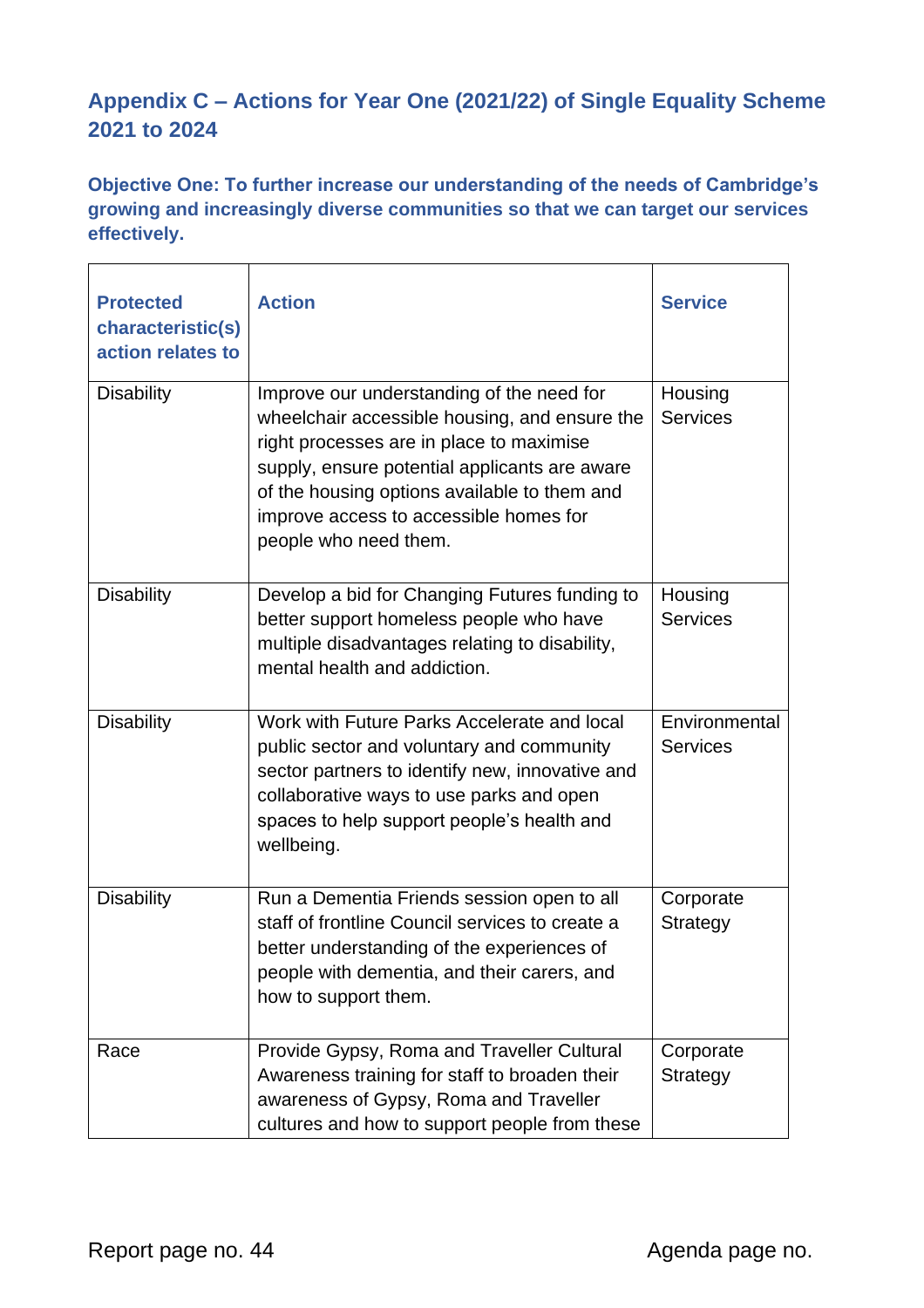|                                  | communities by making their services more<br>inclusive.                                                                                                                                                                                                                                                                                                                                                                                                                                                                                                                  |                              |
|----------------------------------|--------------------------------------------------------------------------------------------------------------------------------------------------------------------------------------------------------------------------------------------------------------------------------------------------------------------------------------------------------------------------------------------------------------------------------------------------------------------------------------------------------------------------------------------------------------------------|------------------------------|
| Race                             | Continue to work with 7 other local authorities<br>to complete an assessment of the<br>accommodation needs of Gypsies, Travellers,<br><b>Travelling Showmen and Bargee Travellers</b><br>and other caravan and houseboat dwellers to<br>inform the new Greater Cambridge Local Plan.                                                                                                                                                                                                                                                                                     | Housing<br><b>Services</b>   |
| <b>Sex</b>                       | Continue the Council's work to address period<br>poverty. In 2020/21 this will include:<br>Undertaking research into the current need<br>for free sanitary provision following Covid-<br>19 lockdowns, including what other public<br>sector and voluntary and community sector<br>partners have been providing.<br>Launching a local social media campaign<br>to receive donations to help tackle period<br>poverty.<br>Exploring the potential of using Lion Yard<br>and Drummer Street public toilets as<br>donation and collection points for sanitary<br>provision. | Community<br><b>Services</b> |
| Sex                              | Seek the views of female rough sleepers as to<br>their experience of homelessness and local<br>service provision. Informed by this, consider<br>any actions to ensure that the needs of<br>homeless women are met.                                                                                                                                                                                                                                                                                                                                                       | Housing<br><b>Services</b>   |
| All protected<br>characteristics | Continue to use Equality Impact Assessments<br>(EqIAs) to ensure that the Council considers<br>the needs of different communities in the city<br>and how new policies or plans meet these<br>needs and our Public Sector Equality Duty<br>obligations. Action will include:                                                                                                                                                                                                                                                                                              | Corporate<br>Strategy        |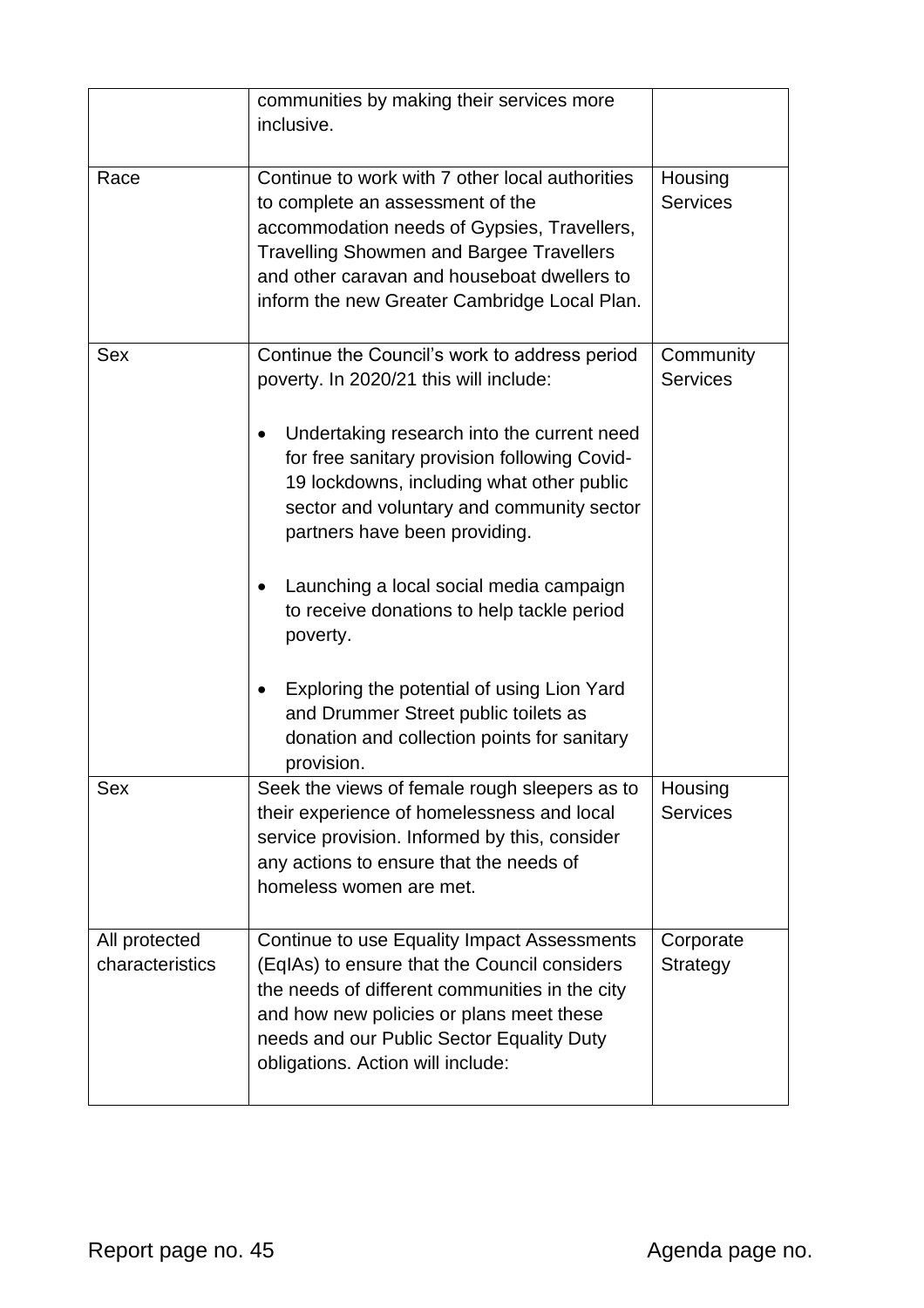|                                         | Supporting Council services to complete<br>$\bullet$<br>EqlAs<br>Helping services to consider the impacts of<br>$\bullet$<br>policies or plans on groups of people with<br>more than one protected characteristic<br>which combine to create greater<br>discrimination and inequality<br>(intersectionality).<br>Provide training for Council services on how to<br>undertake EqIAs.                                                                       |                                                 |
|-----------------------------------------|------------------------------------------------------------------------------------------------------------------------------------------------------------------------------------------------------------------------------------------------------------------------------------------------------------------------------------------------------------------------------------------------------------------------------------------------------------|-------------------------------------------------|
| All protected<br>characteristics        | Organise bi-annual meetings of the Equalities<br>Panel to discuss the Council's equalities<br>progress and support Council-led initiatives<br>that play a role in the promotion of equalities<br>and diversity. Explore the potential of<br>expanding the remit and/ or membership of the<br><b>Equalities Panel to identify further</b><br>opportunities for collaboration with partners to<br>tackle discrimination and promote equality in<br>the city. | Corporate<br>Strategy                           |
| All protected<br>characteristics        | Support and encourage other organizations to<br>promote equality and tackle discrimination,<br>including by promoting the Equality Pledge<br>and providing opportunities to organizations<br>signed up to the Pledge to share good<br>practice.                                                                                                                                                                                                            | Corporate<br>Strategy                           |
| Age, disability<br>and sex              | Trial the use of the Low-Income Family<br>Tracker (LIFT) system to help identify low-<br>income households that may need support<br>from Council services (such as by assisting<br>with homelessness prevention or ensuring<br>households claim benefits they are entitled to).                                                                                                                                                                            | Corporate<br>Strategy and<br>Housing<br>Service |
| Gender<br>reassignment<br>and sexuality | Provide two Transgender Awareness training<br>sessions for staff and a Transgender<br>Awareness briefing session for Councillors to<br>create a greater understanding of the<br>experiences of trans and gender variant                                                                                                                                                                                                                                    | Corporate<br>Strategy                           |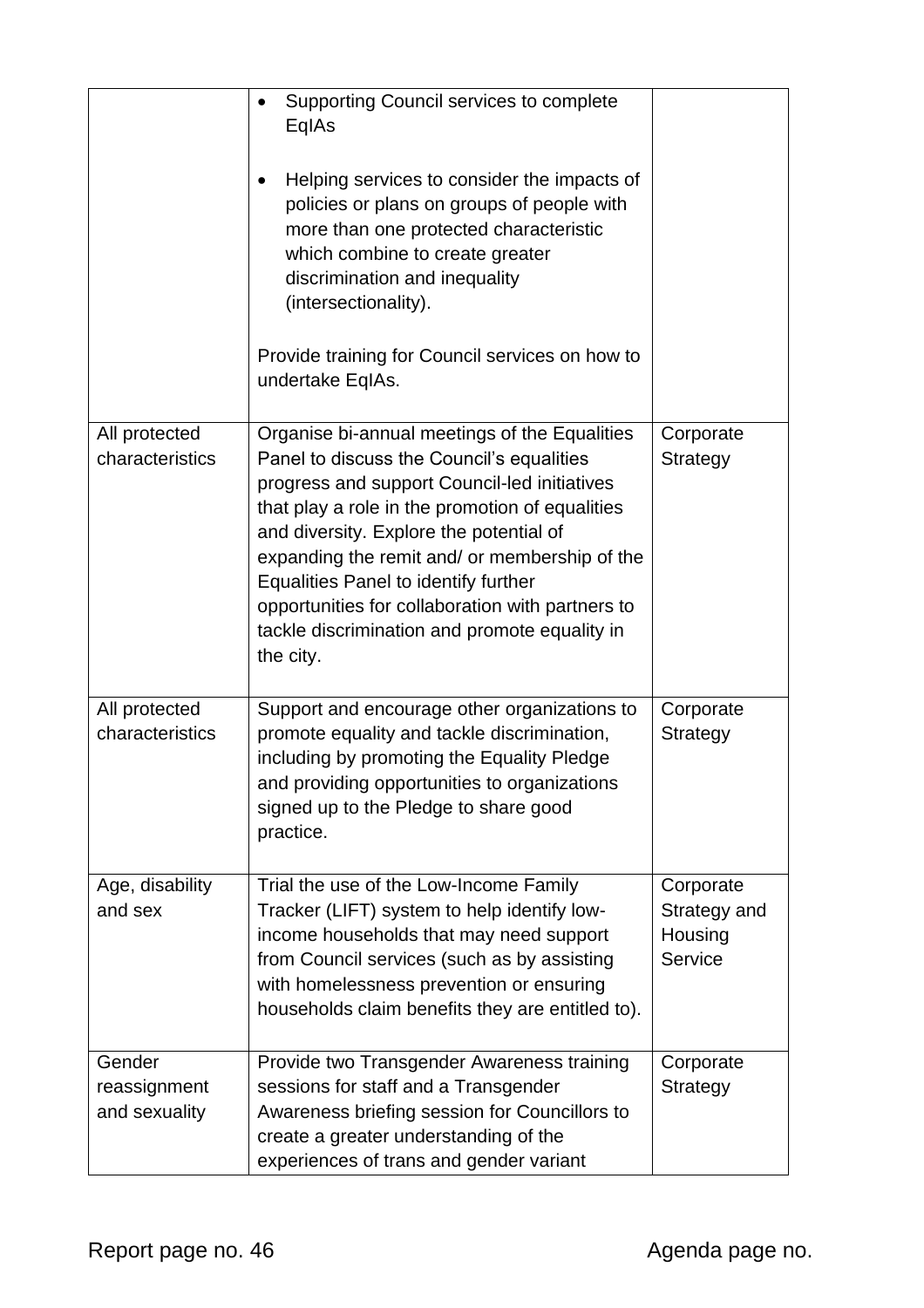|                       | people and increase staff and Councillors'<br>confidence to support them effectively                                                                                                                                                                                                                                                                                                                                                                                                                                                                                                                                                                                                                                                                                                                 |                       |
|-----------------------|------------------------------------------------------------------------------------------------------------------------------------------------------------------------------------------------------------------------------------------------------------------------------------------------------------------------------------------------------------------------------------------------------------------------------------------------------------------------------------------------------------------------------------------------------------------------------------------------------------------------------------------------------------------------------------------------------------------------------------------------------------------------------------------------------|-----------------------|
|                       |                                                                                                                                                                                                                                                                                                                                                                                                                                                                                                                                                                                                                                                                                                                                                                                                      |                       |
| Race and<br>sexuality | Identify opportunities to hear from and<br>increase our understanding of the needs of<br>people from different equality groups and use<br>this information to identify opportunities to<br>improve our service provision and to influence<br>and facilitate partners to tackle discrimination<br>and disadvantage. In 2020/21 this will involve:<br>Supporting the Encompass Network to<br>undertake a community needs assessment<br>of LGBTQ+ people in Cambridgeshire,<br>including needs related to wellbeing and<br>community engagement.<br><b>Collaborating with Cambridge Ethnic</b><br>Community Forum to undertake research<br>into the needs of diverse ethnic<br>communities in the city, including those<br>experiencing poverty which has been<br>exacerbated by the Covid-19 pandemic. | Corporate<br>Strategy |
|                       |                                                                                                                                                                                                                                                                                                                                                                                                                                                                                                                                                                                                                                                                                                                                                                                                      |                       |

### **Objective Two: To continue to work to improve access to and take-up of Council services from all residents and communities.**

| <b>Protected</b><br>characteristic(s)<br>action relates to | <b>Action</b>                                                                                                       | <b>Service</b>             |
|------------------------------------------------------------|---------------------------------------------------------------------------------------------------------------------|----------------------------|
| Age                                                        | Help improve digital inclusion of older<br>residents in the council's sheltered housing<br>scheme by:               | Housing<br><b>Services</b> |
|                                                            | Exploring the feasibility of a project<br>$\bullet$<br>to work with the Cambridge Digital<br>Partnership to install |                            |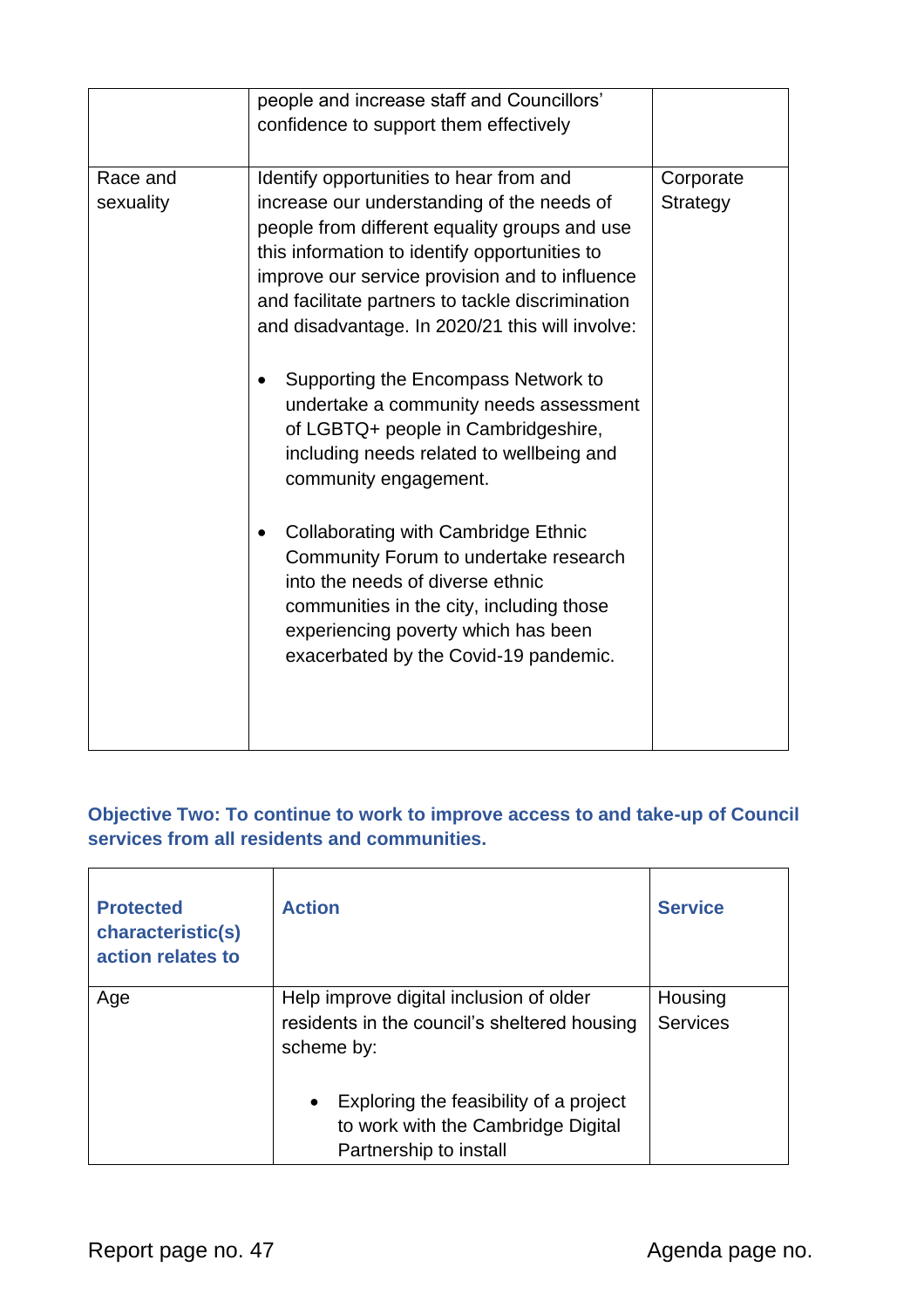|                   | donated/refurbished desktop<br>computers in the Council's 13<br>sheltered housing schemes.<br>Supporting sheltered housing<br>scheme staff to improve their digital<br>skills, so they can deliver enhanced<br>support to older and more<br>vulnerable customers to utilise<br>digital support channels.                                                                                                                                                                                               |                                                        |
|-------------------|--------------------------------------------------------------------------------------------------------------------------------------------------------------------------------------------------------------------------------------------------------------------------------------------------------------------------------------------------------------------------------------------------------------------------------------------------------------------------------------------------------|--------------------------------------------------------|
| <b>Disability</b> | Provide training for Council staff on best<br>practice in supporting service users with<br>mental health problems, including running<br>two Mental Health Awareness training<br>sessions, two Mental Health First<br>Response training sessions and a STOP<br>Suicide workshop.                                                                                                                                                                                                                        | Corporate<br>Strategy and<br>Human<br><b>Resources</b> |
| <b>Disability</b> | Build 500 new homes that can be adapted<br>to become wheelchair accessible and 25<br>new homes (5% of the 500) that are<br>wheelchair accessible from the outset by<br>2024.                                                                                                                                                                                                                                                                                                                           | Housing<br>Development<br>Agency                       |
| <b>Disability</b> | Develop strong working relationships with<br>mental health services and Social Care<br>Services in Cambridge City so that:<br>All Housing Services staff that liaise<br>with mental health or social care<br>services have a better<br>understanding of the services<br>including when and how to access<br>them.<br>Clear partnership arrangements<br>(possibly in the form of working<br>protocols) are established between<br>the City Council's Housing Services<br>and mental health services and | Housing<br><b>Services</b>                             |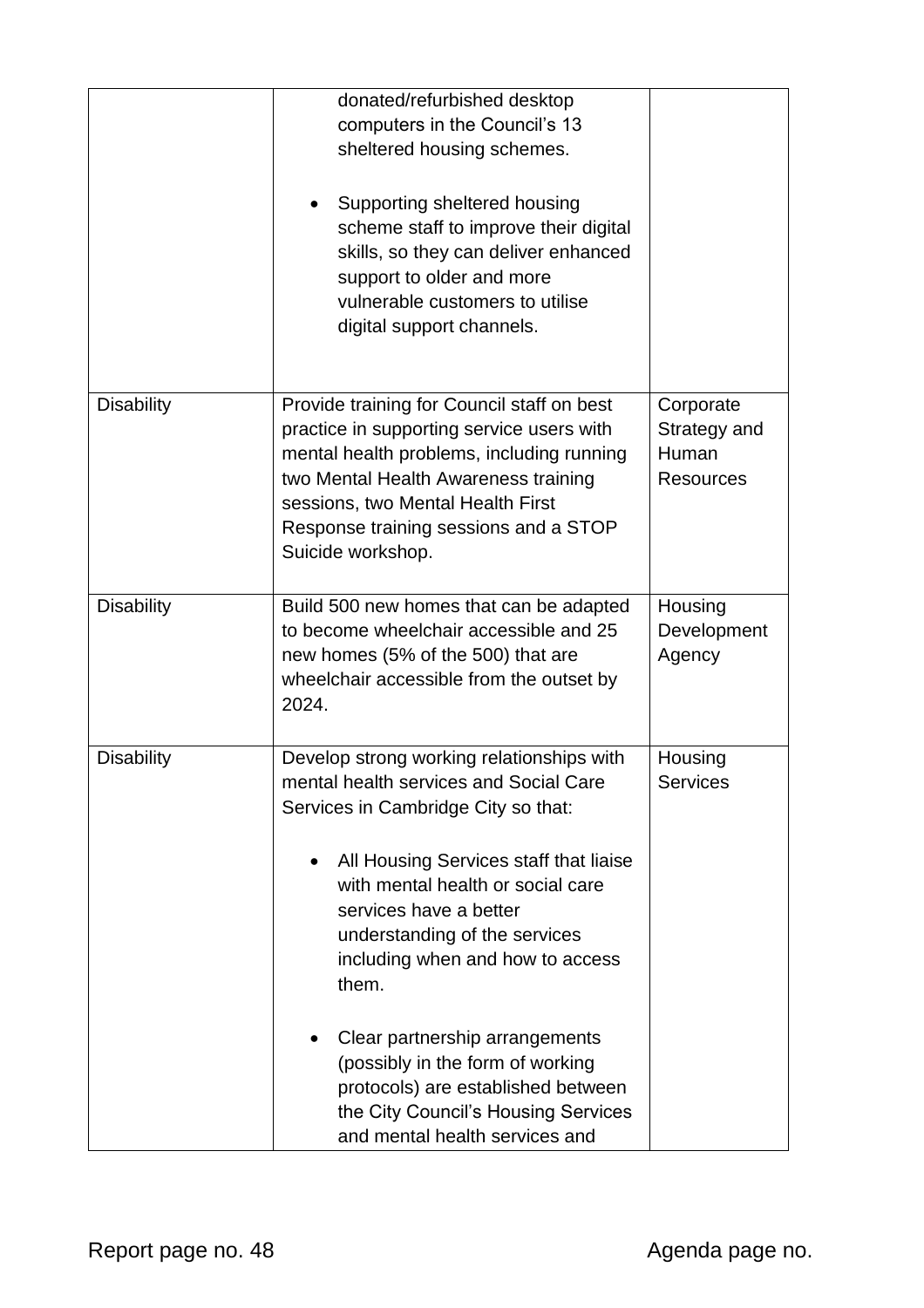|                                  | <b>Cambridgeshire County Council's</b><br>Social Care services.                                                                                                                                                                                                                                    |                                                                                         |
|----------------------------------|----------------------------------------------------------------------------------------------------------------------------------------------------------------------------------------------------------------------------------------------------------------------------------------------------|-----------------------------------------------------------------------------------------|
| Race                             | Implement phase two of the Government's<br>Syrian Vulnerable Persons Refugee<br>Resettlement programme – working with<br>South Cambridgeshire District Council to<br>resettle 200 refugees in Cambridgeshire<br>over five years.                                                                   | Community<br><b>Services</b>                                                            |
| All protected<br>characteristics | Continue to monitor coronavirus cases and<br>uptake of vaccinations amongst different<br>equality groups and work with communities<br>and public sector partners to help address<br>any associated health inequalities.                                                                            | Community<br>Services,<br>Corporate<br>Strategy and<br>Environmental<br><b>Services</b> |
| All protected<br>characteristics | In implementing the new 'digital first'<br>customer services model, ensure that<br>vulnerable people <sup>48</sup> are provided with<br>opportunities to have face-to-face<br>appointments when seeking support from<br>the council. To help make sure vulnerable<br>people get support they need: | Customer<br><b>Services</b>                                                             |
|                                  | Continue to develop ongoing training for<br>Customer Service centre staff to help<br>them identify people who are vulnerable<br>and who may benefit from this support.<br>Work with voluntary and community<br>sector groups supporting equality<br>groups and vulnerable individuals.             |                                                                                         |

 $48$  Note that some people from the following groups may be more likely to be vulnerable - disabled people and people with mental health issues, older digitally excluded people, carers, and people for whom English is a second language.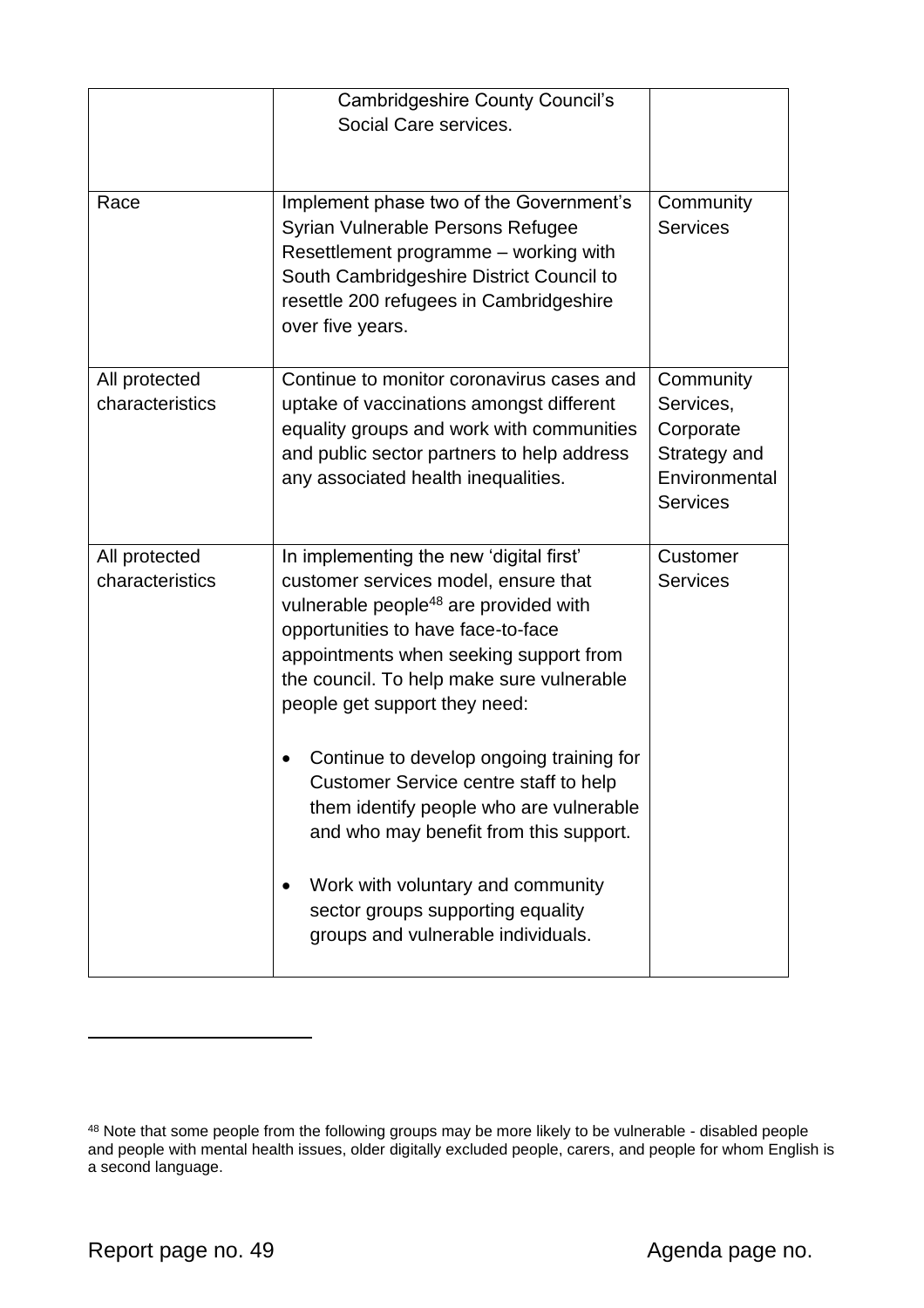|                                   | Identify new ways to seek feedback on<br>customers' experience of seeking help<br>from the Council and identify practical<br>ways the council can improve<br>customers' experiences.                                                                                                                                             |                                                                                  |
|-----------------------------------|----------------------------------------------------------------------------------------------------------------------------------------------------------------------------------------------------------------------------------------------------------------------------------------------------------------------------------|----------------------------------------------------------------------------------|
| Age, Disability and<br><b>Sex</b> | Working with Care Network and Caring<br>Together to explore opportunities for<br>frontline Council services to support people<br>who are carers in Cambridge.                                                                                                                                                                    | Corporate<br>Strategy,<br>Community<br>Services and<br>Human<br><b>Resources</b> |
| Disability and race               | Continue to provide an interpretation and<br>translation service to ensure that language<br>barriers do not prevent people from<br>accessing Council services and continue to<br>provide a British Sign Language<br>interpretation service for Deaf people who<br>need to contact our Customer Service<br><b>Contact Centre.</b> | Corporate<br>Strategy                                                            |

**Objective Three: To work towards a situation where all residents have equal access to public activities and spaces in Cambridge and are able to participate fully in the community.**

| <b>Protected</b><br>characteristic(s)<br>action relates to | <b>Action</b>                                                                                                                                                 | <b>Service</b>               |
|------------------------------------------------------------|---------------------------------------------------------------------------------------------------------------------------------------------------------------|------------------------------|
| Age                                                        | Plan a series of 'Make a Difference Days'<br>in which children aged 9-14 will be given<br>the opportunity to 'make a difference' to<br>their local community. | Community<br><b>Services</b> |
| Age                                                        | Develop a City-wide Youth Panel for<br>children aged 10-16 to empower young<br>people, help them to develop skills and                                        | Community<br><b>Services</b> |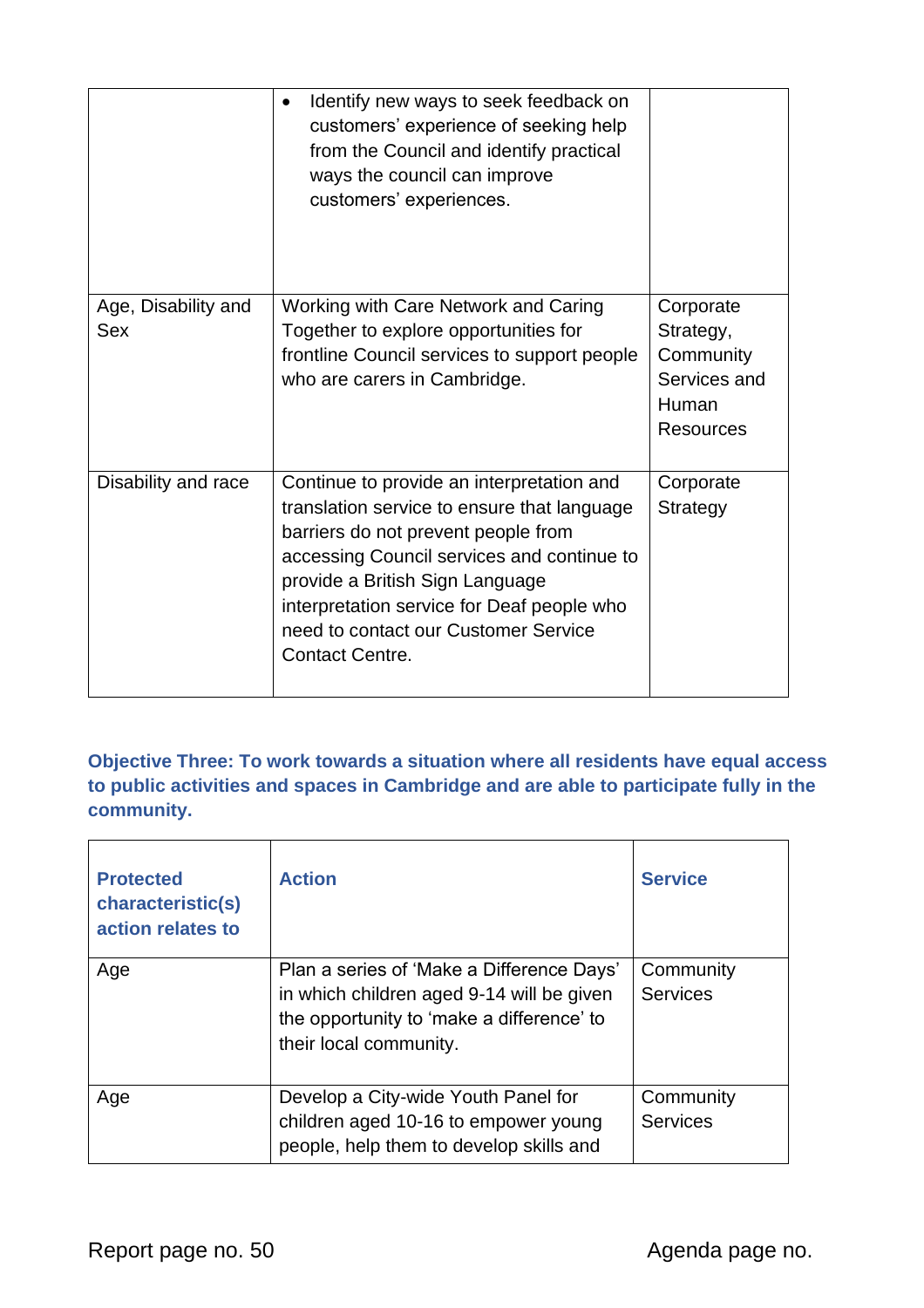|     | work towards the changes that they<br>would like to happen in Cambridge.                                                                                                                                                                                                                                                                                  |                              |
|-----|-----------------------------------------------------------------------------------------------------------------------------------------------------------------------------------------------------------------------------------------------------------------------------------------------------------------------------------------------------------|------------------------------|
|     |                                                                                                                                                                                                                                                                                                                                                           |                              |
| Age | Provide a mixture of online and face to<br>face open access play activities for<br>children, young people, and their families<br>in local neighbourhoods (including low-<br>income neighbourhoods) across<br>Cambridge.                                                                                                                                   | Community<br><b>Services</b> |
| Age | Provide four Kickstart placements for<br>young people aged 16 to 24, who are<br>receiving Universal Credit, which will<br>focus on gaining experience, skills and<br>contacts in the arts and cultural sector.                                                                                                                                            | Community<br><b>Services</b> |
| Age | Work with the Social Mobility Business<br>Partnership to deliver a 'Work Insight &<br>Skills Week' for around 30 young people<br>from low-economic backgrounds in years<br>11 and 12, introducing local creative<br>industries and useful contacts for future<br>employment opportunities.                                                                | Community<br><b>Services</b> |
| Age | Work with Form the Future to explore the<br>feasibility of developing a Creative<br><b>Industries Apprenticeship Training</b><br>Agency, which would provide an<br>apprenticeship opportunity across a<br>number of smaller creative businesses.                                                                                                          | Community<br><b>Services</b> |
| Age | Implement and deliver the next stage of<br>the Cambridgeshire and Peterborough<br>Region of Learning project to help<br>increase young people's cultural<br>engagement and help young people to<br>acquire skills for future learning and<br>career opportunities. The Council will:<br>Develop and scale-up the digital<br>infrastructure of the scheme; | Community<br><b>Services</b> |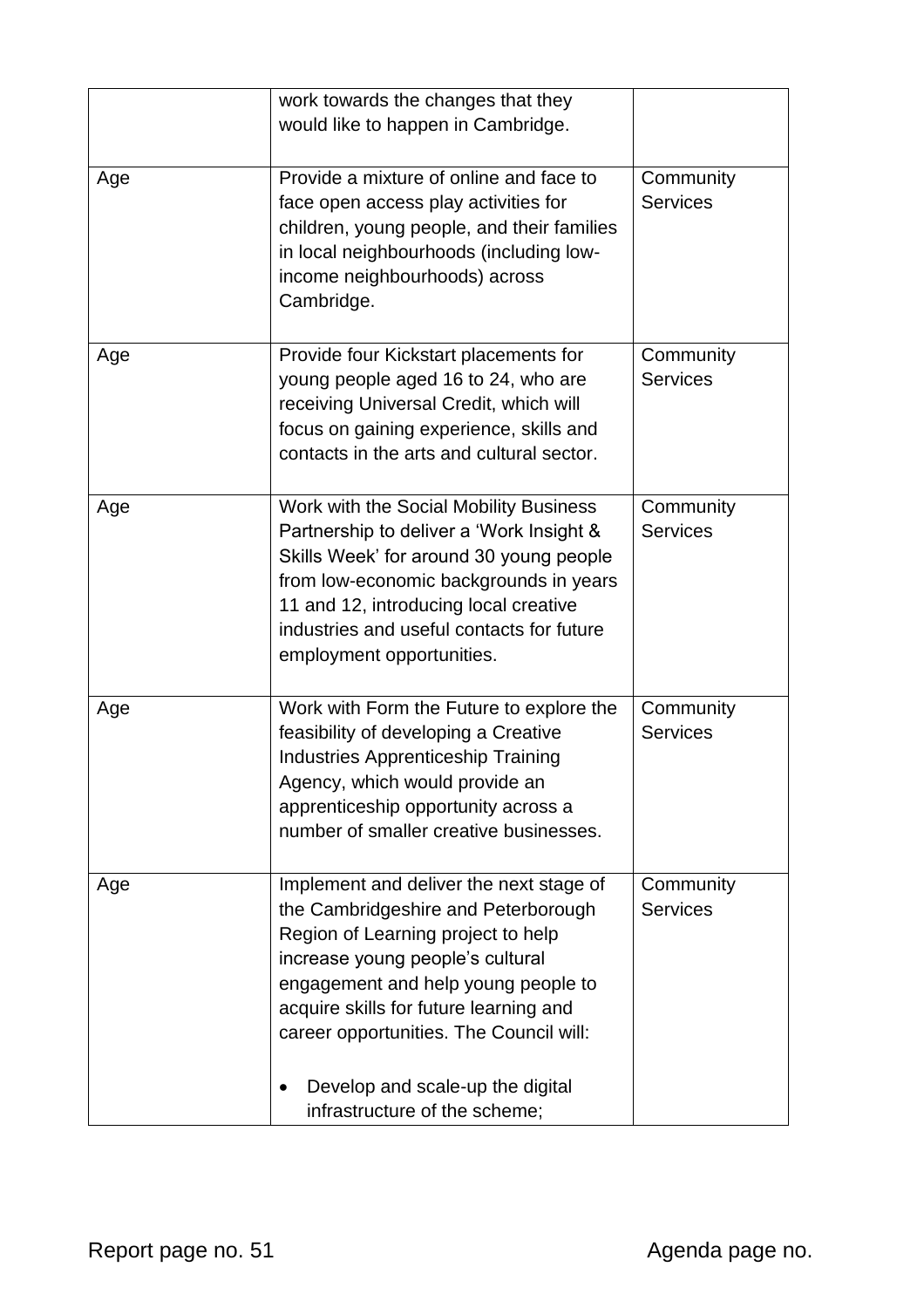|     | Repurpose the existing library card as<br>$\bullet$<br>a 'smart' universal passport to<br>learning;<br>Deliver a pilot to a minimum of 1,070<br>young people from disadvantaged<br>backgrounds;<br>Provide basic skills training, career<br>guidance, transferable skills<br>assessment, access to additional<br>learning, work<br>experience, mentoring and<br>employment. |                                  |
|-----|-----------------------------------------------------------------------------------------------------------------------------------------------------------------------------------------------------------------------------------------------------------------------------------------------------------------------------------------------------------------------------|----------------------------------|
| Age | Develop an 'Eco-Day' programme for<br>schools and roll this out across the city.                                                                                                                                                                                                                                                                                            | Environmental<br><b>Services</b> |
| Age | Ensure that tender specifications for new<br>play equipment continue to stipulate that<br>equipment is inclusive for children with a<br>range of abilities, including for three<br>projects being delivered in 2021/22 at<br>Holbrook Road, Arbury Court and Robert<br>May Close.                                                                                           | Environmental<br><b>Services</b> |
| Age | Continue to provide sheltered housing<br>schemes for people aged over 60 who<br>wish to carry on living independently but<br>who require some support to do so and<br>help the schemes to run their own social<br>clubs, activities, and events.                                                                                                                            | Housing<br><b>Services</b>       |
| Age | Organise visits from a local school to<br>Ditchburn Place sheltered housing<br>scheme and explore opportunities to<br>extend this intergenerational project to<br>other schools and sheltered housing<br>schemes across the city.                                                                                                                                           | Housing<br><b>Services</b>       |
| Age | Re-establish the Community Hub at<br>Mansel Court (when coronavirus<br>restrictions allow for this) and set up new                                                                                                                                                                                                                                                          | Housing<br><b>Services</b>       |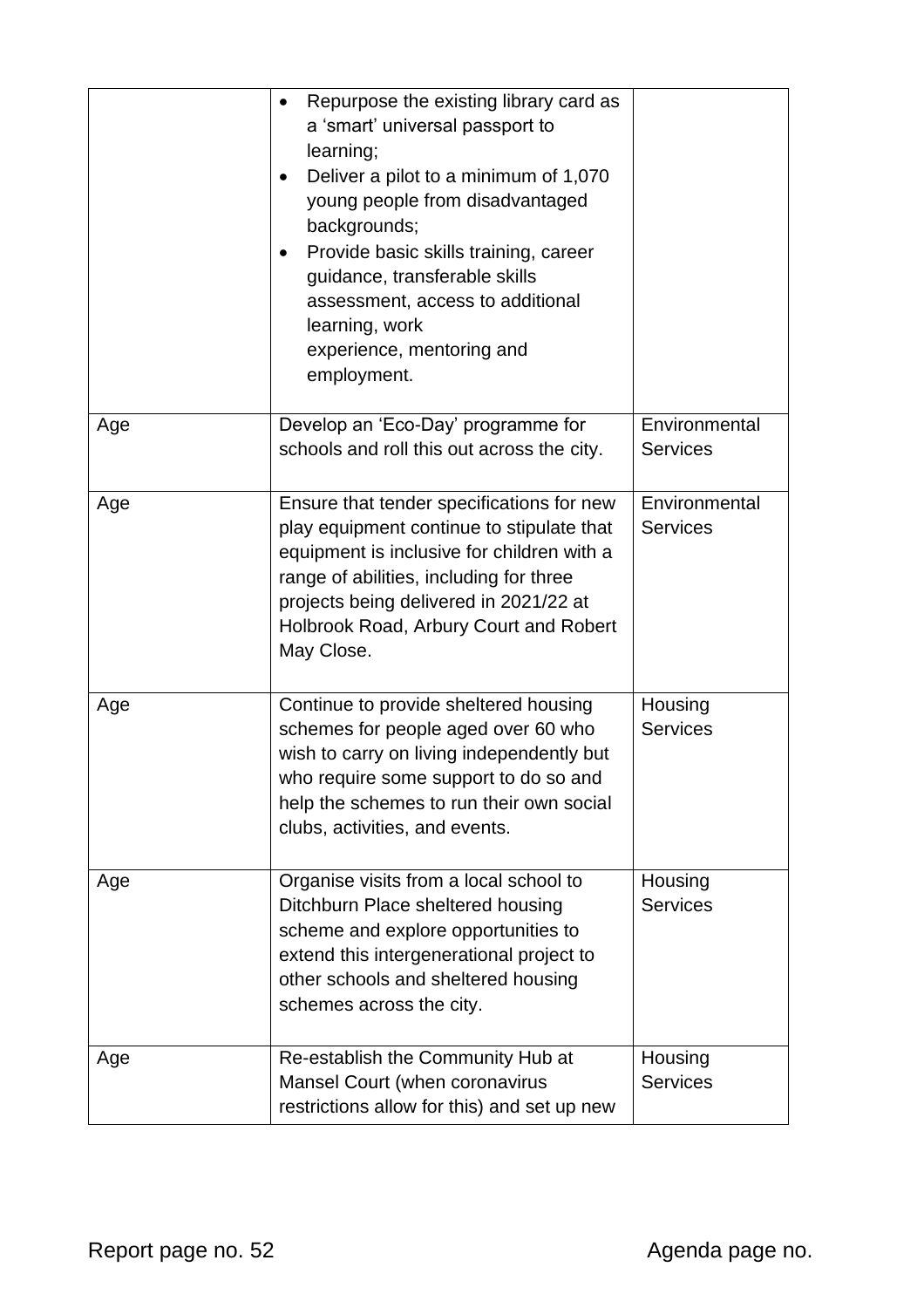|                   | hubs at schemes identified across the<br>city.                                                                                                                                                                                                                                                                     |                                  |
|-------------------|--------------------------------------------------------------------------------------------------------------------------------------------------------------------------------------------------------------------------------------------------------------------------------------------------------------------|----------------------------------|
| <b>Disability</b> | Continue to provide the Shopmobility<br>service at the Grand Arcade and Grafton<br>East carparks to support disabled people<br>to access the city.                                                                                                                                                                 | Commercial<br><b>Services</b>    |
| <b>Disability</b> | Promote the Council's exercise referral<br>programme (which provides doctors<br>referrals to gym, sports centres and other<br>physical activities) to inactive people<br>whose medical conditions would benefit<br>from guided exercise.                                                                           | Community<br><b>Services</b>     |
| <b>Disability</b> | Explore the feasibility of including<br>Changing Places provision when<br>redeveloping existing toilets to provide<br>the highest accessibility standards<br>possible within building dimensions and<br>constraints.                                                                                               | Environmental<br><b>Services</b> |
| <b>Disability</b> | Continue to provide holistic support to<br>City Council tenants with mental health<br>issues to remain in their tenancies and<br>help link people to meaningful activities<br>and groups in order to help reduce social<br>isolation. Produce a new Tenancy<br>Sustainment Service Policy to support<br>this work. | Housing<br><b>Services</b>       |
| <b>Disability</b> | Continue to provide 17 units of move-on<br>accommodation for people receiving<br>support under the Cambridgeshire and<br>Peterborough NHS Foundation Trust's<br>mental health team to help them move<br>onto living independent living.                                                                            | Housing<br><b>Services</b>       |
| <b>Disability</b> | <b>Continue to hold Disability Panel</b><br>meetings to monitor planning applications<br>relevant to disabled people, focussing<br>particularly on large housing<br>developments, infrastructure, the public                                                                                                       | Planning<br>Service              |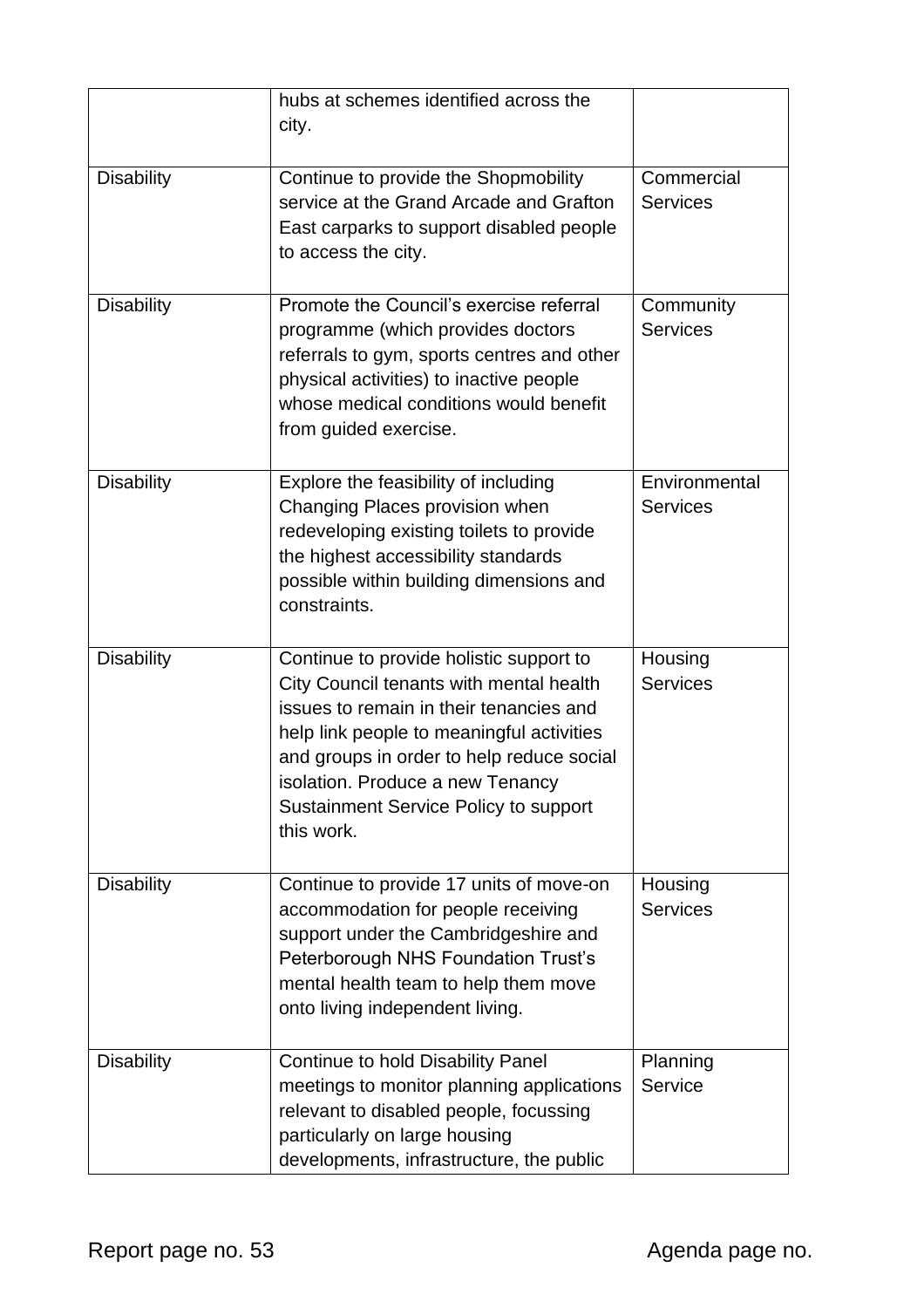|                                  | realm and public buildings in the Greater<br>Cambridge area.                                                                                                                                                                                                                            |                                                          |
|----------------------------------|-----------------------------------------------------------------------------------------------------------------------------------------------------------------------------------------------------------------------------------------------------------------------------------------|----------------------------------------------------------|
| Pregnancy and<br>maternity       | Ensure that all City Council buildings are<br>breastfeeding-friendly and encourage<br>other employers and venues to do the<br>same.                                                                                                                                                     | Corporate<br>Strategy and<br>Property<br><b>Services</b> |
| Race                             | Support CB Mentoring to set up a<br>mentoring project for young people from<br>Black communities in Cambridgeshire.                                                                                                                                                                     | Community<br><b>Services</b>                             |
| Race                             | Support and help coordinate Gypsy,<br>Roma and Traveller History Month<br>activities, which will be marked on the<br>Capturing Cambridge website this year<br>as a result of public health restrictions<br>relating to the coronavirus pandemic.                                        | Community<br><b>Services</b>                             |
| Race                             | Finalise work on the Race Equality<br>Toolkit for businesses and work with<br>Cambridge Ethnic Community Forum and<br>Cambridgeshire County Council to<br>promote it to businesses.                                                                                                     | Corporate<br>Strategy                                    |
| <b>Sex</b>                       | Coordinate a Celebration of Women 2020<br>Exhibition and community activities<br>complementing the Vote#100<br>programme.                                                                                                                                                               | Community<br><b>Services</b>                             |
| All protected<br>characteristics | Provide Community Grants for 2022/23 to<br>support the voluntary and community<br>sector to reduce social and economic<br>exclusion, which can disproportionately<br>affect particular equality groups.                                                                                 | Community<br><b>Services</b>                             |
| Age, disability and<br>race      | Continue to work with Food Poverty<br>Alliance partners to help tackle food<br>poverty, including that experienced by<br>children. Work with partners to support<br>the cultural requirements of ethnically<br>diverse communities and dietary<br>requirements of people with long-term | Community<br>Services and<br>Corporate<br>Strategy       |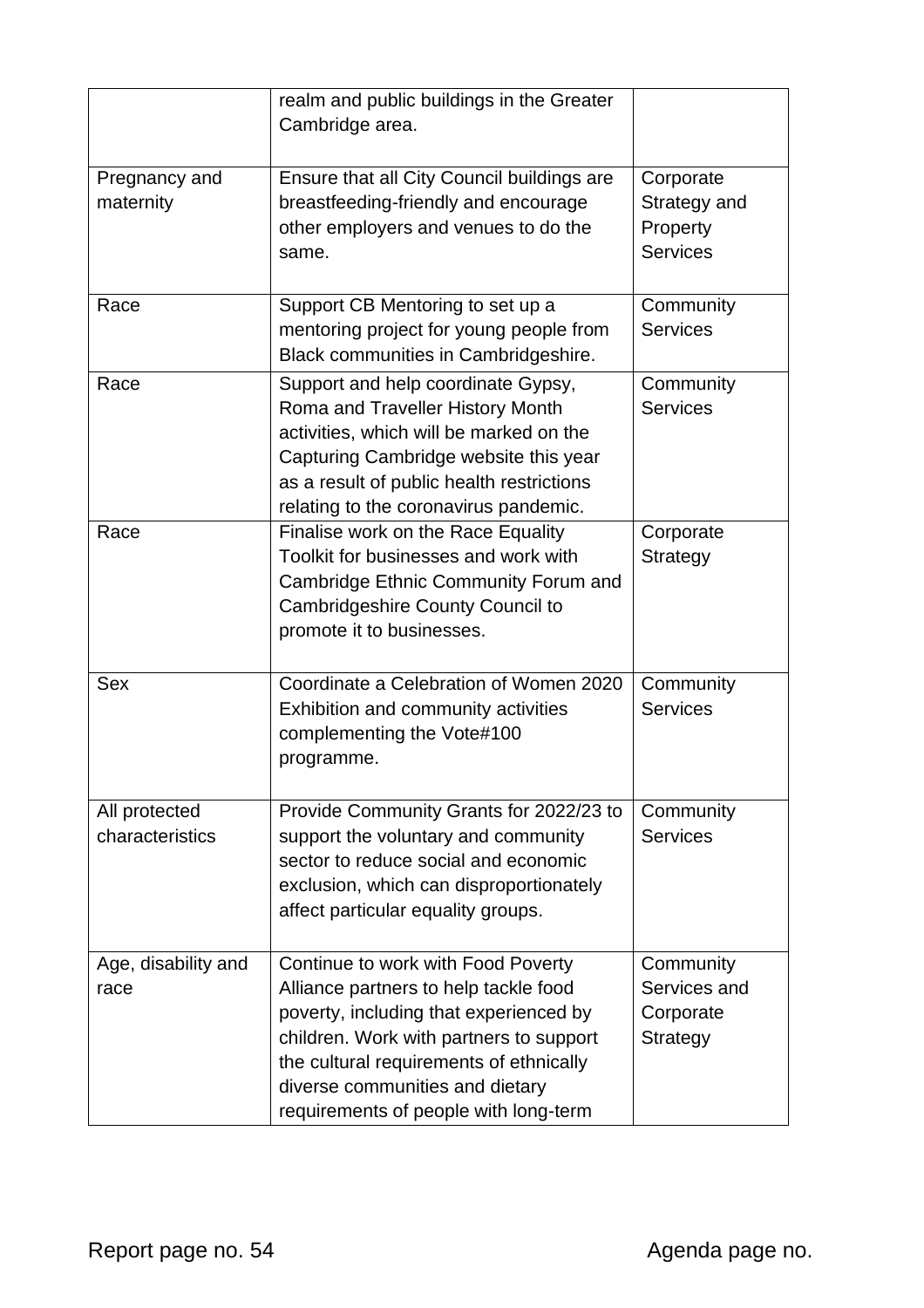|                                  | health conditions in the city's response to<br>food poverty.                                                                                                                                                                                                                                                       |                              |
|----------------------------------|--------------------------------------------------------------------------------------------------------------------------------------------------------------------------------------------------------------------------------------------------------------------------------------------------------------------|------------------------------|
| Age, disability, race<br>and sex | Develop a programme of accessible<br>opportunities for physical activity to<br>targeted groups.                                                                                                                                                                                                                    | Community<br><b>Services</b> |
| Race and sex                     | Liaise with Cambridge Ethnic Community<br>Forum, Cambridge Women's Resource<br>Centre and other relevant partners about<br>setting up a group for South Asian<br>women to socialise, to discuss matters of<br>concern to them, and potentially to bid for<br>funding for projects to support South<br>Asian women. | Community<br><b>Services</b> |

**Objective Four: To tackle discrimination, harassment and victimisation and ensure that people from different backgrounds living in the city continue to get on well together.**

| <b>Protected</b><br>characteristic(s)<br>action relates to | <b>Action</b>                                                                                                                                                                                                                                                                 | <b>Service</b>               |
|------------------------------------------------------------|-------------------------------------------------------------------------------------------------------------------------------------------------------------------------------------------------------------------------------------------------------------------------------|------------------------------|
| <b>Disability</b>                                          | Undertake a social media campaign to<br>raise awareness of the difficulties that<br>people with hidden disabilities have with<br>complying with public health restrictions<br>and help tackle public harassment of<br>people with hidden disabilities during the<br>pandemic. | Corporate<br>Strategy        |
| Race                                                       | Continue to provide a Racial<br>Harassment service, working with<br>Cambridgeshire Police to tackle hate<br>crime/incidents motivated by hatred<br>towards someone's race, and using civil<br>remedies in line with the Harassment Act                                        | Community<br><b>Services</b> |

 $\overline{a}$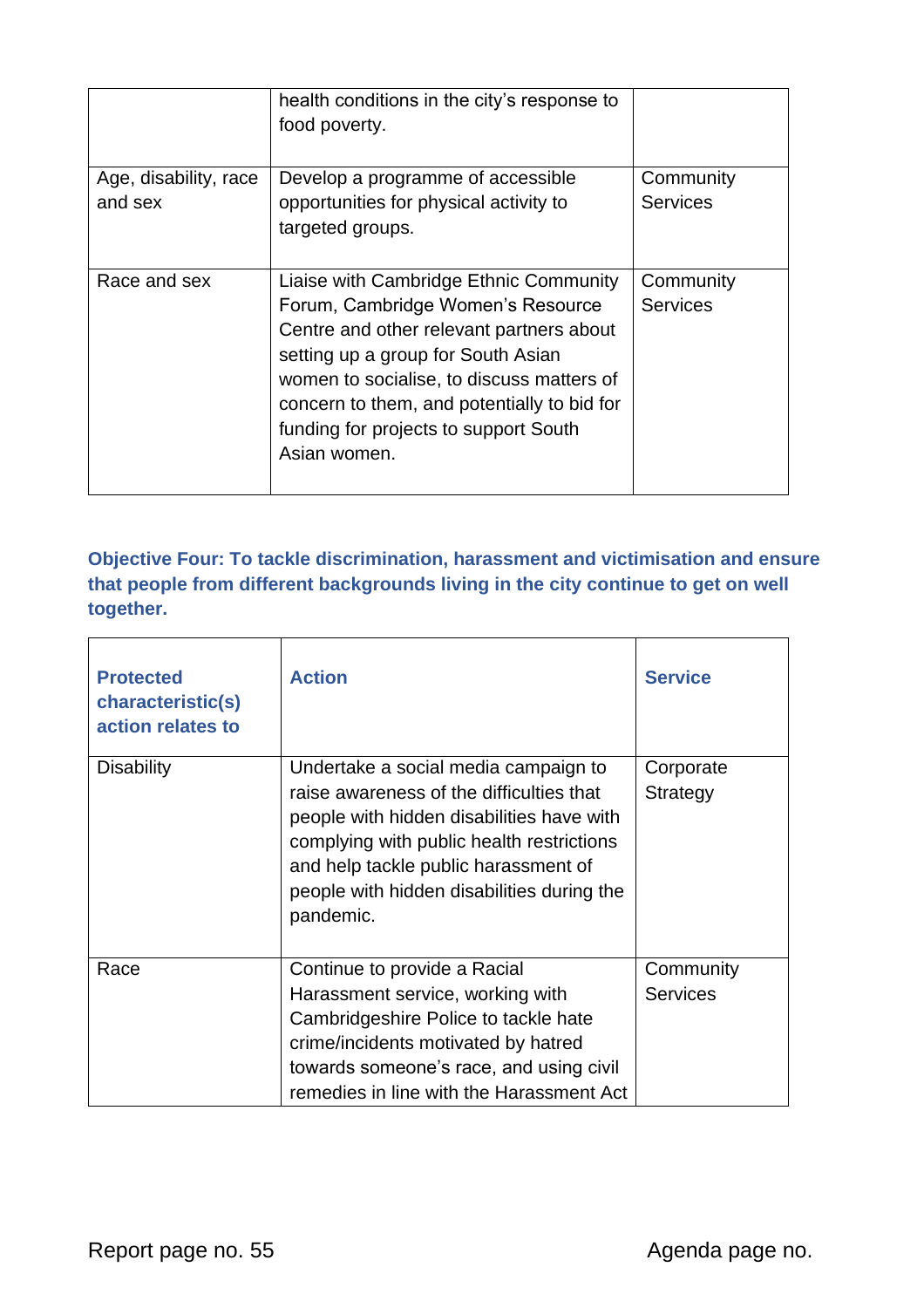|                                  | 1997 to tackle hate crime and                                                                                                                                                                                                                                                                                                                                                                                                                  |                                                         |
|----------------------------------|------------------------------------------------------------------------------------------------------------------------------------------------------------------------------------------------------------------------------------------------------------------------------------------------------------------------------------------------------------------------------------------------------------------------------------------------|---------------------------------------------------------|
|                                  | harassment.                                                                                                                                                                                                                                                                                                                                                                                                                                    |                                                         |
|                                  |                                                                                                                                                                                                                                                                                                                                                                                                                                                |                                                         |
| <b>Sex</b>                       | Continue to monitor standards of work<br>related to the Domestic Abuse Housing<br>Alliance (DAHA), including:<br>Ensuring the council's compliance<br>with the Domestic Abuse Act 2021.                                                                                                                                                                                                                                                        | Community<br>Services and<br>Housing<br><b>Services</b> |
|                                  | Preparing for the DAHA re-<br>٠<br>accreditation process in December<br>2022.<br>Using intelligence from<br>$\bullet$<br><b>Cambridgeshire County Council's</b><br>Domestic Abuse and Sexual<br><b>Violence Partnership Needs</b><br>Assessment on safe accommodation<br>services across Cambridgeshire to<br>identify gaps in support that<br>Cambridge City Council may help<br>address.<br>Engagement in the White Ribbon<br>٠<br>campaign. |                                                         |
| All protected<br>characteristics | Continue to work with partners in the<br>Community Safety Partnership (CSP) to<br>improve public safety and raise concerns<br>of people with protected characteristics.<br>The Partnership's priorities for 2021/22<br>will continue to relate to safeguarding<br>young people against violence and<br>exploitation and listening to community<br>needs and responding together to<br>reduce harm.                                             | Community<br><b>Services</b>                            |
| All protected<br>characteristics | As part of Cambridge's Purple Flag re-<br>accreditation work with Cambridge BID<br>and other partners to reduce crime and<br>anti-social behaviour and increase<br>perceptions of safety at night by:                                                                                                                                                                                                                                          | Environmental<br><b>Services</b>                        |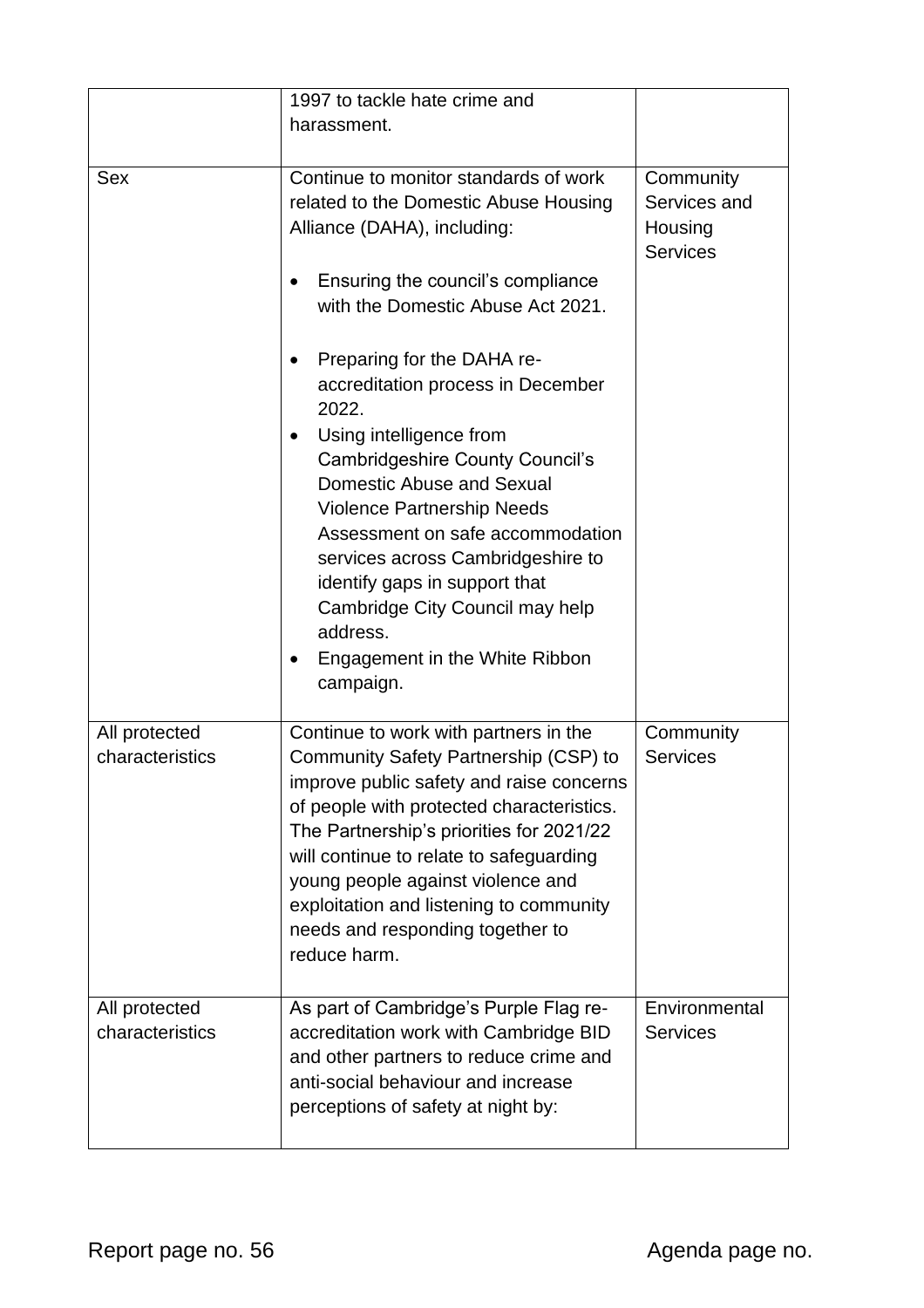|                                         | installing CCTV in taxis<br>resurrecting the Ask for Angela<br>campaign<br>participating in any other initiatives<br>helping people be safe in the city as<br>behaviours and perceptions of safety<br>have since the pandemic.                                                              |                                         |
|-----------------------------------------|---------------------------------------------------------------------------------------------------------------------------------------------------------------------------------------------------------------------------------------------------------------------------------------------|-----------------------------------------|
| All protected<br>characteristics        | Help increase night-time safety by<br>upgrading over 700 streetlamps and<br>columns on Council-owned housing<br>estates to more reliable LED lighting and<br>numbering and label all our lights so that<br>customers can easily report faults.                                              | <b>Estates and</b><br><b>Facilities</b> |
| Gender<br>reassignment and<br>sexuality | Undertake training on tackling lesbian,<br>gay, bisexual and transgender<br>discrimination (LGBT+) discrimination for<br>front-of house staff in Council buildings<br>and Councillors, and work with the<br>Encompass Network to promote Safer<br>Spaces to more organizations in the city. | Corporate<br>Strategy                   |

**Objective Five: To ensure that the City Council's employment and procurement policies and practices are non-discriminatory and to work towards a more representative workforce within the City Council**

| <b>Protected</b><br>characteristic(s)<br>action relates to | <b>Action</b>                                                                                                                                           | <b>Service</b>                                         |
|------------------------------------------------------------|---------------------------------------------------------------------------------------------------------------------------------------------------------|--------------------------------------------------------|
| <b>Disability</b>                                          | Develop, promote, and deliver the<br>'Wellbeing at Work' programme,<br>providing a range of wellbeing classes,<br>activities, information campaigns and | Community<br>Services and<br>Human<br><b>Resources</b> |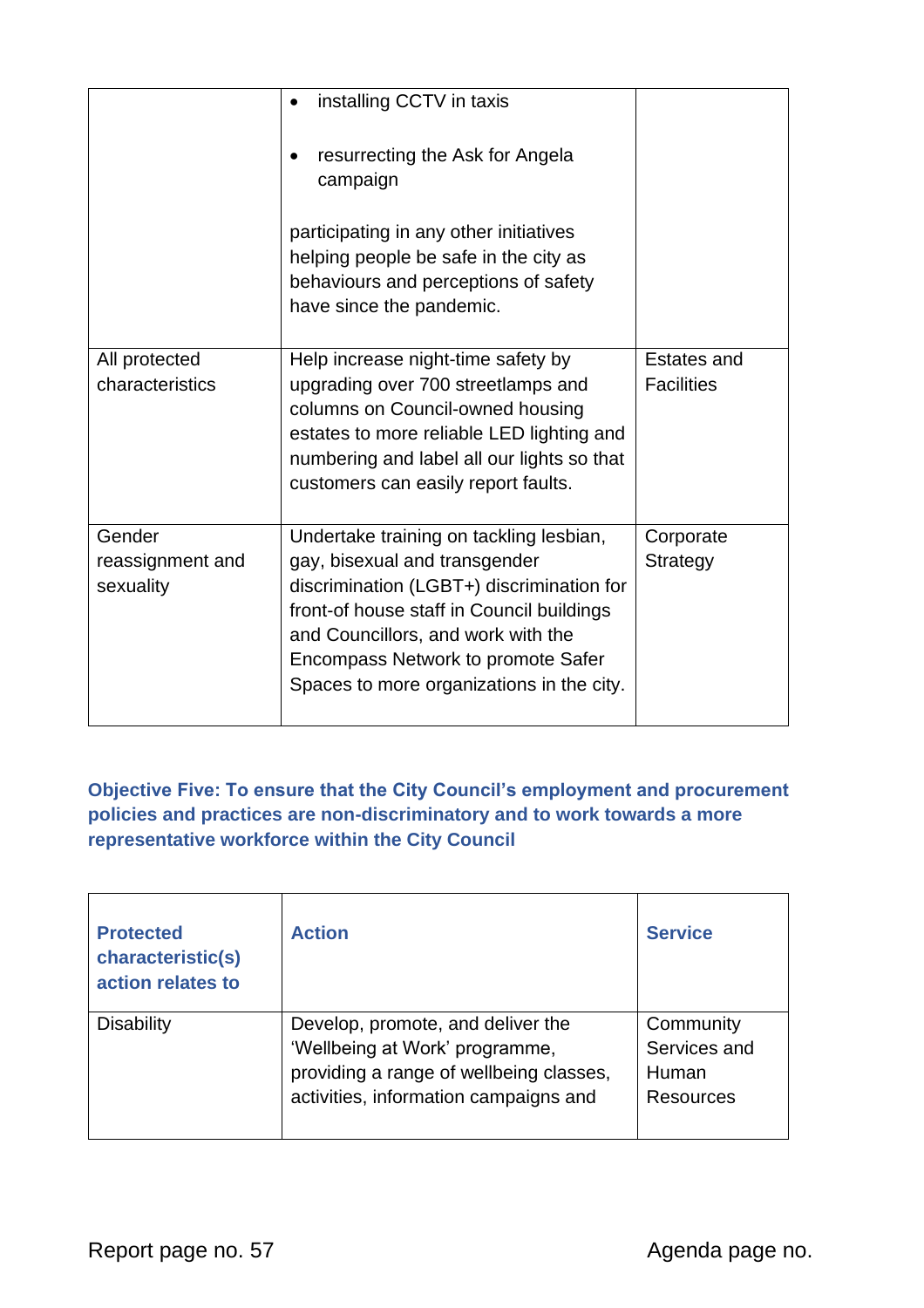|                   | promotions to encourage a healthy<br>active Council workforce.                                                                                                                                                                         |                           |
|-------------------|----------------------------------------------------------------------------------------------------------------------------------------------------------------------------------------------------------------------------------------|---------------------------|
| <b>Disability</b> | Providing two 'Managing Mental Health'<br>sessions for managers to identify<br>practical ways to manage and support<br>positive mental well-being for all staff<br>including employees who are<br>experiencing stress and distress.    | Human<br><b>Resources</b> |
| <b>Disability</b> | As part of our Disability Confident<br>commitment, undertake steps to help<br>increase representation of disabled staff<br>members as a proportion of the<br>workforce by:<br>Working with Shaw Trust and                              | Human<br><b>Resources</b> |
|                   | Jobcentre Plus to raise our profile as<br>an employer of choice for disabled<br>people.                                                                                                                                                |                           |
|                   | Providing information on the<br><b>Council's Disability Confident status</b><br>in recruitment literature and sharing<br>that disabled applicants who meet<br>the essential criteria for positions will<br>be guaranteed an interview. |                           |
|                   | Advertising employment opportunities<br>through organizations that support<br>disabled people locally.                                                                                                                                 |                           |
|                   | Plan for and make reasonable<br>adjustments at interview stage and<br>also related to any specific tests/<br>assessment processes for job roles.                                                                                       |                           |
|                   | Make our roles look more accessible<br>to people who may not have all the<br>exact skills related to a particular role<br>by advertising training opportunities                                                                        |                           |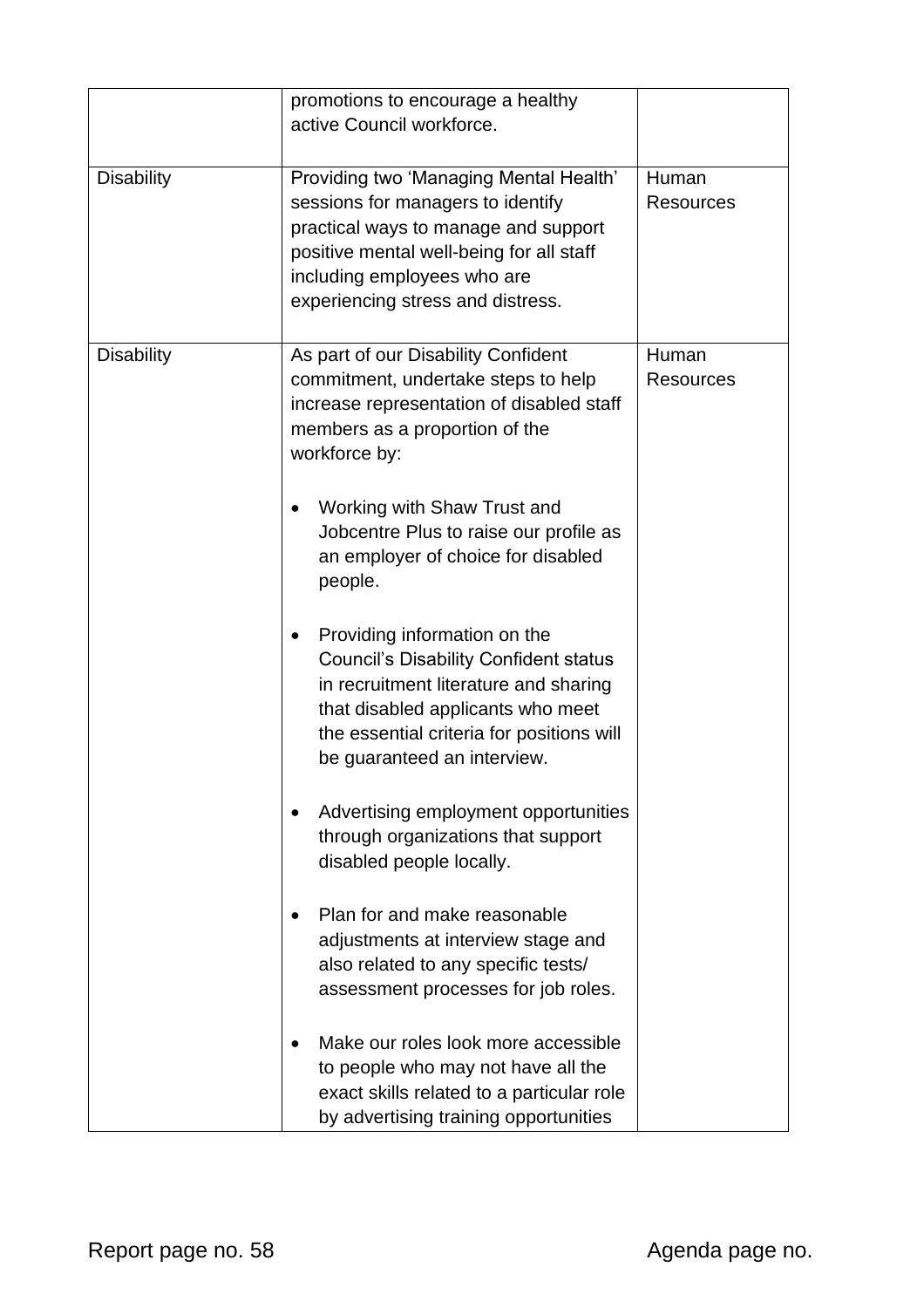|      | relating to particular roles and/or      |                  |
|------|------------------------------------------|------------------|
|      | services.                                |                  |
|      |                                          |                  |
|      |                                          |                  |
| Race | Take part in Race Equality Week          | Corporate        |
|      | February 2022. This is a UK-wide         | Strategy         |
|      | initiative uniting thousands of          |                  |
|      | organizations and individuals to address |                  |
|      | race equality barriers in the workplace. |                  |
| Race | Take steps to increase representation of | Human            |
|      | Black, Asian and Minority Ethnic (BAME)  | <b>Resources</b> |
|      | employees as a proportion of the         |                  |
|      | council's workforce, including:          |                  |
|      |                                          |                  |
|      | Making employment opportunities          |                  |
|      | more visible within BAME                 |                  |
|      | communities by showcasing the            |                  |
|      | organization and our roles during key    |                  |
|      | equality and diversity events            |                  |
|      |                                          |                  |
|      | Continuing to advertise our roles        |                  |
|      | through networks, groups, and            |                  |
|      | contacts with far reaching and           |                  |
|      | diverse audiences (including local       |                  |
|      | groups supporting BAME                   |                  |
|      | communities).                            |                  |
|      | Advertising our commitment to            |                  |
|      | increasing representation of BAME        |                  |
|      | people in our workforce within our       |                  |
|      | recruitment information.                 |                  |
|      |                                          |                  |
|      | Making our roles appear more             |                  |
|      | accessible by advertising training       |                  |
|      | opportunities relating to particular     |                  |
|      | roles and/ or services                   |                  |
|      |                                          |                  |
|      | Encourage equality of opportunity for    |                  |
|      | all by making the recruitment            |                  |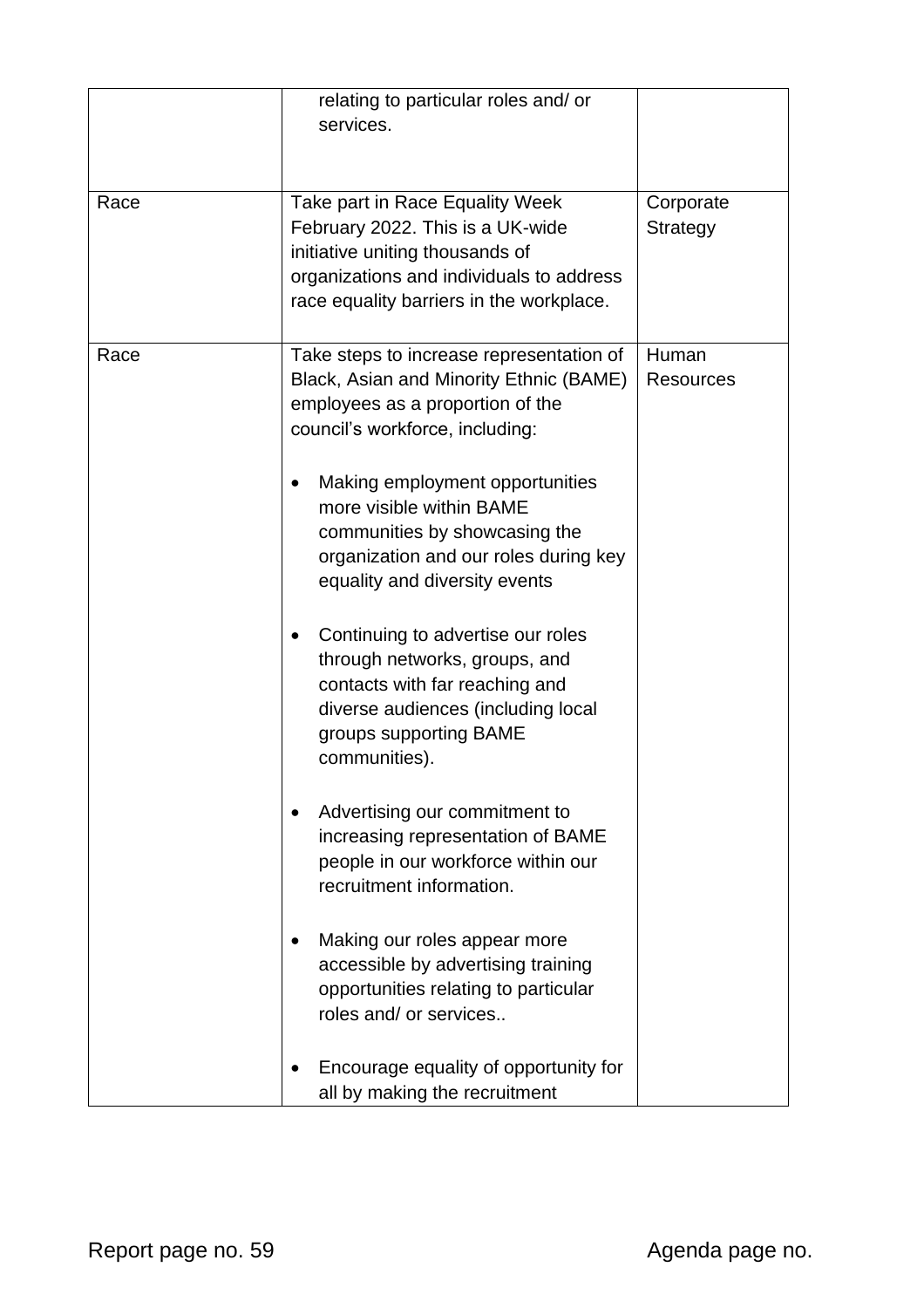|            | application process more accessible<br>and less prescriptive                                                                                                                                                                                                                                                                                                                                                                  |                             |
|------------|-------------------------------------------------------------------------------------------------------------------------------------------------------------------------------------------------------------------------------------------------------------------------------------------------------------------------------------------------------------------------------------------------------------------------------|-----------------------------|
| Race       | Take steps to increase retention of<br>BAME employees, including by:<br>Continuing to support the BAME staff<br>group to provide a secure, safe, and<br>supportive environment for BAME<br>staff to discuss issues and share<br>experiences.<br>Identifying ways to encourage<br>internal applications and promotion at<br>the council, including providing<br>training courses on applying for jobs<br>and interview skills. | Human<br><b>Resources</b>   |
| Religion   | In determining the future use of council<br>buildings following Covid-19, provide<br>staff with a Prayer Room.                                                                                                                                                                                                                                                                                                                | Property<br><b>Services</b> |
| <b>Sex</b> | Provide an 'Understanding Menopause'<br>workshop open to all who wish to gain a<br>better understanding of the menopause,<br>its impact in and out of the workplace,<br>and how best to support each other.                                                                                                                                                                                                                   | Human<br><b>Resources</b>   |
| <b>Sex</b> | Explore the reasons for under<br>representation of men at corporate<br>training sessions in 2020/21 and improve<br>accessibility of the training programme<br>for men.                                                                                                                                                                                                                                                        | Human<br><b>Resources</b>   |